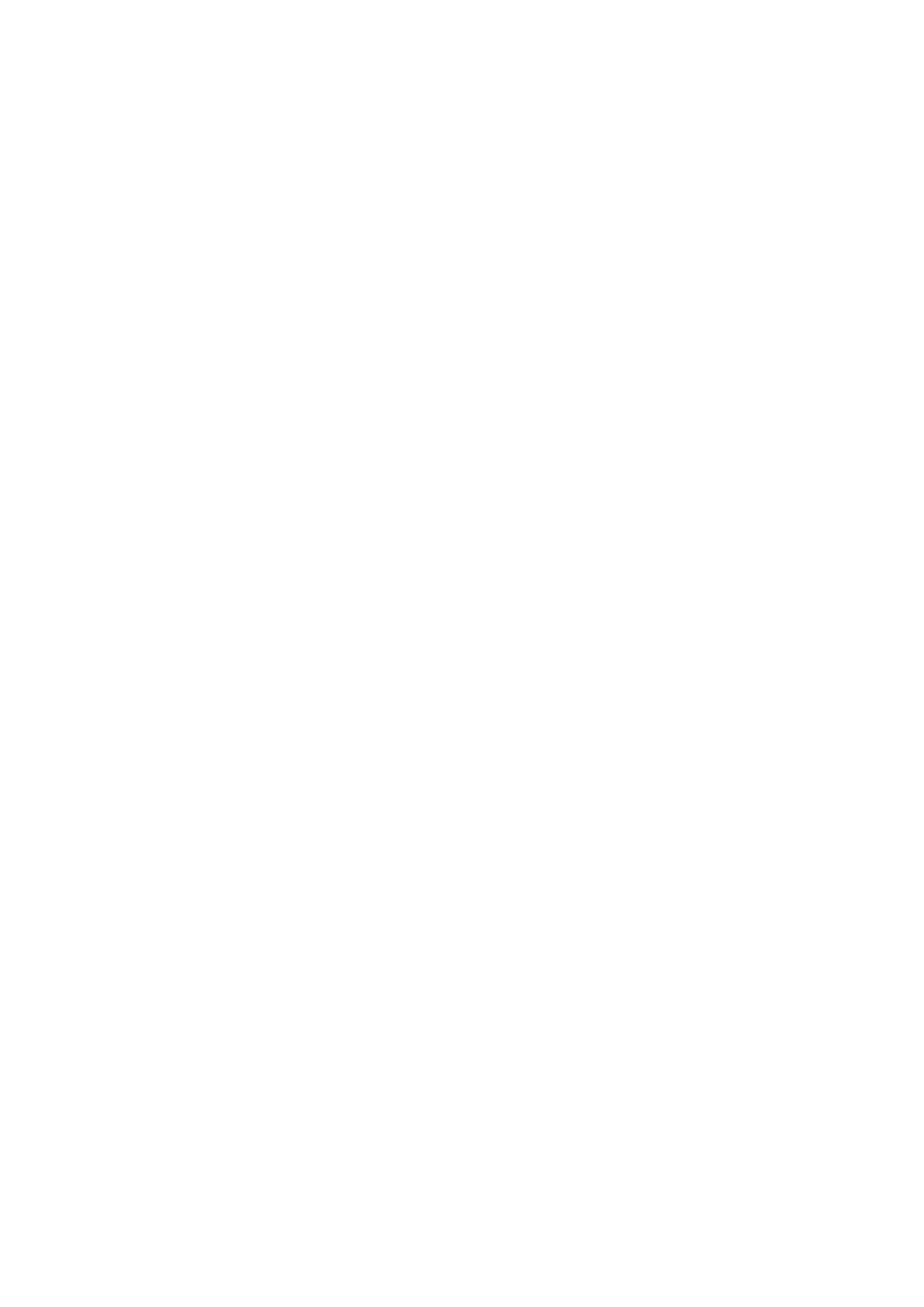## � **A global survey of employer and business membership organizations:**

Inside impacts and responses to COVID-19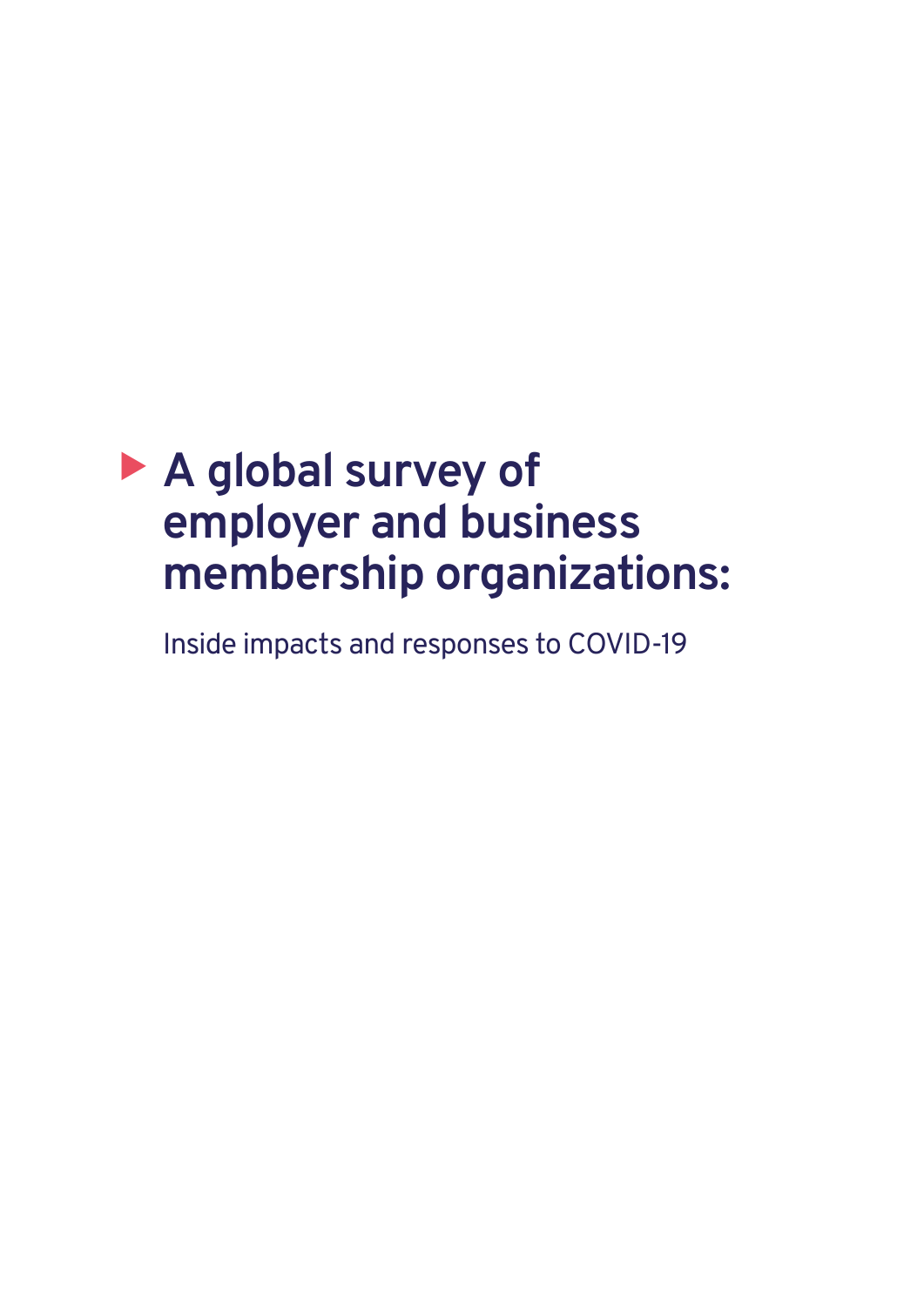#### Copyright © International Labour Organization 2020

#### First published 2020

Publications of the International Labour Office enjoy copyright under Protocol 2 of the Universal Copyright Convention. Nevertheless, short excerpts from them may be reproduced without authorization, on condition that the source is indicated. For rights of reproduction or translation, application should be made to ILO Publishing (Rights and Licensing), International Labour Office, CH-1211 Geneva 22, Switzerland, or by email: rights@ilo.org. The International Labour Office welcomes such applications.

Libraries, institutions and other users registered with a reproduction rights organization may make copies in accordance with the licences issued to them for this purpose. Visit www.ifrro.org to find the reproduction rights organization in your country.

A global survey of employer and business membership organizations: Inside impacts and responses to COVID-19/ International Labour Office. – Geneva: ILO and IOE, 2020.

ISBN: 978-92-2-032435-6 (web pdf)

Also available in French: ISBN 978-92-2-032434-9 (web pdf); Spanish: ISBN 978-92-2-032436-3 (web pdf)

The designations employed in ILO publications, which are in conformity with United Nations practice, and the presentation of material therein do not imply the expression of any opinion whatsoever on the part of the International Labour Office concerning the legal status of any country, area or territory or of its authorities, or concerning the delimitation of its frontiers.

The responsibility for opinions expressed in signed articles, studies and other contributions rests solely with their authors, and publication does not constitute an endorsement by the International Labour Office of the opinions expressed in them.

Reference to names of firms and commercial products and processes does not imply their endorsement by the International Labour Office, and any failure to mention a particular firm, commercial product or process is not a sign of disapproval.

Information on ILO publications and digital products can be found at:<www.ilo.org/publns> Information on IOE publications and digital products can be found at:<www.ioe-emp.org>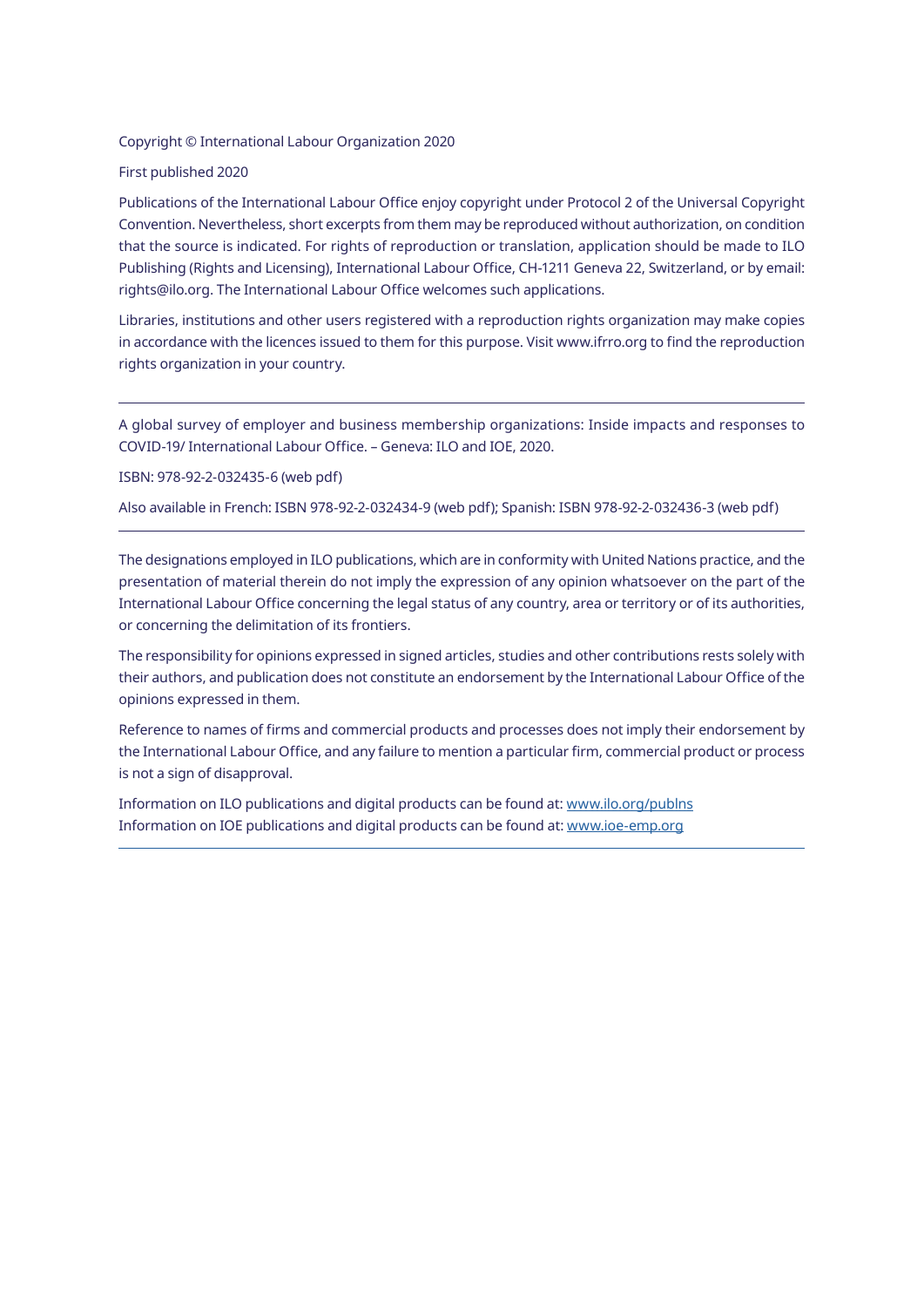## <span id="page-4-0"></span>**Preface**

The COVID-19 crisis has shocked the global economy, putting the world on the edge of a major economic recession. Countries, companies, organizations and citizens around the world are experiencing a period of acute unpredictability and instability. Businesses are faced with overwhelming and competing challenges as they navigate the multiple impacts of the pandemic. The most common response in addressing the outbreak has been the immediate adoption of extreme containment measures. This in turn has created an unprecedented need for coordinated action among all stakeholders as the health and the accompanying economic crisis has affected all sectors of the economy and companies of all sizes.

Employer and business membership organizations (EBMOs) (also known as business or trade associations) have played a critical role in supporting the private sector and addressing the intertwined health, economic and social impact of COVID-19. They have been at the frontline helping to shape policy choices to provide safe work places and business continuity measures. As some countries pass the immediate challenges of the sanitary crisis and enter the next phase, business representative organizations need to step up to provide real leadership and advocacy in the process of building back resilience. The private sector will be central to the recovery of employment and for the innovation and investment to drive economies forward. The ability of representative organizations to mobilize the views of the real economy and provide policy solutions is key in this process.

Against this backdrop, EBMOs themselves are not immune to the COVID-19 crisis. The economic contraction and decline in enterprise activity has a direct impact on the income streams of EBMOs. Many EBMOs have experienced or will experience challenges with regards to their membership as some companies traditionally cut "discretionary" costs in times of economic downturn. A vicious cycle may begin of lower membership income weakening EMBOs ability to provide services at a time when they are most needed. Cuts in revenue from services may also hamper the ability to adapt and reinvent service provision and delivery to new circumstances, thus further reducing the value proposition for membership.

All of this is happening at a time when EBMOs will need to increase, not decrease their role as the voice of the private sector to decision makers.

In a joint effort to understand the real demands and challenges EBMOs are facing financially and operationally, the International Labour Organization – Bureau for Employers' Activities (ILO-ACT/EMP) and the International Organisation of Employers (IOE) conducted a global survey of EBMOs and collected a total 127 responses from 115 countries. This rich information base, although a snap shot and taken at a time when globally organizations are at different "stages" of the crisis, has enabled us to assess the most pressing needs of EBMOs. It will help the ILO-ACT/EMP and the IOE update our respective offer to them in terms of strategies for resilience and leadership.

This report is the first of its kind to address the challenges faced by EBMOs and to raise awareness about the possible wider implications of the crisis on their operations and functioning. The paradox is that a strong collective advocate for the private sector is needed now more than ever: without effective and functioning EBMOs voicing the needs of business to decision makers, enterprise continuity, economic recovery and ultimately jobs will be at stake.

Achauce Afgre

**Deborah France-Massin Director** Bureau for Employers' Activities International Labour Office

**Roberto Suárez Santos**  Secretary General International Organisation of Employers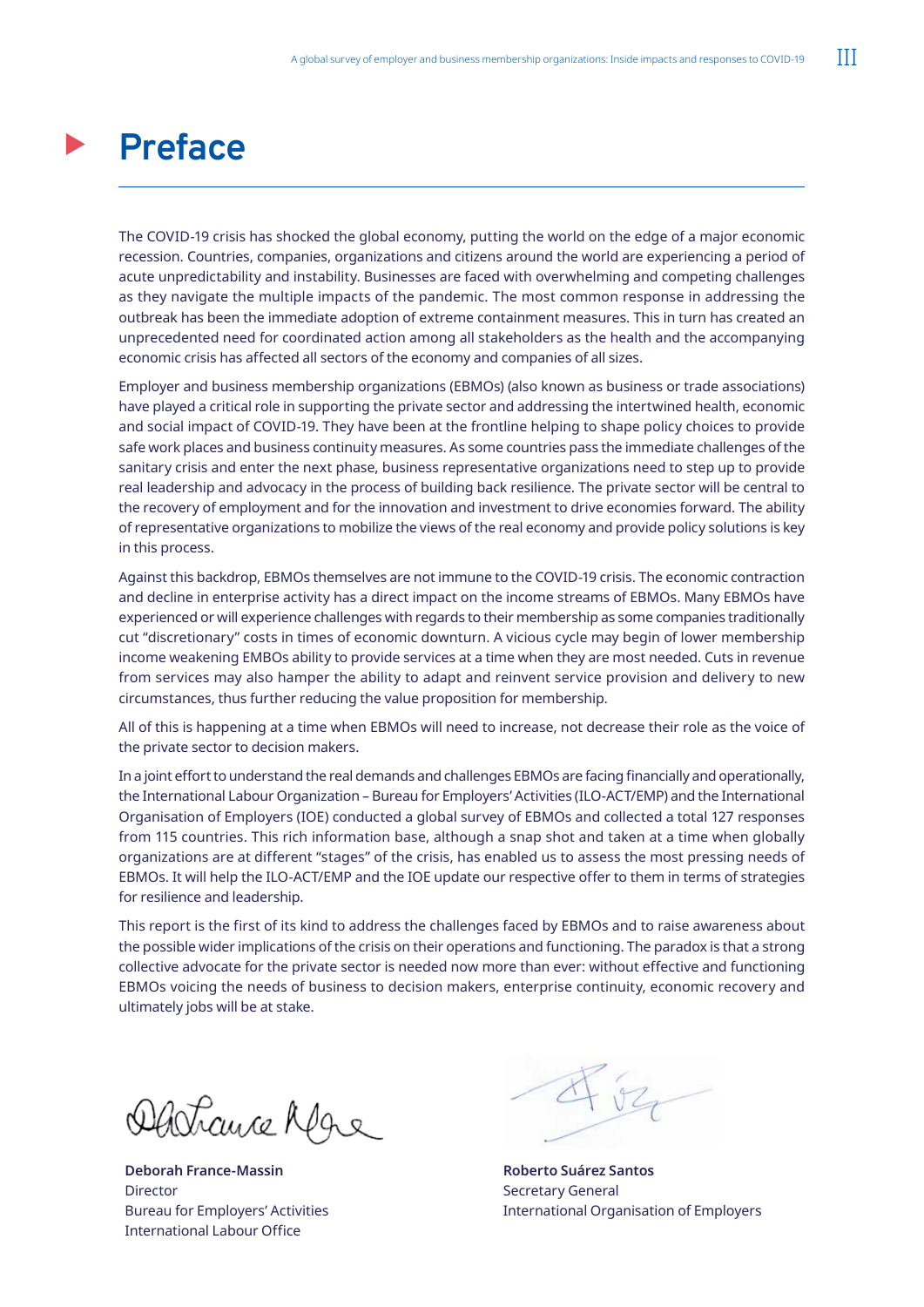## **Contents**

|        | <b>PREFACE</b>                                                     | Ш                       |
|--------|--------------------------------------------------------------------|-------------------------|
|        | <b>ACKNOWLEDGEMENTS</b>                                            | <b>VIII</b>             |
| ▶      | <b>EXECUTIVE SUMMARY</b>                                           | IX                      |
| ▶      | <b>1. ABOUT THE SURVEY</b>                                         | 1                       |
|        | <b>Survey demographics</b>                                         | 1                       |
| ▶      | 2. COVID-19'S IMPACT ON EBMO MEMBERSHIP                            | $\overline{\mathbf{3}}$ |
| ▶      | 3. COVID-19'S IMPACT ON EBMO INCOME                                | 7                       |
| ▶      | <b>4. COVID-19'S IMPACT ON EBMO WORKFORCE</b>                      | 12                      |
| ▶      | 5. COVID-19'S IMPACT ON EBMO ADVOCACY ACTIVITIES AND SERVICES      | 14                      |
| ▶      | 6. THE MOST PRESSING NEEDS OF EBMOS DURING THE COVID-19 CRISIS     | 22                      |
|        | 7. HOW THE ILO-ACT/EMP AND IOE COULD SUPPORT EBMOS DURING COVID-19 | 23                      |
| ▶      | <b>8. CONCLUSIONS</b>                                              | 24                      |
| ▶      | <b>ANNEX 1. REGIONAL SNAPSHOTS OF KEY SURVEY RESULTS</b>           | 26                      |
| Africa |                                                                    | 26                      |
|        | Americas                                                           | 31                      |
|        | Asia and the Pacific                                               | 36                      |
|        | <b>Europe and Central Asia</b>                                     | 41                      |
|        |                                                                    |                         |

**X** [ANNEX 2. EBMO SURVEY QUESTIONNAIRE 46](#page-58-0)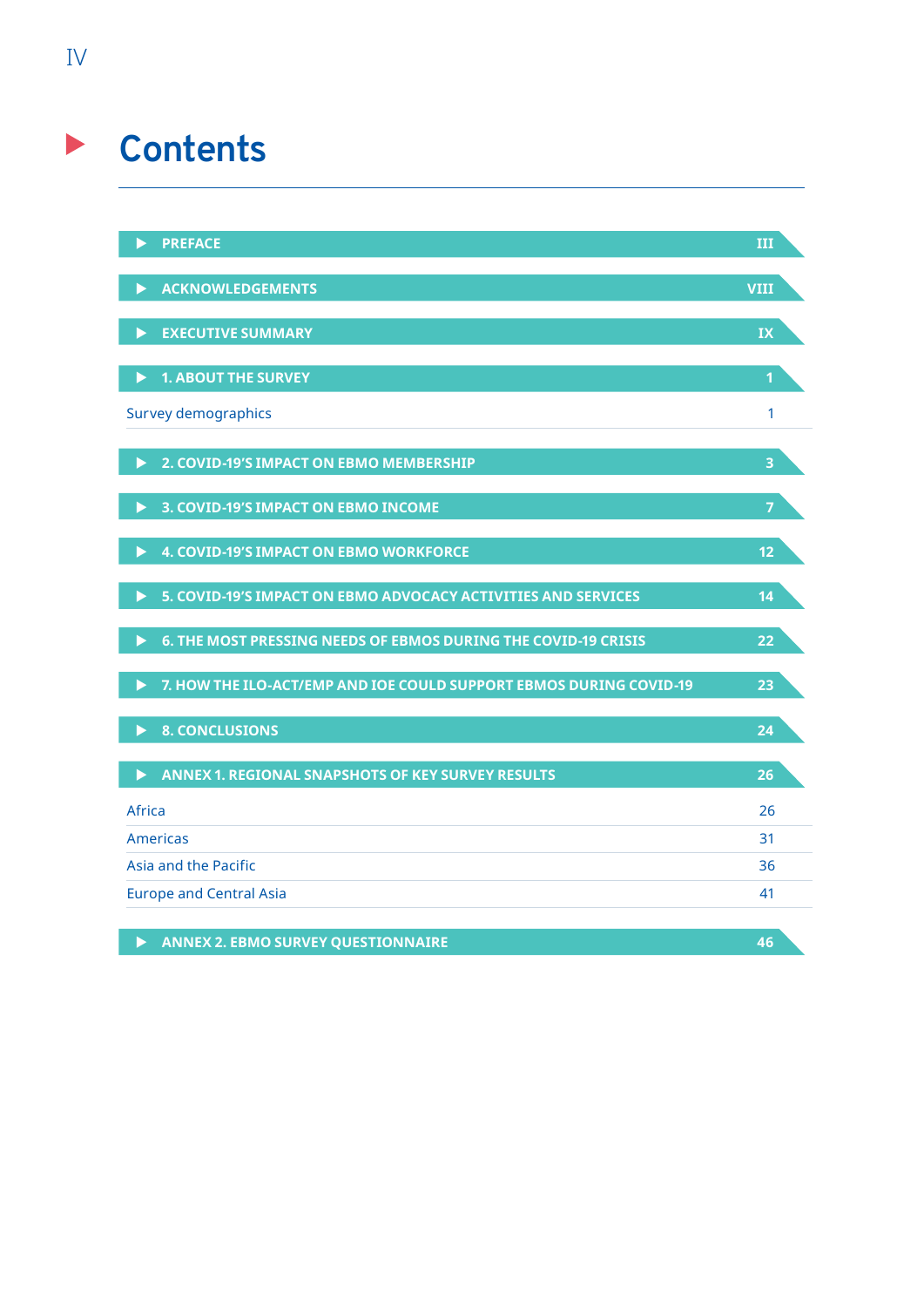## **List of figures**  $\begin{array}{c} \hline \end{array}$

| $\blacktriangleright$ Figure 1.  | Survey sample by region                                                                                | 1               |
|----------------------------------|--------------------------------------------------------------------------------------------------------|-----------------|
| $\blacktriangleright$ Figure 2.  | EBMO membership type                                                                                   | $\mathbf{2}$    |
| $\blacktriangleright$ Figure 3.  | Membership termination as a result of COVID-19                                                         | 3.              |
| $\blacktriangleright$ Figure 4.  | Extent of expected reduction in EBMO membership in the next 3, 6 and<br>12 months, global results      | 4               |
| $\blacktriangleright$ Figure 5.  | EBMOs that are offering incentives to retain members during the COVID-19 crisis                        | 5.              |
| $\blacktriangleright$ Figure 6.  | Types of incentives offered to retain members during the COVID-19 crisis,<br>global results by region  | 6               |
| $\blacktriangleright$ Figure 7.  | Average composition of EBMO income sources prior to COVID-19                                           | 7               |
| $\blacktriangleright$ Figure 8.  | EBMOs that report income decline as a result of COVID-19                                               | 8               |
| $\blacktriangleright$ Figure 9.  | Extent of decline in EBMO income as a result of COVID-19, global results<br>by main income source      | 9               |
| $\blacktriangleright$ Figure 10. | Extent of the expected decrease in EBMO income in the next 3, 6 and<br>12 months, global results       | 10              |
| $\blacktriangleright$ Figure 11. | Implemented cost-cutting measures by EBMOs to respond to<br>income reduction, global results by region | 10 <sup>°</sup> |
| $\triangleright$ Figure 12.      | EBMOs that have financial reserves or access to alternative funds                                      | 11              |
| $\blacktriangleright$ Figure 13. | EBMO workforce changes as a result of COVID-19, global results by region                               | 12              |
| $\blacktriangleright$ Figure 14. | Extent of EBMO workforce contraction in the next 3, 6 and 12 months,<br>global results                 | 13 <sup>2</sup> |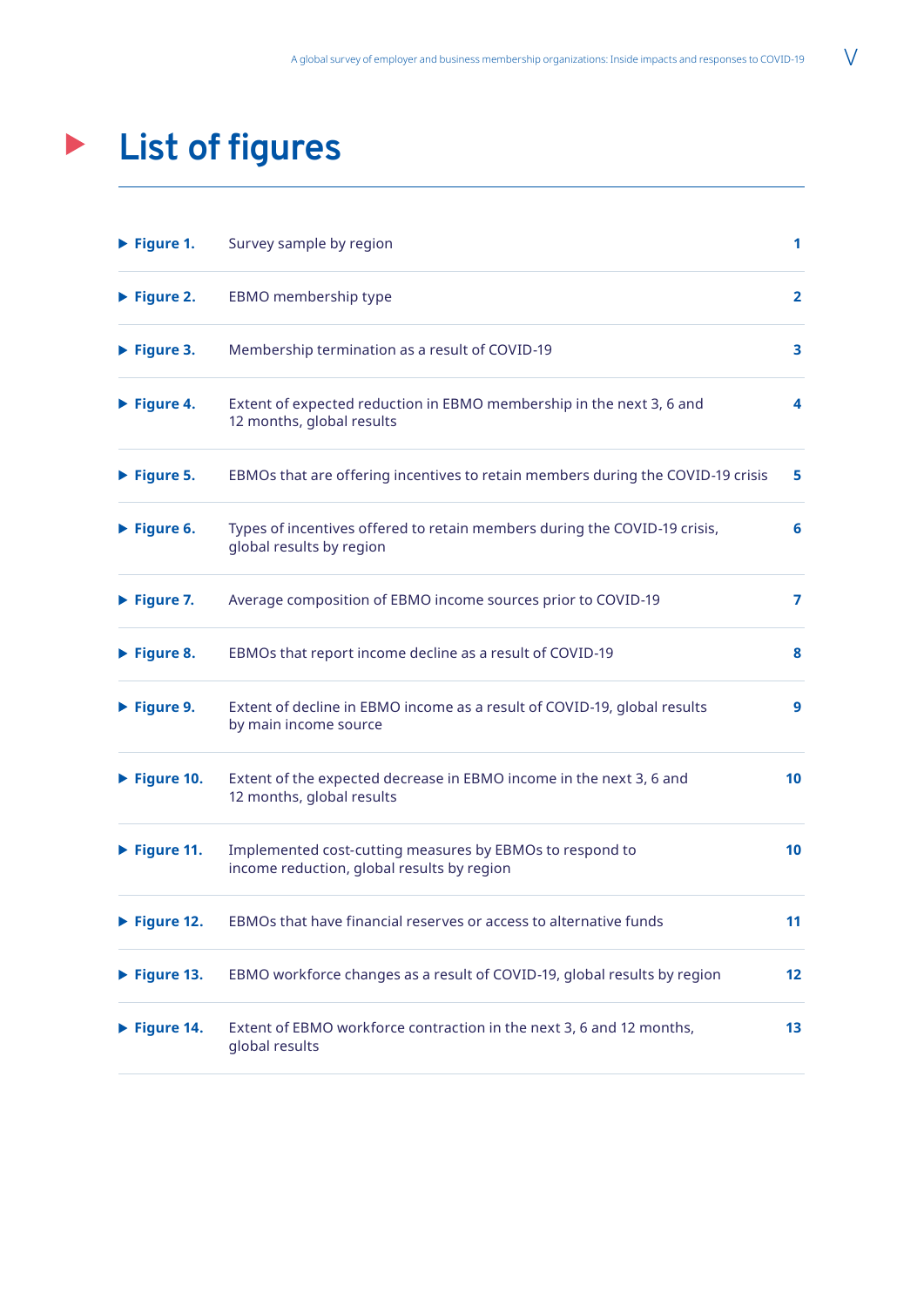| $\blacktriangleright$ Figure 15. | Effectiveness of EBMO advocacy activities conducted to improve organizational<br>visibility during COVID-19, global results    | 14 |
|----------------------------------|--------------------------------------------------------------------------------------------------------------------------------|----|
| $\blacktriangleright$ Figure 16. | Changes in EBMO service delivery as a result of COVID-19, global results by region 17                                          |    |
| $\blacktriangleright$ Figure 17. | Operating capacity of EBMOs                                                                                                    | 19 |
| $\blacktriangleright$ Figure 18. | EBMOs that encountered government restrictions during COVID-19                                                                 | 20 |
| $\blacktriangleright$ Figure 19. | Forms of government restriction encountered by EBMOs during the<br>COVID-19 crisis, global results by region                   | 21 |
| $\blacktriangleright$ Figure 20. | Most relevant medium to long-term needs for change in EBMO business models<br>and internal structure, global results by region | 22 |
|                                  | Figure A21. Distribution of surveyed EBMOs                                                                                     | 26 |
|                                  | Figure A22. Membership termination as a result of COVID-19                                                                     | 26 |
|                                  | Figure A23. Types of incentives offered to keep members                                                                        | 27 |
|                                  | ▶ Figure A24. Average composition of the main income sources of EBMOs                                                          | 27 |
|                                  | Figure A25. Extent of EBMO income decline as a result of COVID-19                                                              | 28 |
|                                  | ▶ Figure A26. Expected decrease in EBMO income in the next 3, 6 and 12 months                                                  | 28 |
|                                  | Figure A27. Implemented cost-cutting measures to respond to income reduction                                                   | 29 |
|                                  | Figure A28. Effectiveness of advocacy initiatives conducted to improve organizational<br>visibility during COVID-19            | 30 |
|                                  | Figure A29. Distribution of surveyed EBMOs                                                                                     | 31 |
|                                  | Figure A30. Membership termination as a result of COVID-19                                                                     | 31 |
|                                  | Figure A31. Types of incentives offered to keep members                                                                        | 32 |
|                                  | ▶ Figure A32. Average composition of the main income sources of EBMOs                                                          | 32 |
|                                  | Figure A33. Extent of EBMO income decline as a result of COVID-19                                                              | 33 |
|                                  | ▶ Figure A34. Expected decrease in EBMO income in the next 3, 6 and 12 months                                                  | 33 |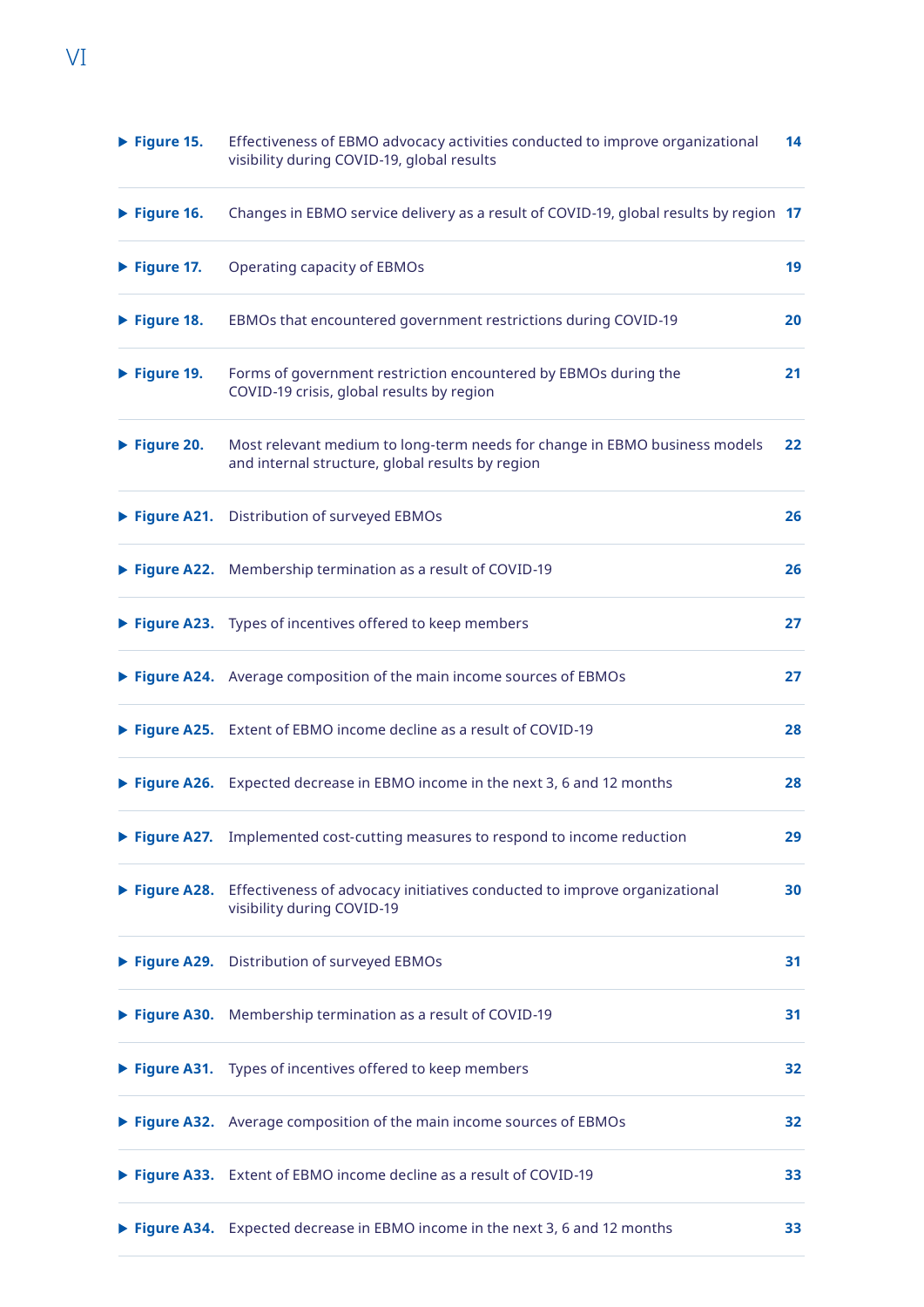|                              | Figure A35. Implemented cost-cutting measures to respond to income reduction                                        | 34 |
|------------------------------|---------------------------------------------------------------------------------------------------------------------|----|
|                              | Figure A36. Effectiveness of advocacy initiatives conducted to improve organizational<br>visibility during COVID-19 | 35 |
|                              | Figure A37. Distribution of surveyed EBMOs                                                                          | 36 |
|                              | Figure A38. Membership termination as a result of COVID-19                                                          | 36 |
|                              | Figure A39. Types of incentives offered to keep members                                                             | 37 |
|                              | ▶ Figure A40. Average composition of the main income sources of EBMOs                                               | 37 |
|                              | Figure A41. Extent of EBMO income decline as a result of COVID-19                                                   | 38 |
|                              | ▶ Figure A42. Expected decrease in EBMO income in the next 3, 6 and 12 months                                       | 38 |
|                              | Figure A43. Implemented cost-cutting measures to respond to income reduction                                        | 39 |
|                              | Figure A44. Effectiveness of advocacy initiatives conducted to improve organizational<br>visibility during COVID-19 | 40 |
|                              | Figure A45. Distribution of surveyed EBMOs                                                                          | 41 |
|                              | ▶ Figure A46. Membership termination as a result of COVID-19                                                        | 41 |
|                              | Figure A47. Types of incentives offered to keep members                                                             | 42 |
|                              | Figure A48. Average composition of the main income sources of EBMOs                                                 | 42 |
|                              | Figure A49. Extent of EBMO income decline as a result of COVID-19                                                   | 43 |
|                              | ▶ Figure A50. Expected decrease in EBMO income in the next 3, 6 and 12 months                                       | 43 |
|                              | Figure A51. Implemented cost-cutting measures to respond to income reduction                                        | 44 |
| $\triangleright$ Figure A52. | Effectiveness of advocacy initiatives conducted to improve organizational<br>visibility during COVID-19             | 45 |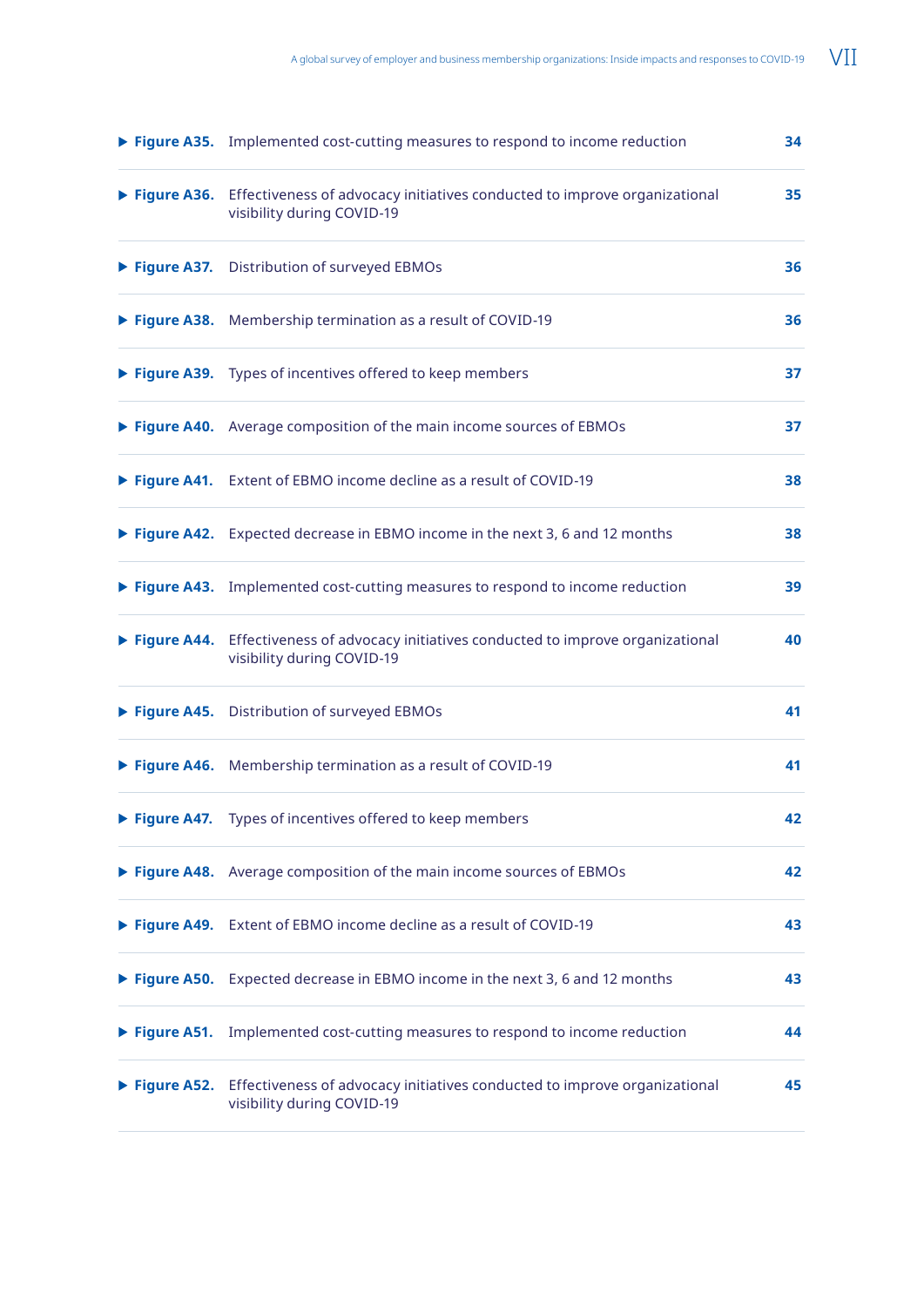## <span id="page-9-0"></span>**Acknowledgements**

Contributions from employer and business membership organizations (EBMOs) were instrumental to developing this report. Deep appreciation is extended to all EBMOs who took their time to respond to the survey questionnaire and share the status of their organizational health as they cope with the COVID-19 crisis and adjust to the new and changing realities. From the ILO-ACT/EMP, Jae-Hee Chang and Christian Hess led the development of the survey tool and drafted the report. Sincere thanks are due to the entire team of ILO-ACT/EMP who provided technical comments and reviewed the report. From the IOE, deep appreciation is extended to Maria Paz Anzorreguy, Luis Rodrigo Morales, and Matthias Thorns for their strategic direction, guidance and technical support.

## **About ILO-ACT/EMP**

The ILO Bureau for Employers' Activities (ILO-ACT/EMP) is a specialized unit within the International Labour Office that maintains direct and close relationships with EBMOs. EBMOs advance the collective interests of employers at country and regional levels. The ILO-ACT/EMP supports EBMOs to strengthen their governance, services and advocacy capacities so they are better positioned to respond to members' needs.

## **About the IOE**

The International Organisation of Employers (IOE) is the largest private sector network in the world with more than 150 EBMO members and representing the interest of more than 50 million companies. For 100 years, in the social and employment policy debate taking place in the ILO – to which the IOE is the sole representative of business – across the United Nations, G20 and other emerging forums, the IOE has been recognized for its unique expertise, advocacy and influence as a powerful and balanced voice for business at the international level.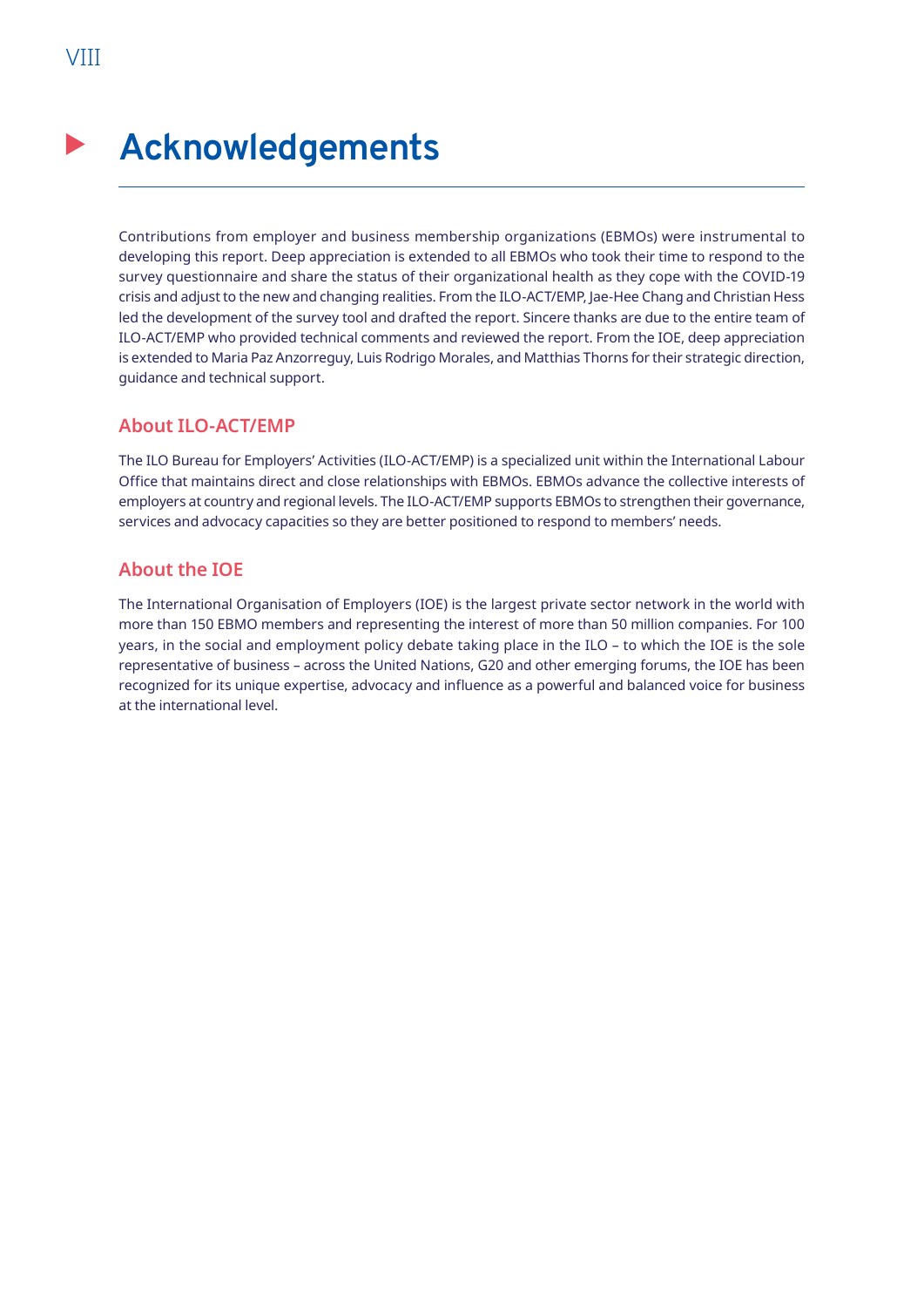## <span id="page-10-0"></span>**Executive summary**

Many employer and business membership organizations (EBMOs) are being severely affected by the COVID-19 crisis in terms of their service delivery, membership and income. Nevertheless, they are making great efforts to respond effectively to the crisis as the representative voice of business in engaging with policy makers and supporting members for business continuity. EBMOs are also implementing various measures to minimize the negative impacts of COVID-19 on their organizations and to ensure that they continue to be fully operational and serve their members. These are the main findings of a survey of 127 EBMOs in 115 countries carried out jointly by the International Labour Organization – Bureau for Employers' Activities (ILO-ACT/EMP) and the International Organisation of Employers (IOE). The findings of the survey critically highlight that EBMOs are turning the crisis into an opportunity as they accelerate their support to members to understand and anticipate the changing business environment and identify innovative ways to provide value to their members.

The findings of the survey underpin and reinforce the messages contained in the joint ILO-ACT/EMP and IOE report "Changing Business and Opportunities for Employer and Business Organizations" published in 2019.' The key messages of this report were clear and highlighted that the accelerating pace of change requires EBMOs to adopt a long-term vision based on strategic foresight; strengthen representativeness to reflect the current business landscape; provide the leadership required to anticipate the future of work and business; and innovate to provide solutions and knowledge to member companies. The report further underlined that harnessing these long-term changes requires sustained planning, but the benefits to organizations and their members should not be underestimated. The current sanitary, economic and social crisis has accelerated the pace of this anticipated change and underscored even further the need for business representative organizations to adapt very quickly to changing circumstances in order to remain relevant to their members and play their role in wider society.

## **The key messages of the EBMO survey responses reveal:**

### **EBMOs are extensively renovating service delivery and multiplying their advocacy efforts, thus demonstrating business leadership**

An overwhelming share of EBMOs surveyed (94 per cent) have leveraged available resources to substantially increase their advocacy activities and show business leadership during the crisis. A significant share of EBMOs have engaged in a multi-layered advocacy effort with governments (97 per cent), the media (95 per cent), social media (93 per cent), other business organizations (92 per cent) and bipartite social dialogue (91 per cent). Importantly, EBMOs say that these efforts have largely proven to be effective or very effective.

Additionally, 81 per cent of EBMOs across the world have renovated and adapted their service delivery. The majority are offering virtual advisory, legal and consulting services (83 per cent) whereas more than half have been able to move their training services to an online platform. In response to the COVID-19 crisis, EBMOs are maximizing the use of technology and accelerating the digitalization of their operations and services, making their organizations more fit-for-purpose for the future of work.

#### **The operating capacity of many EBMOs has been affected by government restrictions in the crisis**

Government imposed lockdowns, border closures and restrictions in movement have inevitably resulted in many EBMOs operating below normal capacity. Over 30 per cent of EBMOs report that they are operating at 75 per cent capacity or above, and about a quarter report their operation has dropped to 50 per cent capacity. Positively, over 35 per cent of EBMOs are running at full capacity and only 7 per cent of EBMOs are operating at below 25 per cent capacity. However, breakdown by regions show a stark imbalance. EBMOs in Africa are experiencing severe limitations with 14 per cent of EBMOs operating at below 25 per cent of its

<sup>1</sup> ILO and IOE, *[Changing business and opportunities for employer and business organization](https://www.ilo.org/wcmsp5/groups/public/---ed_dialogue/---act_emp/documents/publication/wcms_679582.pdf)* (Geneva, 2019).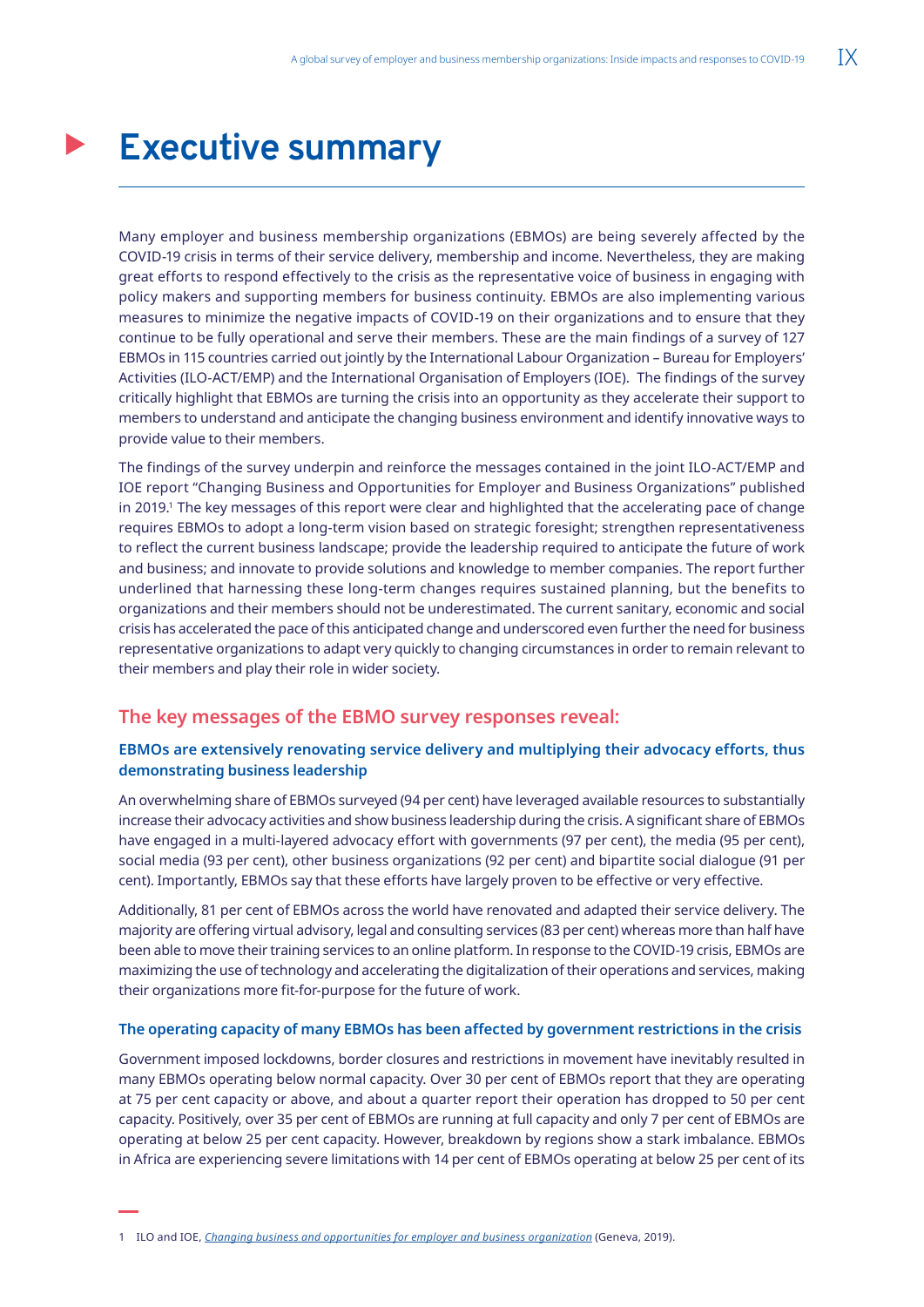normal capacity and a third of EBMOs at 50 per cent capacity. In contrast, no EBMO in Europe has reduced its operational capacity to below 25 per cent and more than half are working at full capacity.

Curbs or interference by governments are also weakening the ability of EBMOs to operate. Over 40 per cent of EBMOs reported government restrictions such as the suspension of social dialogue institutions (40 per cent), the absence of consultation (38 per cent) and restrictions on EBMO freedoms (22 per cent).

#### **EBMOs are anticipating membership losses but acting swiftly to ensure membership retention**

The crisis is affecting EBMOs membership. One third of surveyed EBMOs have already suffered membership losses to-date due to the COVID-19 crisis and others are expect losing members in the coming months.

EBMOs, however, are acting swiftly to minimize this expected loss. 60 per cent of EBMOs are offering incentives, such as making services temporarily free-of-charge (58 per cent) and postponing deadlines to pay membership dues (51 per cent) so that members stay on. EBMOs say that these measures have been effective.

## **Even though EBMOs are witnessing income decline, they are applying measures to address shortfalls**

Government imposed lockdowns and social distancing measures have severely limited the ability of EBMOs to provide face-to-face services, resulting in a decline in income across various sources. An overwhelming majority of EBMOs (83 per cent) reported a drop in overall income.

EBMOs are implementing a variety of cost-cutting measures to counter their reduced income, including cuts in expenses related to staff and external collaborators. Positively, 57 per cent of surveyed EBMOs did not initiate cuts for staff and 61 per cent have not reduced external collaborator costs. Other cost-cutting measures taken by EBMOs include cuts in travel, staff development, office space, sponsorships and donations.

#### **Yet, EBMOs are finding solutions to retain their staff and institutional knowledge**

Like any organization, EBMOs have been forced to assess their workforce in light of the COVID-19 crisis. Even though surveyed EBMOs report steps have been taken to reduce staff cost, such as reduced working hour or implementing pay cuts, only 20 per cent have put staff on unpaid compulsory leave or have proceeded with layoffs. Going forward, most surveyed EBMOs do not expect their workforce to contract further in the short-term, but have lower confidence about the medium to longer-term.

### **EBMOs need to further strengthen their capacities and structures to be better able to assist enterprises during the crisis and recovery**

EBMOs report that their three most pressing needs are to strengthen their ability to shape government support for enterprises (62 per cent), their guidance and tools to communicate the role of the private sector in economic and social resilience, growth and prosperity (46 per cent), and their information on business continuity (40 per cent). It is clear that the primary concern for EBMOs at this juncture is safeguarding the viability of enterprises.

EBMOs also foresee changes to their business model and internal structure to meet medium and long-term needs stemming from the crisis. These include enhancing their leadership role during the crisis and recovery (67 per cent), reviewing their membership services (61 per cent), and reviewing their membership strategy to attract more diverse companies and organizations as members (53 per cent).

#### **Conclusions**

The findings of the survey highlight that the crisis is acting as a catalyst in driving modernization and innovation in EBMOs. Many EBMOs are renovating their services and intensifying their advocacy. EBMOs are also playing a central leadership role in the response and recovery efforts to the crisis by pulling together all the various parts of the private sector in order to present clear business recommendations. The crisis shows how important it is for EBMOs to continuously stay abreast with new developments, assess different scenarios that are emerging, engage in all relevant processes to build enterprise resilience, and make necessary organizational adaptations.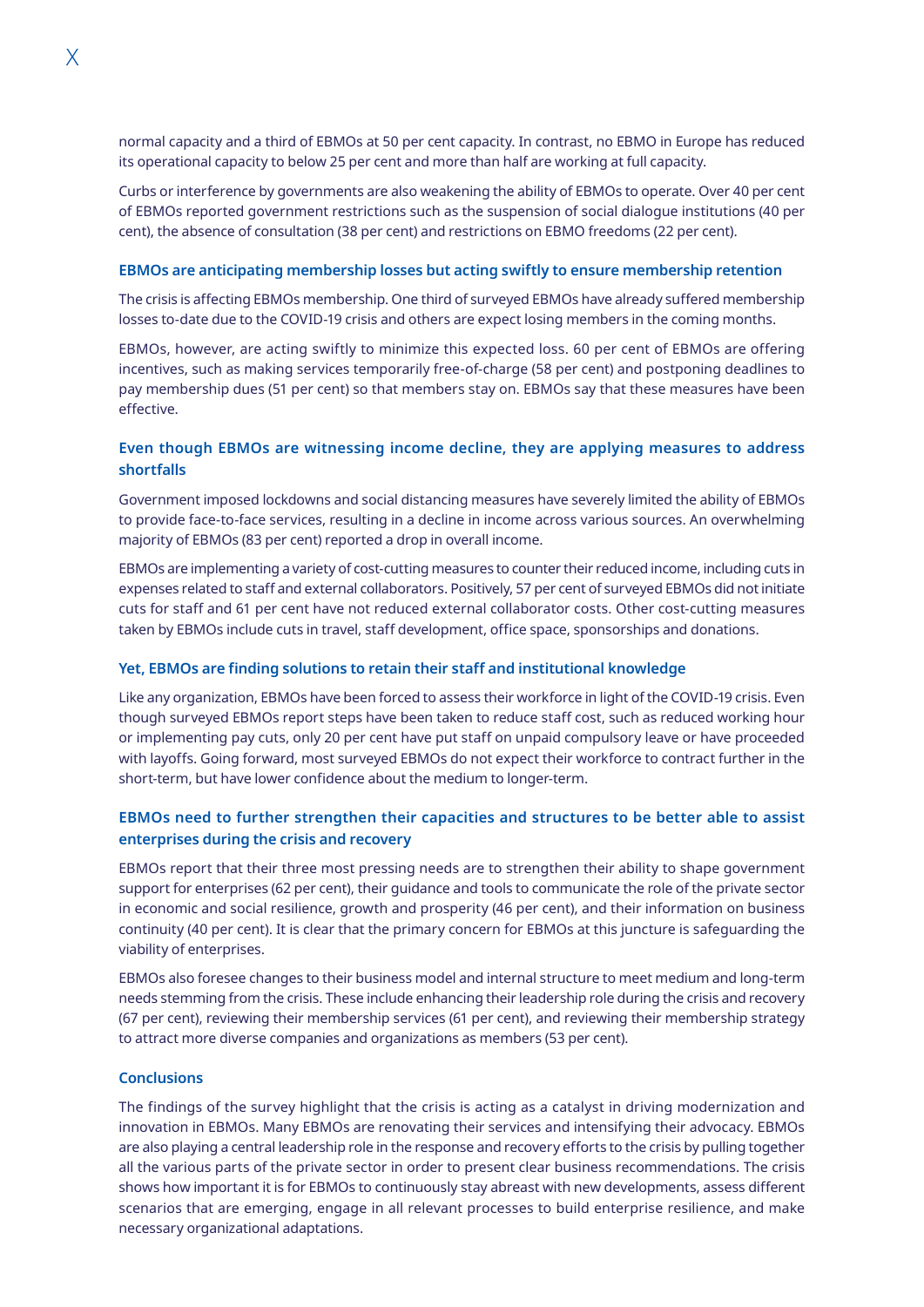The crisis has brought into stark relief the fact that EBMOs need to review their fitness to serve new and emerging types of business, invest in people, develop new products and strategies to attract newly emerging businesses (e.g. platform economy, technology start-ups) and help traditional models to grow and compete. COVID-19 is, to a certain extent, accelerating the speed of change in businesses. These global trends offer an unprecedented opportunity for EBMOs to reinvigorate the collective power of business and shape the future. Companies are looking to EBMOs to engage with policymakers to shape the regulatory environment for future-ready economies and societies, find innovative solutions to emerging issues affecting the workplace and harness the productive potential of change to the benefit of all.

Global coordination and partnership have never been more important than today in view of the truly global dimension of the COVID-19 pandemic. The sharing of experience and international cooperation is key to support EBMOs in their response to the COVID-19 crisis. Global networks have an important role to play in facilitating peer-to-peer learning, supporting cooperation and amplifying the messages of EBMOs at international levels. The digitalization of meetings and conferences has greatly enhanced the ability for EBMOs to participate in international policy discussions and meetings at no cost, and has strengthened the ties between EBMOs and their global and regional membership organizations.

The ILO-ACT/EMP and the IOE, with their expertise, resources and networks, play a key role in supporting EBMOs so they can continue to add value to their members and assist with efforts to chart a path to a "better normal".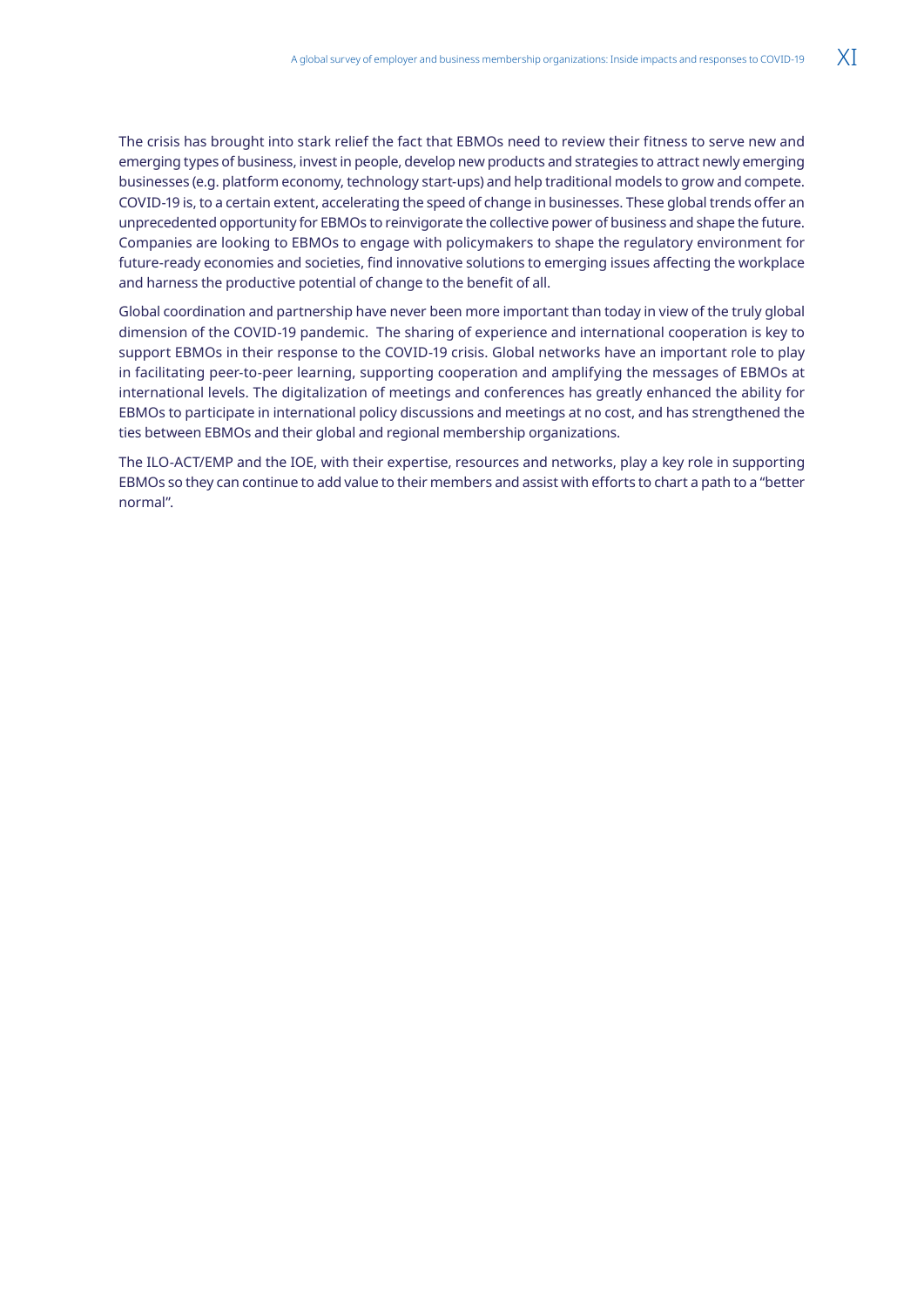## <span id="page-13-0"></span>**1. About the survey**

The International Labour Organization – Bureau for Employers' Activities (ILO-ACT/EMP) and the International Organisation of Employers (IOE) conducted a global survey to assess the organizational challenges that employer and business membership organizations (EBMOs) are facing as a result of the on-going COVID-19 crisis.<sup>2</sup> Responses to an online survey were received between 18 May and 4 June 2020 from 127 EBMOs in 115 countries across five regions – Africa, the Americas, Arab States, Asia and the Pacific, and Europe and Central Asia.<sup>3</sup> The survey gathered up-to-date intelligence about the organizational wellbeing of EBMOs across four areas: membership, income, services and needs for technical assistance.

This report presents the key findings and insights of the survey at the global and regional levels, and highlights the most pressing needs expressed by EBMOs. Details of regional overviews of the survey findings and the survey questionnaire are annexed to this report.

## **Survey demographics**

Of the total responses, the highest share came from Africa (28 per cent), followed by Europe and Central Asia (26 per cent), the Americas (23 per cent), Asia and the Pacific (21 per cent) and Arab States (2 per cent) (see figure 1).4



Over half of all responding EBMOs reported that their membership includes companies and business federations or associations, while 32 per cent of EBMOs have only business federations or associations in their membership and 16 per cent have only companies as members (see figure 2).

<sup>2</sup> The survey reached the most representative EBMOs in a given country. The sample included the IOE's member federations and more broadly the ILO's employers' constituents. Business associations representing specific groups, such as sectoral associations, regional or provincial associations were not included in the survey.

<sup>3</sup> In considering the results of study, it should be taken into account that countries and regions were to a varying extent affected by COVID-19 during the survey period and also that the peak periods of the pandemic varied from one region to another.

<sup>4</sup> Regional analysis was conducted for each region except the Arab States considering that only three EBMOs in that region responded to the survey.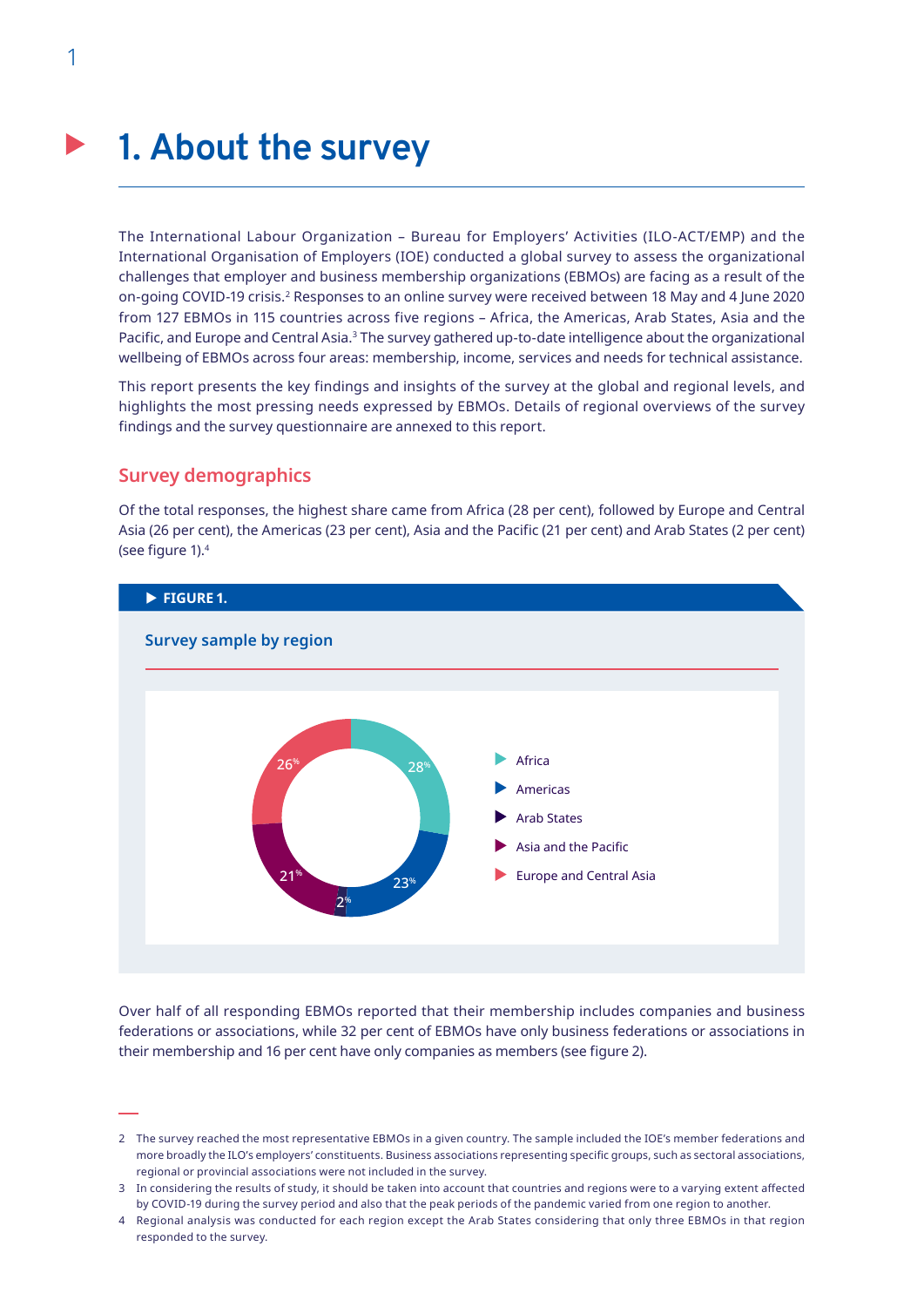<span id="page-14-0"></span>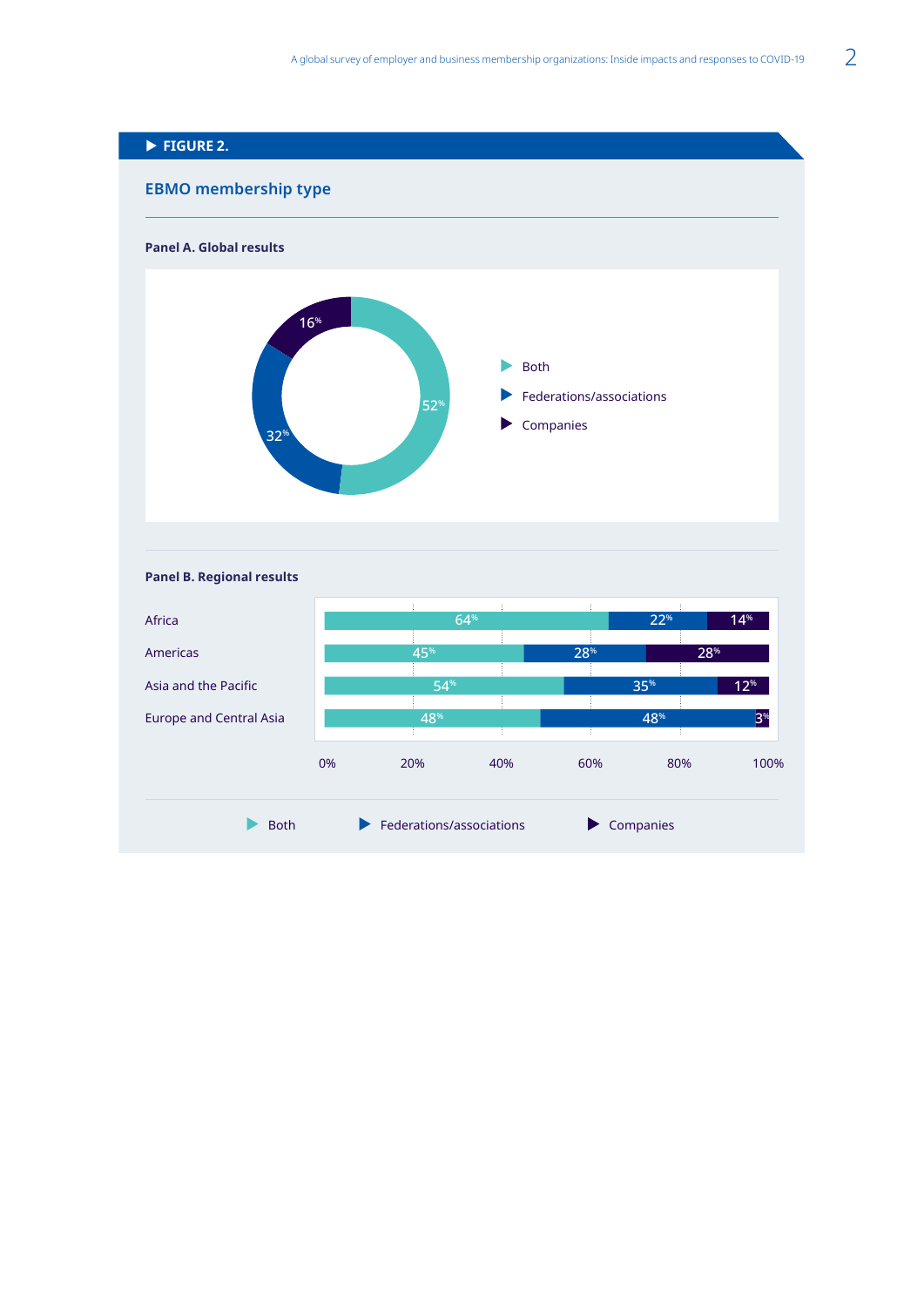## <span id="page-15-0"></span>**2. COVID-19's impact on EBMO membership**

**EBMO membership currently remains intact but showing signs of fragility.** The majority of EBMOs globally (61 per cent) responded that they had no membership loss to-date (see figure 3). However, 17 per cent of surveyed EBMOs reported a membership reduction of 10 per cent or less, 7 per cent lost between 10 to 20 per cent of members, and 4 per cent lost over 40 per cent of members.

There is significant variation in membership loss at the regional level. The region with the highest share of EBMOs that recorded stable membership is Europe and Central Asia (76 per cent), followed by Africa (67 per cent), Asia and the Pacific (54 per cent) and the Americas (45 per cent).



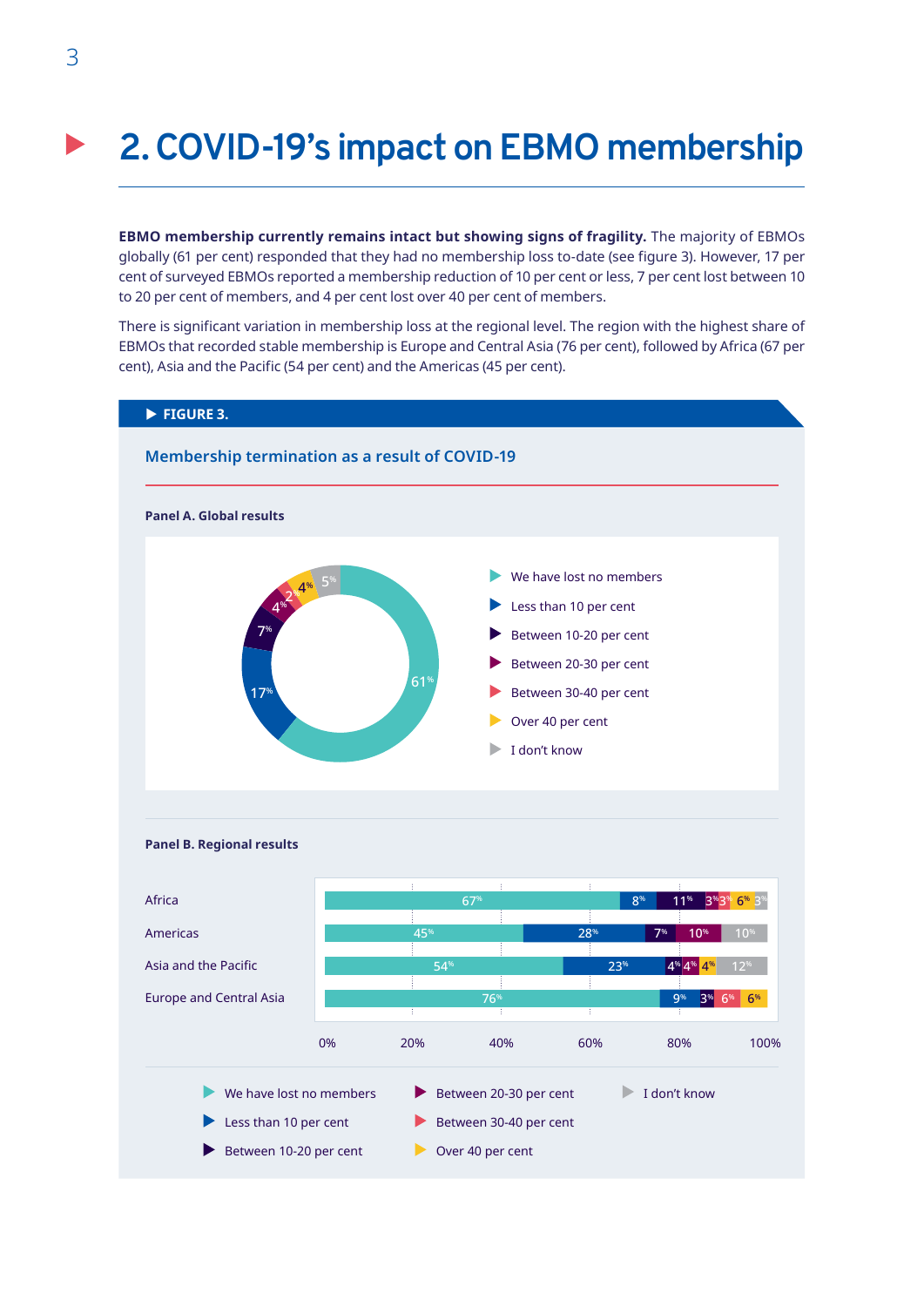<span id="page-16-0"></span>We have been able to add value for our membership through our representation on national committees which has enabled us to boost our direct advocacy efforts. By so doing, we have been able to affect significant decisions relative to the re-opening of business sectors. This has led to non-members contacting [our organization] and has led to new membership opportunities. Our value proposition has been strengthened.

**EBMO survey respondent** 

**FIGURE 4.** 

**However, EBMOs are anticipating future membership loss.** The medium to longer-term prospects portray a deeply contrasting picture, with 57 per cent of EBMOs surveyed expecting membership reductions or expressing uncertainty in the next three months, 69 per cent in the next six months and 77 per cent in the next year (see figure 4).

Approximately a quarter of EBMOs expect their membership to decrease by less than 10 per cent in the next three, six months and 12 months. About 15 per cent of EBMOs report that their membership is likely to decrease by 10 and 20 per cent over the same period.

Notably, a relatively high share of EBMOs do not see themselves in a position to make an estimation of future membership reduction owing to the crisis, with more than 20 per cent of EBMOs unable to predict membership reductions in the next 12 months, which reflects the level of uncertainty.



## **Extent of expected reduction in EBMO membership in the next 3, 6 and 12 months, global results**

**EBMOs are acting swiftly to minimize expected membership loss**. Globally, 60 per cent of EBMOs are offering various incentives to members to retain their membership despite the existing financial strains (see figure 5). The share of EBMOs offering incentives differs by regions as follows: EBMOs in Asia and the Pacific (65 per cent) followed by the Americas (62 per cent), Europe and Central Asia (58 per cent), and Africa (56 per cent). The higher share of incentives offered by organizations in Asia and the Pacific and the Americas seems to reflect the effort of EBMOs to address the increased share of membership loss in these two regions.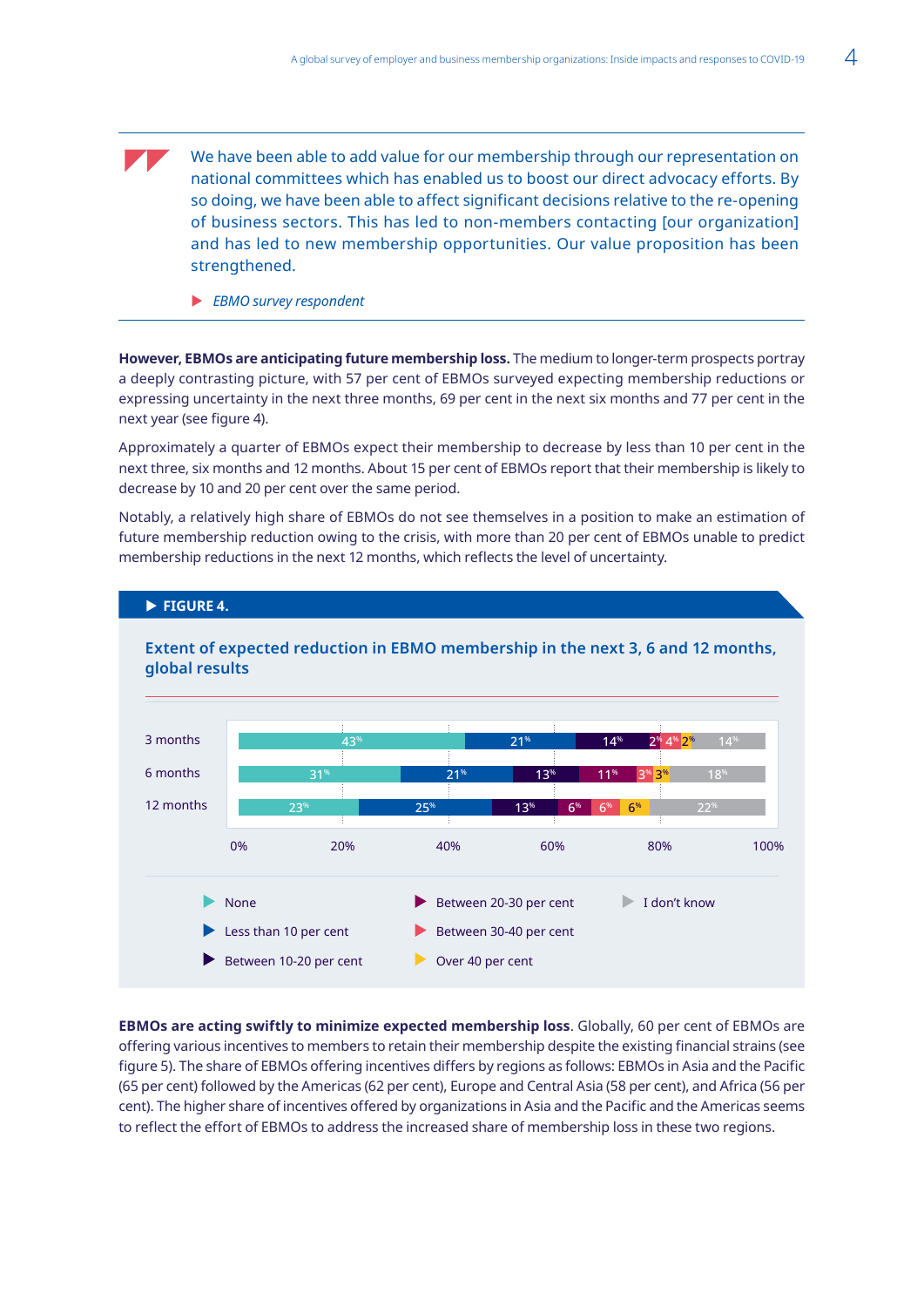## <span id="page-17-0"></span>**FIGURE 5.**



### **EBMOs that are offering incentives to retain members during the COVID-19 crisis**

Figure 6 shows the most frequent incentives offered are making services free-of-charge (58 per cent of EBMOs) and postponing the deadline to pay membership dues (51 per cent). "Other" incentive measures provided (36 per cent) include the ability to make payments in instalments and a temporary suspension of membership fees. Finally, a near third of EBMOs have offered temporary reduction or discounts in membership fees. The survey respondents reported that these measures have predominately been effective (47 per cent) or partially effective (52 per cent).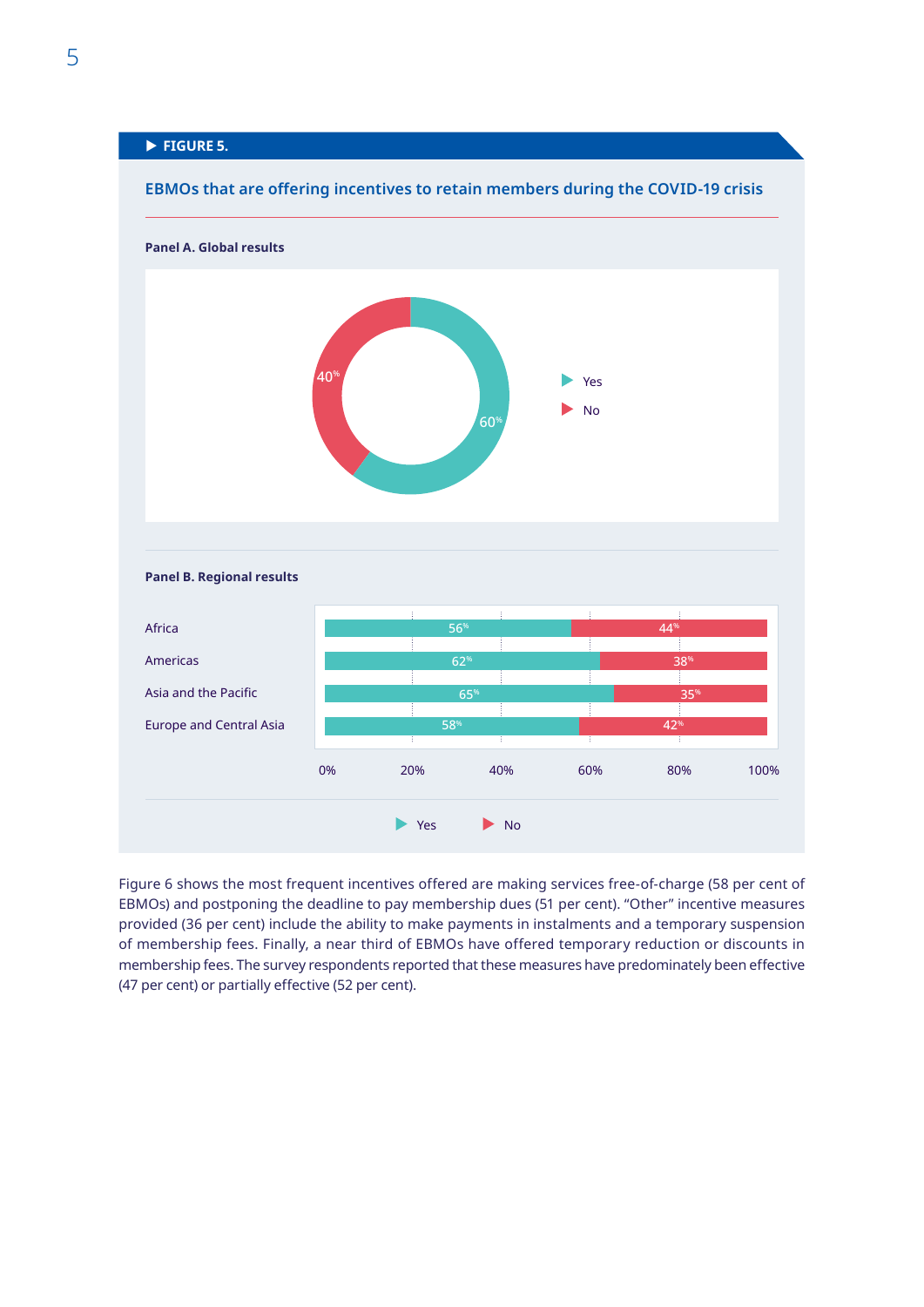<span id="page-18-0"></span>Under the influence of the health crisis brought by COVID-19, which at the same time caused an economic crisis, our organization invited all interested companies to join for free so that we could provide them with legal assistance, advice and information to prevent the occurrence of COVID-19 in the workplace as well as to provide them with guidance on implementation of measures and recommendations adopted by the Government with a special emphasis to the set of measures for financial support to companies.

**EBMO survey respondent** 

#### **FIGURE 6.**

## **Types of incentives offered to retain members during the COVID-19 crisis, global results by region**

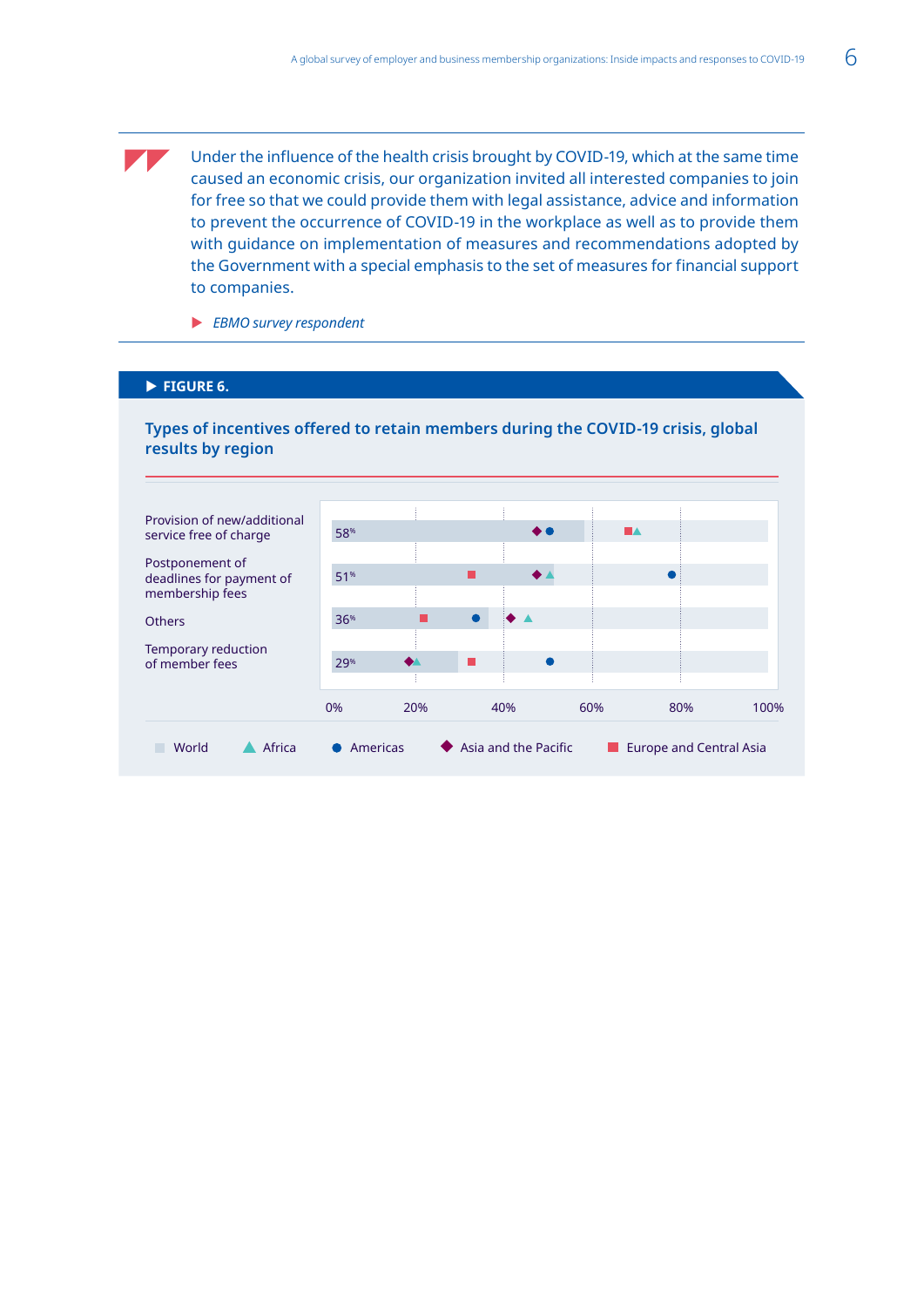## <span id="page-19-0"></span>**3. COVID-19's impact on EBMO income**

Prior to COVID-19, income sources for surveyed EBMOs consisted of the following: membership subscriptions (57 per cent); training revenue (10 per cent); services such as representation, human resources services, legal and advisory services (9 per cent); meetings and events (8 per cent); government funding (4 per cent); and "other" sources such as rent, donations, grants, sponsorship, and technical cooperation funds among others (12 per cent) (see figure 7).



**More than 80 per cent of EBMOs have seen their income shrink**. Of real concern is the scale of the income decline – fully 80 per cent of EBMOs globally report a plunge in income during March and April 2020. At the top end, losses were cited by 97 per cent of EBMOs surveyed in Africa and 93 per cent in the Americas, followed by 73 per cent in Asia and the Pacific, and 64 per cent in Europe and Central Asia (see figure 8).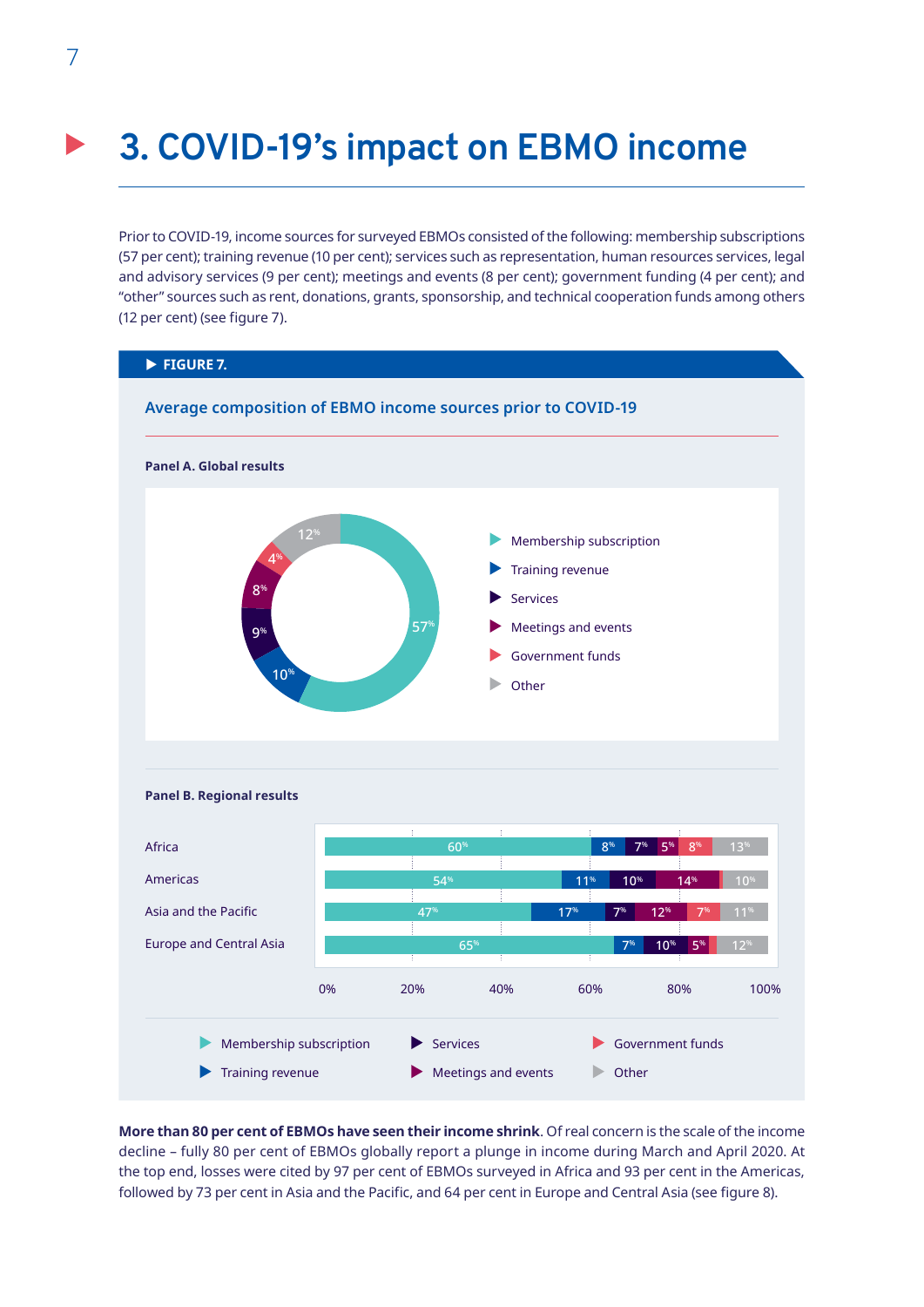<span id="page-20-0"></span>

**Government imposed lockdowns and social distancing measures have severely limited the provision of face-to-face services, resulting in a sharp decline in income from various sources for EBMOs**. Over the period of March and April 2020, 79 per cent of EBMOs worldwide experienced a decline in training revenue of more than 60 per cent (see figure 9). Additionally, 75 per cent of EBMOs globally saw their income from meetings and events reduced by more than 60 per cent. Income from services, including representation, human resources services, legal and advisory services, were also reduced by over 60 per cent for some 1 in 5 EBMOs and between 30 and 60 per cent for a third of EBMOs. Funds from the government, while representing a smaller share of EBMO income, also dipped substantially. Almost 1 in 5 of those EBMOs receiving government funds reported a decrease of 60 per cent and a nearly half of those EBMOs reported a drop of government funds of between 30 and 60 per cent.

Revenue from membership dues, which continue to be the largest revenue source for EBMOs globally by far, have declined less other income streams, with 1 in 3 EBMOs reporting a drop of 10 to 30 per cent, 1 in 5 citing a decline of 30 to 60 per cent, and similarly 1 in 5 EBMOs indicating a decline of more than 60 per cent. This result may be attributed to the billing schedule of membership dues, which generally are paid during the first quarter of the year. Thus, it is likely that the majority of EBMOs were able to secure membership subscriptions for 2020 prior to the declaration of the COVID-19 pandemic by the World Health Organization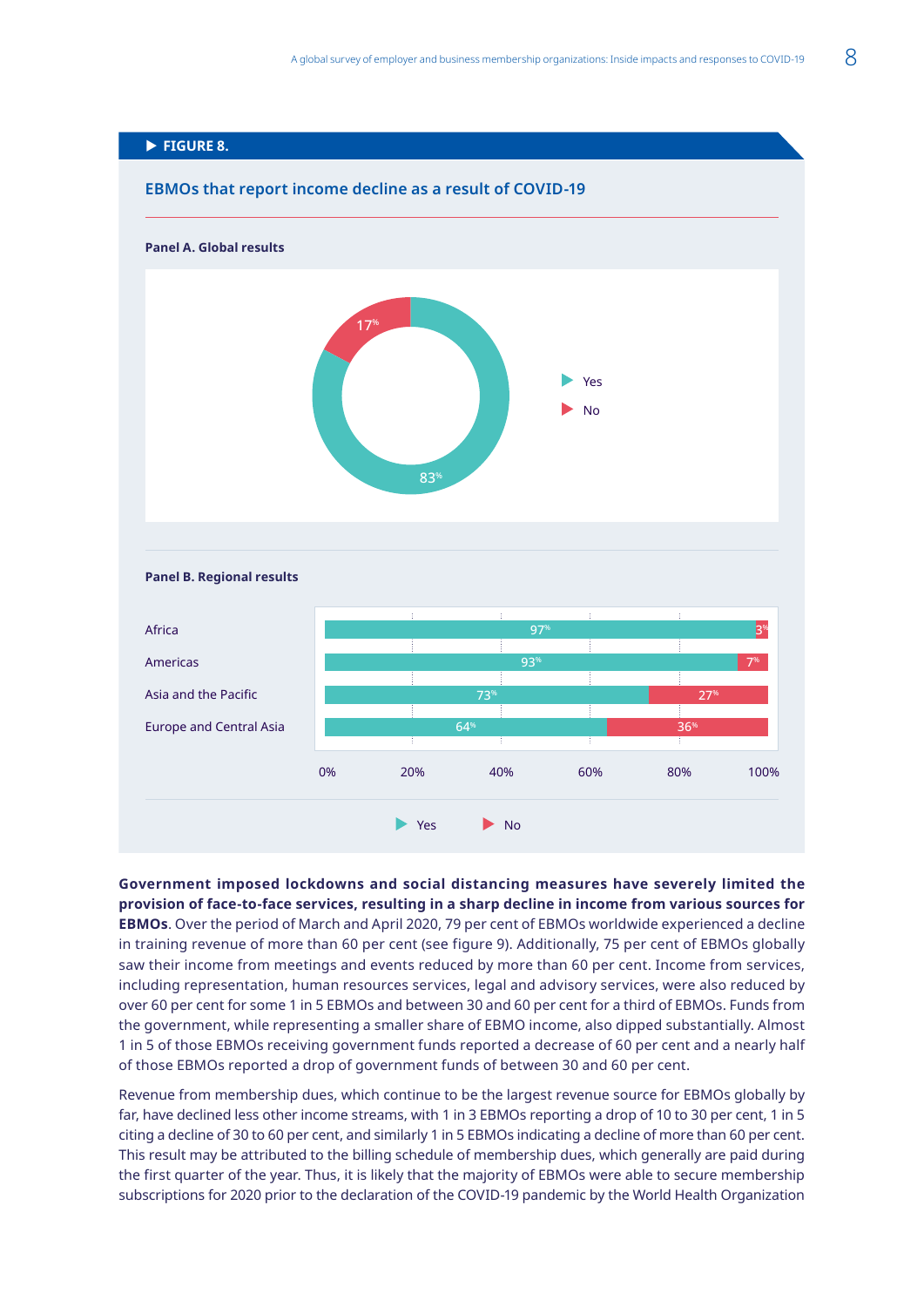<span id="page-21-0"></span>on 11 March 2020.<sup>5</sup> However, EBMO leaders have voiced considerable concern that subscription rates for 2021 will be substantially reduced as businesses continue to struggle with recovery efforts and prioritize meeting essential costs. The relative financial resilience of EBMOs today is thus likely to be overturned next year with the possibility of financially distressed EBMOs being forced to drastically downsize or merge with other business membership organizations.



**EBMOs predict falling income in the short, medium and longer term**. The vast majority of surveyed EBMOs foresee their incomes dwindling in the next 12 months (see figure 10). In the short-term (next three months), about one third of EBMOs anticipate a drop in income by 10 to 30 per cent while about 1 in 5 EBMOs raise the alarm by indicating a possible drastic decline of more than 60 per cent. In the medium-term (next six months), over a third of EBMOs expect their incomes to drop by 10 to 30 per cent, and a quarter of EBMOs anticipate income loss of 30 to 60 per cent. In the longer-term (next 12 months), nearly one third of EBMOs anticipate their income to fall by 10 to 30 per cent and 1 in 5 EBMOs foresee a 30 to 60 per cent decline.

A relatively low share of EBMOs are more optimistic and foresee only a negligible impact of COVID-19 on their income. Less than 16 per cent of surveyed EBMOs report that there will be no impact in the short-term, and less than 10 per cent of EBMOs cite no impact in the medium to longer-term.

Of concern, here too, is the uncertainty about the future as reflected in the relatively high share of EBMOs (1 in 5) that see themselves unable to make an estimate of income decreases in the coming 12 month period.

<sup>5</sup> [WHO Director-General's opening remarks at the media briefing on COVID-19, 11 March](https://www.who.int/dg/speeches/detail/who-director-general-s-opening-remarks-at-the-media-briefing-on-covid-19---11-march-2020) 2020.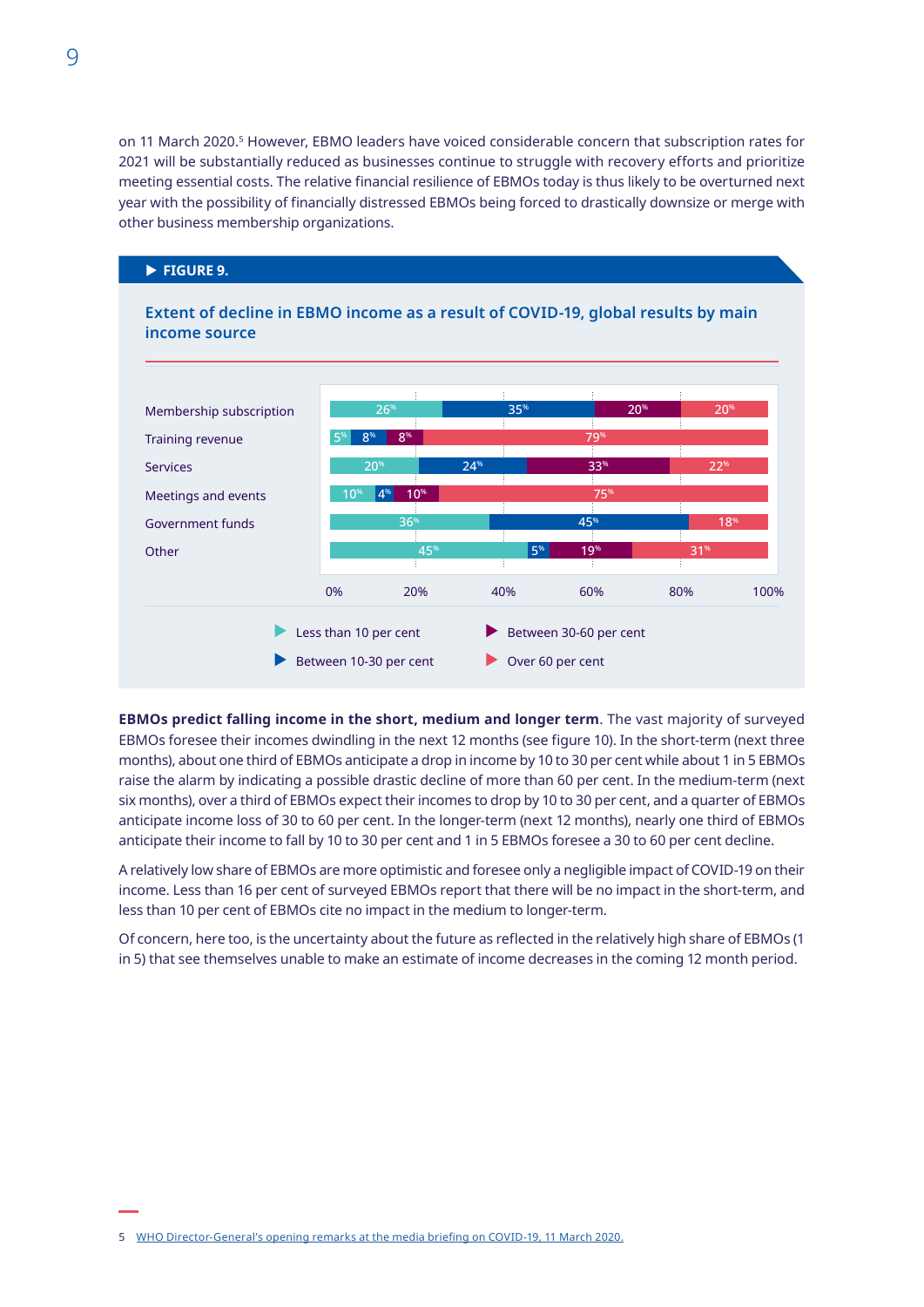## <span id="page-22-0"></span>**FIGURE 10.**

## **Extent of the expected decrease in EBMO income in the next 3, 6 and 12 months, global results**



**EBMOs have implemented several cost-cutting measures to counter their reduced income**. Of surveyed EBMOs, 77 per cent of EBMOs have reduced travel cost, which seems to largely reflect savings that organizations have gained as a result of lockdown measures and the shut-down of the aviation industry. Positively, 57 per cent of surveyed EBMOs did not initiate cuts for staff and 61 per cent have not reduced external collaborator costs. However, others have pursued human resources related cost-cutting measures, which are likely to reduce the talent, capacity and ability of the EBMO to source necessary expertise during a time when the need for representation, advocacy, and advisory services are at record highs. "Other" costcutting measures mentioned by EBMOs include cuts in staff development, sponsorship to young people and women, and donations and financial support to partners. The survey results also confirm that the least adopted cost-cutting measure is member services, showing that EBMOs are using their narrowed resource base to serve their members to the greatest extent possible (see figure 11).

## **FIGURE 11.**



**Implemented cost-cutting measures by EBMOs to respond to income reduction, global results by region**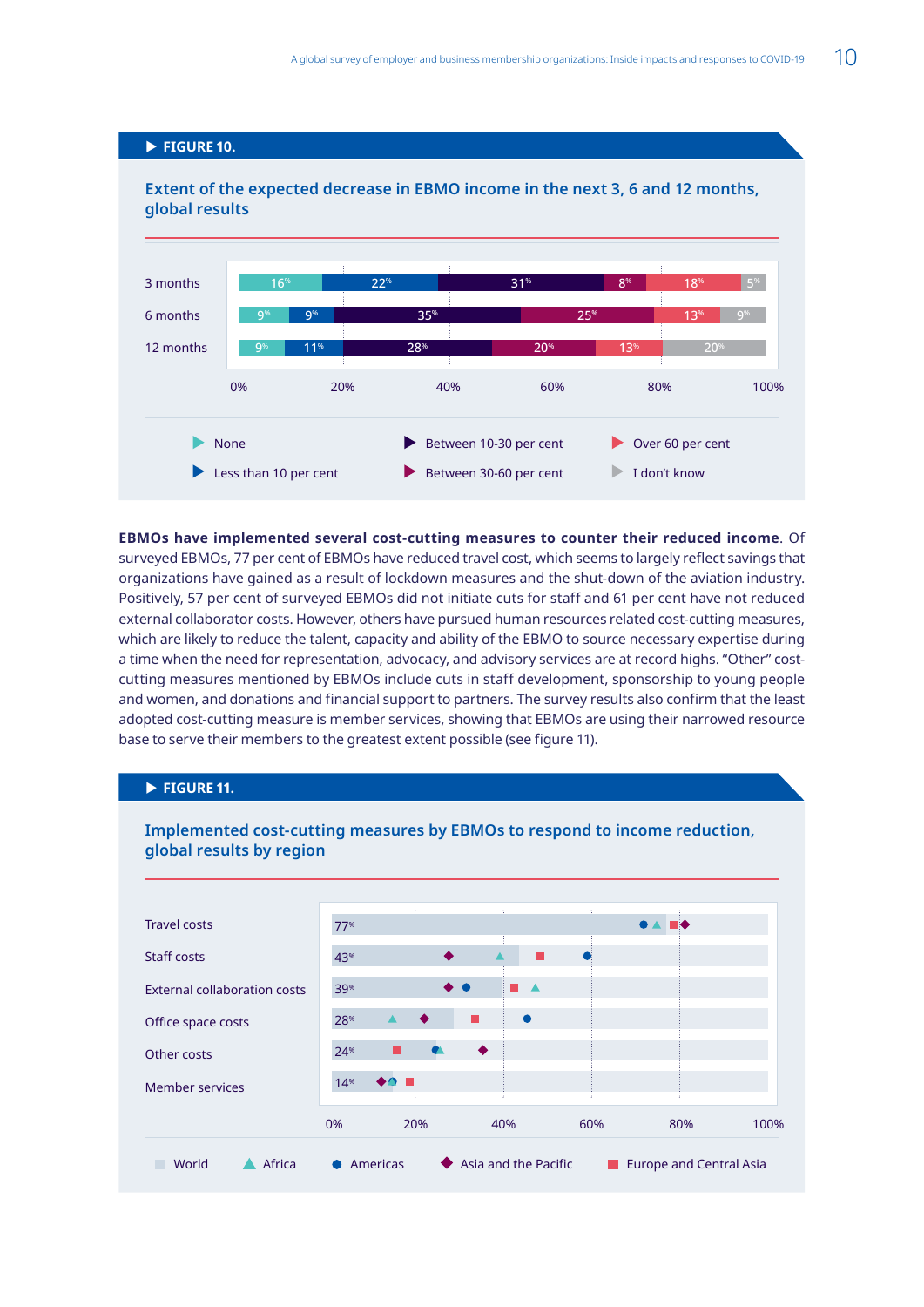<span id="page-23-0"></span>**Most EBMOs do not have financial reserves**. Less than 40 per cent of surveyed EBMOS have financial reserves or access to alternative or external funding sources to cope with the impact of COVID-19 (see figure 12). The limited budget underscores potentially grave cash flow problems EBMOs will encounter as the crisis becomes protracted and their future income deteriorates. At the regional level, half of surveyed EBMOs in Asia and the Pacific have space for financial manoeuvring, whereas EBMOs in Africa report the least financial preparedness with only a quarter reporting the availability of reserves.

Of EBMOs who had access to financial reserves, the large majority had savings (89 per cent). Some 32 per cent reported access to grants and 17 per cent cited access to loans.

Positively, nearly 90 per cent of EBMOs indicated that funds available were sufficient to remain operational for the next six months. The entirety of EBMOs in Europe and Central Asia were confident that the level of their existing financial reserves or alternative or external funding was sufficient. The least confident region was the Americas where 27 per cent of EBMOs indicated that funding was insufficient for half a year of operational viability.

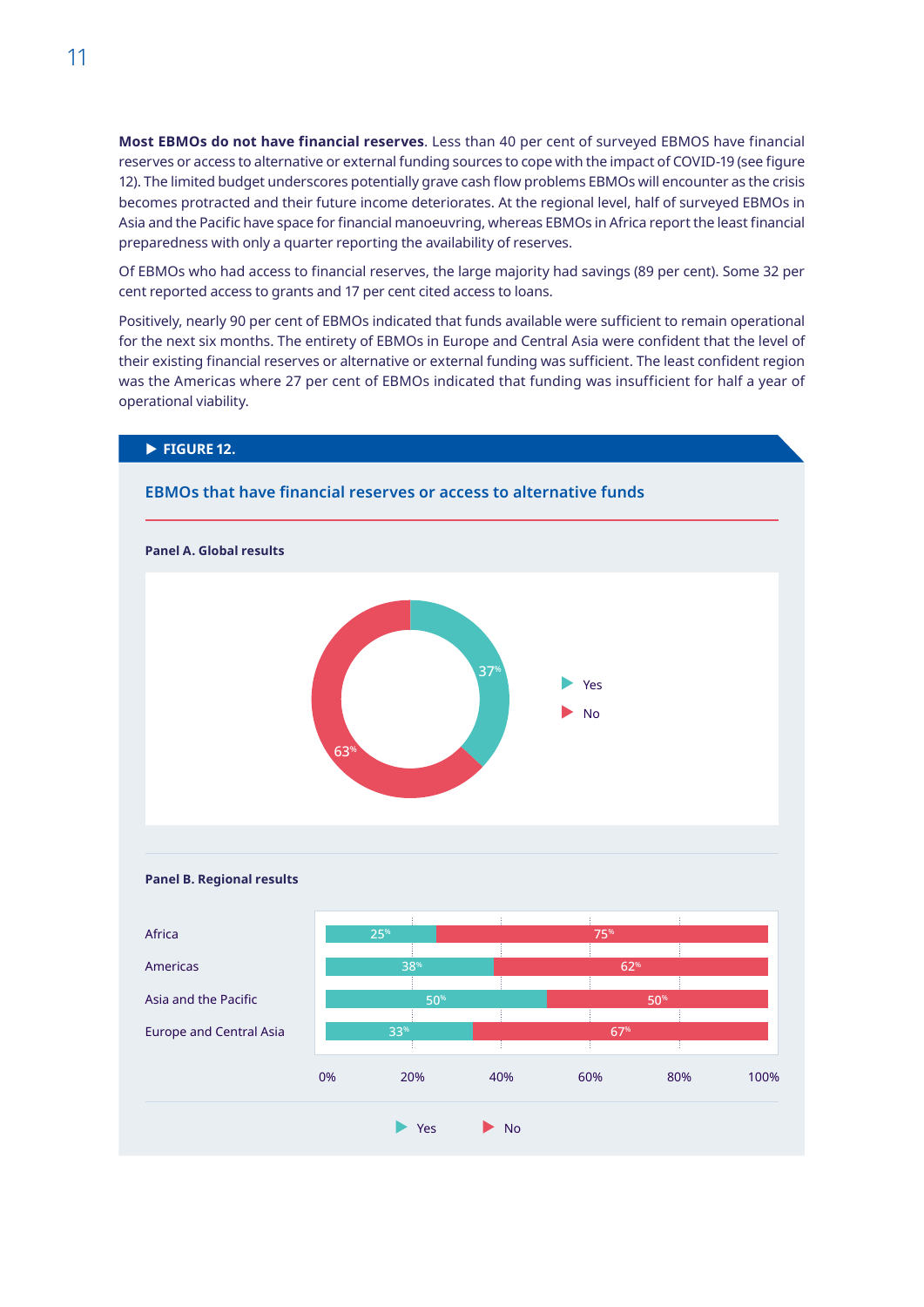## <span id="page-24-0"></span>**4. COVID-19's impact on EBMO workforce**

**EBMOs have been forced to downsize their workforce.** However, EBMOs surveyed show that a cautionary approach is being taken regarding staff reductions. Of those who have taken steps to reduce staff costs (42 per cent of EBMOs surveyed), 70 per cent reduced working hours and almost 40 per cent implemented pay cuts (see figure 13). Only 20 per cent have opted to put staff on unpaid compulsory leave or proceed with layoffs.

Reduced working hours were most common among EBMOs in the Americas (76 per cent). Implementing pay cuts were the most popular in Europe and Central Asia (56 per cent), whereas it was least common in Asia and the Pacific (14 per cent). While no EBMOs in Asia and Pacific put staff on unpaid compulsory leave, more than a third of EBMOs in Africa resorted to this measure. The two regions reporting the highest share (29 per cent) of laying staff off were the Americas and Asia and the Pacific.

**FIGURE 13.** 



The survey results show that EBMOs are looking for solutions to retain their staff. Of 127 EBMOs surveyed, only ten globally have reported layoffs of their workforce in COVID-19 related cost-cutting measures. Four EBMOs laid off 1 to 10 per cent of staff, three EBMOs laid off 10 to 20 per cent, one EBMO laid off 30 to 40 per cent, and one EBMO laid off more than 40 per cent. 90 per cent of EBMOs that laid off staff experienced a decline in income and did not have any financial reserves or access to alternative sources of funds.

**Going forward, surveyed EBMOs largely do not expect their workforce to contract further in the short-term but expressed lower confidence about the medium to longer-term.** The share of EBMOs indicating that their current staff-levels will be unchanged in the next three months is approximately 60 per cent (see figure 14). This figure declines to 43 per cent using a six months horizon and subsequently drops to 38 per cent for the next 12 months. Similarly, EBMOs citing that they will reduce up to 25 per cent their total workforce is highest for the medium term (six months) at nearly a third of EBMOs followed by over a quarter of EBMOs in the longer-term (12 months).<sup>6</sup>

<sup>6</sup> To calculate the share of EBMOs that expect to reduce up to 25 per cent of their workforce, responses for "less than 10 per cent" and "between 10-25 per cent" have been combined.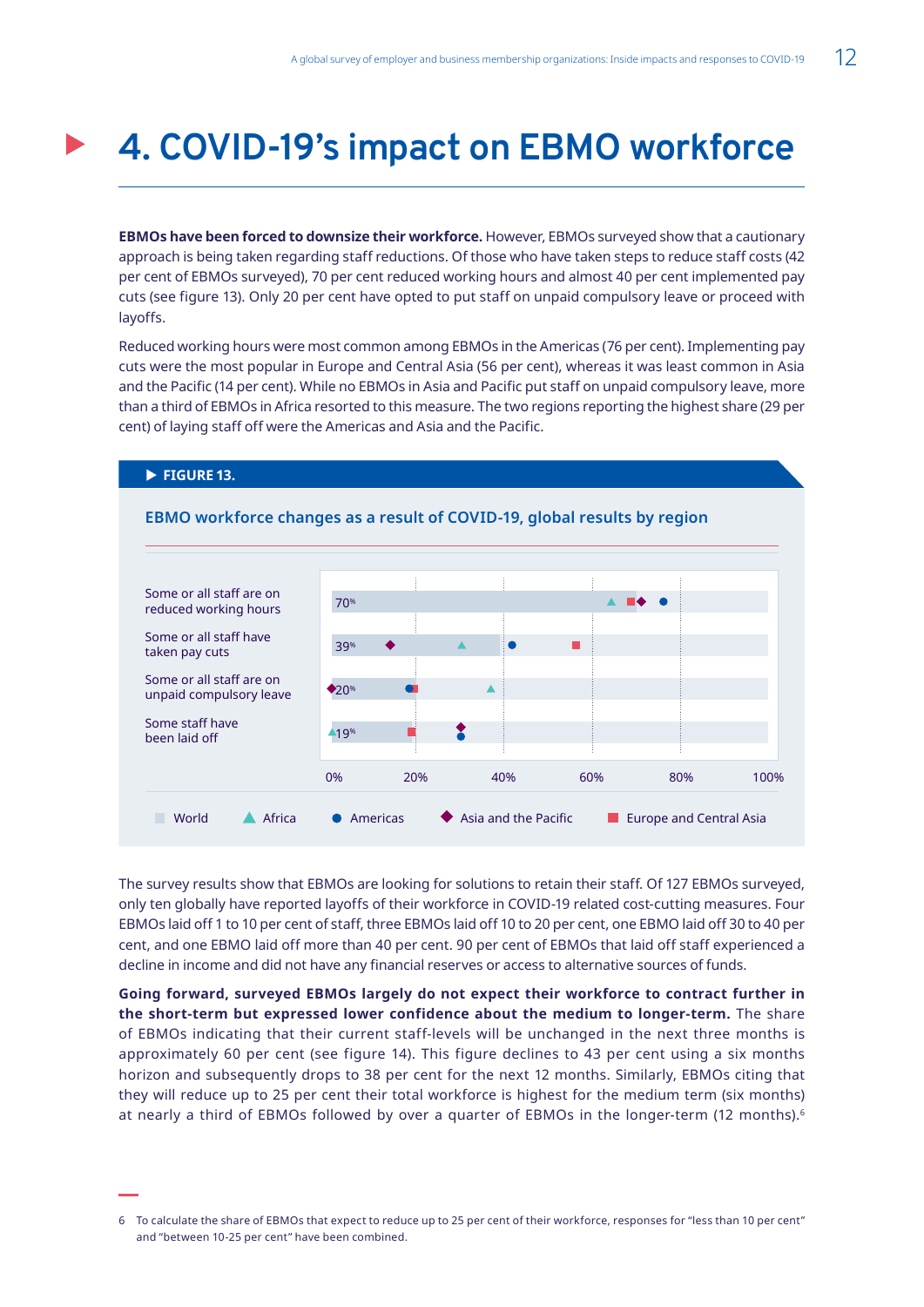## <span id="page-25-0"></span> $\blacktriangleright$  FIGURE 14.

**Extent of EBMO workforce contraction in the next 3, 6 and 12 months, global results**

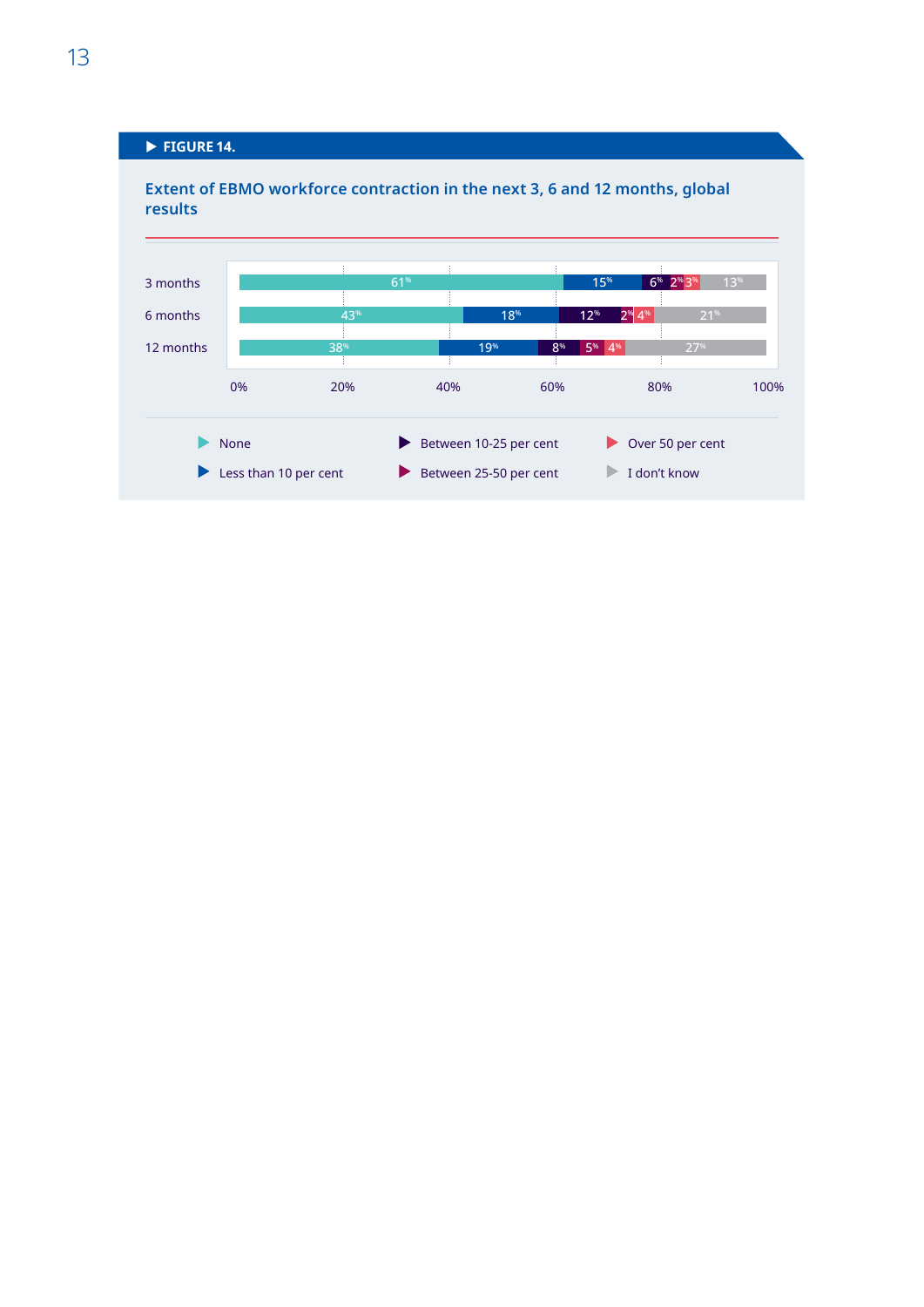## <span id="page-26-0"></span>**5. COVID-19's impact on EBMO advocacy activities and services**

**An overwhelming 94 per cent of EBMOs reported an increase in advocacy activities, which in turn increased their visibility during the crisis.** A significant share of surveyed EBMOs engaged in multi-layered advocacy efforts with governments (97 per cent), the media (95 per cent), social media (93 per cent), other business organizations (92 per cent) and bipartite social dialogue (91 per cent) (see figure 15). Importantly, EBMOs largely considered these efforts to be effective or very effective. The most effective were: engagement with media (89 per cent), engagement with government (85 per cent), social media (85 per cent), partnering with other business organizations (81 per cent) and engagement in bipartite social dialogue (71 per cent).

On the other hand, 20 per cent of EBMOs signaled that their participation in bipartite social dialogue was ineffective and for another 9 per cent, it was not even an option. About 12 per cent of EBMOs reported that discussions with government had little impact.

### **FIGURE 15.**

**Effectiveness of EBMO advocacy activities conducted to improve organizational visibility during COVID-19, global results**

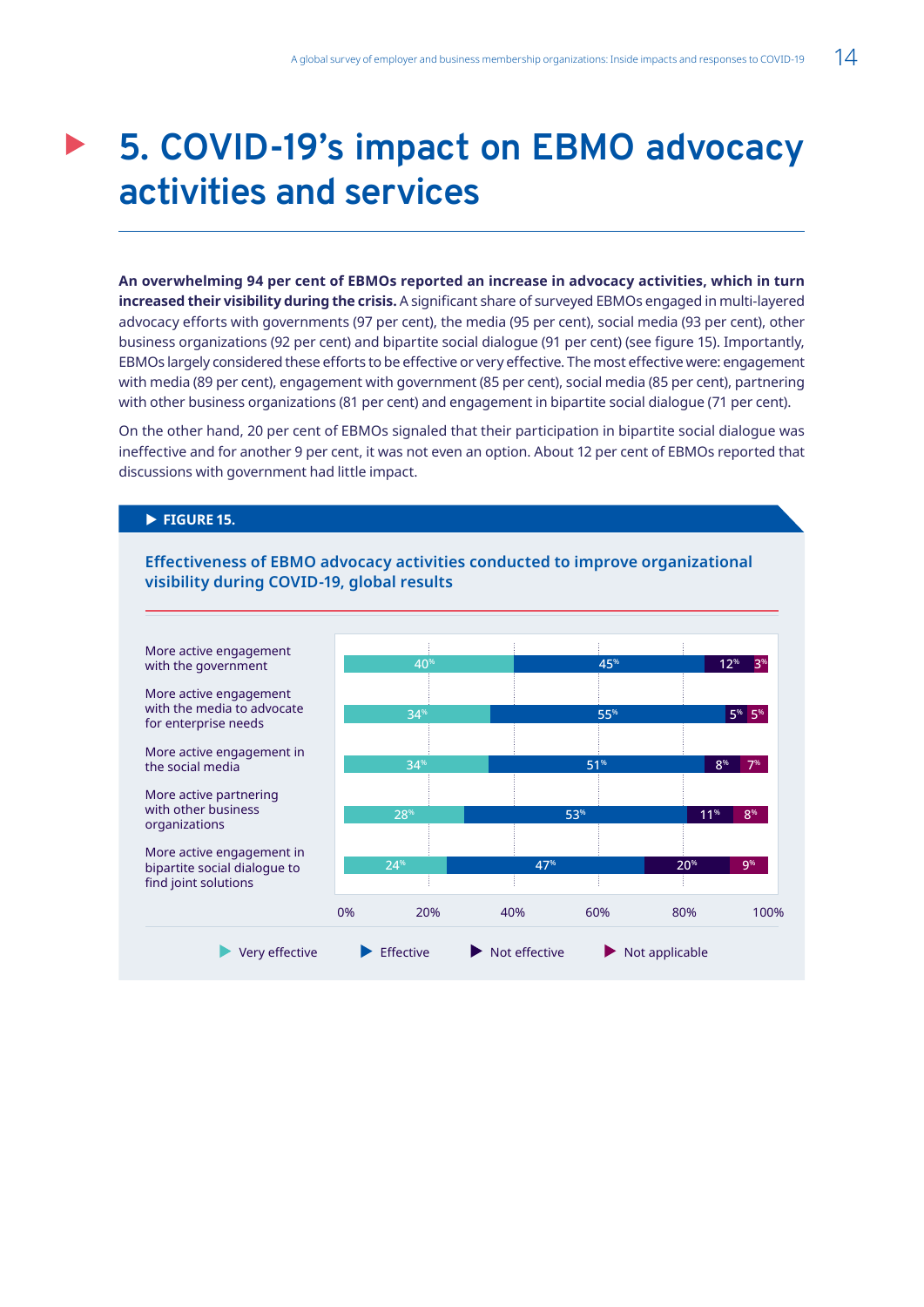#### **Box 1: How EBMOs have partnered with other business organizations during COVID-19**

- $\triangleright$  Supporting national efforts: EBMOs have collaborated with chambers of commerce and sectoral associations to ensure food security and logistics and transport, provide access to health supplies and digital tools, and develop a culture that prevents and contains COVID-19.
- $\blacktriangleright$  Developing joint policy advocacy initiatives to support enterprise needs
	- $\blacktriangleright$  submitting joint proposals to the government/president/prime minister to request business support measures and provide input into recovery plans
	- $\blacktriangleright$  joint media statements
	- $\blacktriangleright$  joint enterprise surveys to assess the business impact of COVID-19
	- $\triangleright$  establishing a COVID-19 working committee to collectively review the payment of wages during the lockdown period
- $\blacktriangleright$  Providing services related to COVID-19 to member enterprises and associations
	- $\triangleright$  joint events such as webinars, conferences and meetings on several topics including the reactivation of the economy and human resources management during COVID-19
	- $\blacktriangleright$  joint projects on enterprise resilience targeting small and medium-sized enterprises

Source: EBMO survey

My organization is part of the team unit set up under our tripartite arrangement to deal with labour and employment matters. We are directly involved with our chambers of commerce and our business council in advocating the business case and ensuring business is heard and included in the stimulus package spear headed by our government. We have contributed to discussions and ideas on how to help our businesses in areas of agriculture, transportation, port services, banking and finance, superannuation, retail, manufacturing, airline and managing smooth operation of businesses into the new norm. Our organization has put its hand up to be a centre point for information sharing and dissemination of information in terms of our government's state of emergency and lockdown measures. Our businesses have also come forward to provide personal protective equipment to our government front line health workers… our organization has also signed off a tripartite joint communique with the union and government to maintain and ensure industrial harmony and compliance of the COVID-19 protocols and measures in place.

**EBMO survey respondent** 

Roundtables with the government, civil society and academia have been effective. Laws have been passed to provide central government subsidies for small and medium-sized enterprises. Additionally, despite the forced closure of most sectors, we were able to advocate for the maintenance of the agro-industrial companies.

**EBMO survey respondent**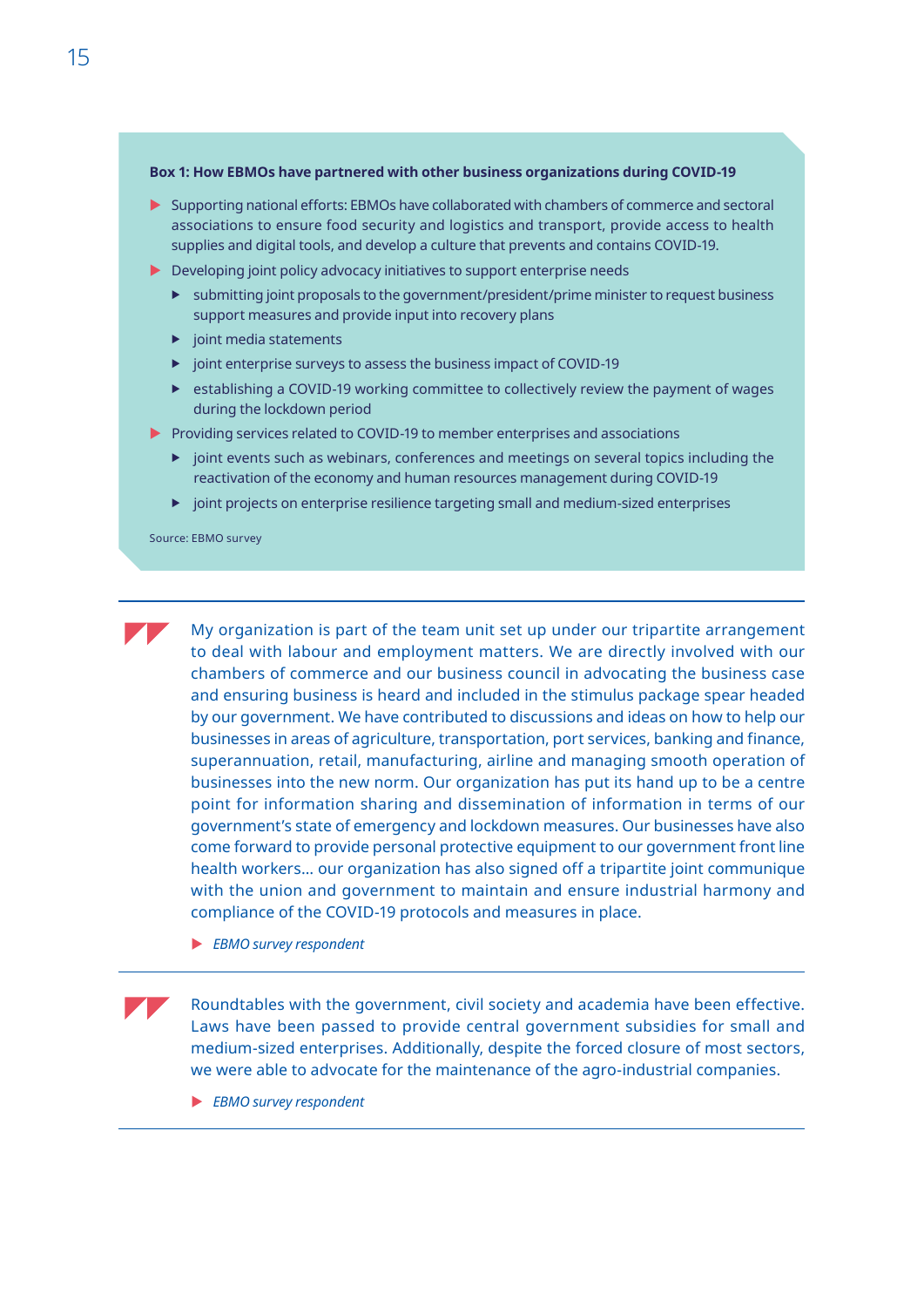Our government has significantly improved the requirements for [employers] to apply for Short-Time Work Allowance (a means to provide employees with income support to be paid from the unemployment fund if and when the working hours in place are decreased)…. Now, we need to all say together: Don't lay off your employee, protect your employment, the resource you need is in the Short Time Work Allowance. Our companies that stop or reduce their activities can cover the salaries of their employees for three months. We call on all our companies to use this opportunity.

▶ *EBMO survey respondent, excerpt from joint statement of 29 non-governmental organizations* 

The formation of a crisis committee, close collaboration at the national level with all territorial and sectoral partner associations, strong engagement with companies, continuous advocacy efforts as well as resolving conflicts with existing regulations or generating speed in procedures have been effectively achieved by our organization.

**EBMO survey respondent** 

In order to address the difficulties caused by the COVID-19 pandemic, we tried to listen and gather members' opinion and voices. Based on such close communication with member companies and a survey on the impact of COVID-19 on the economy and businesses, we delivered business opinions and proposals to address enterprises difficulties and to overcome the economic crisis to the National Assembly and policy makers.

**EBMO survey respondent** 

**In terms of services, over 80 per cent of EBMOs across the world have renovated and changed their service delivery to adapt to the "new normal**". The highest share of EBMOs that transformed their services was in the Americas (97 per cent), followed by the Asia and Pacific (85 per cent), Europe and Central Asia (85 per cent) and Africa (64 per cent).

The majority are now offering virtual advisory, legal and consulting services (83 per cent) whereas more than half have been able to move their training services to an online platform (see figure 16). An additional 40 per cent of EBMOs are offering "other services" such as guidance and resources on COVID-19, virtual conferences and events to members and non-members alike, free of charge webinars as well as services through social media platforms.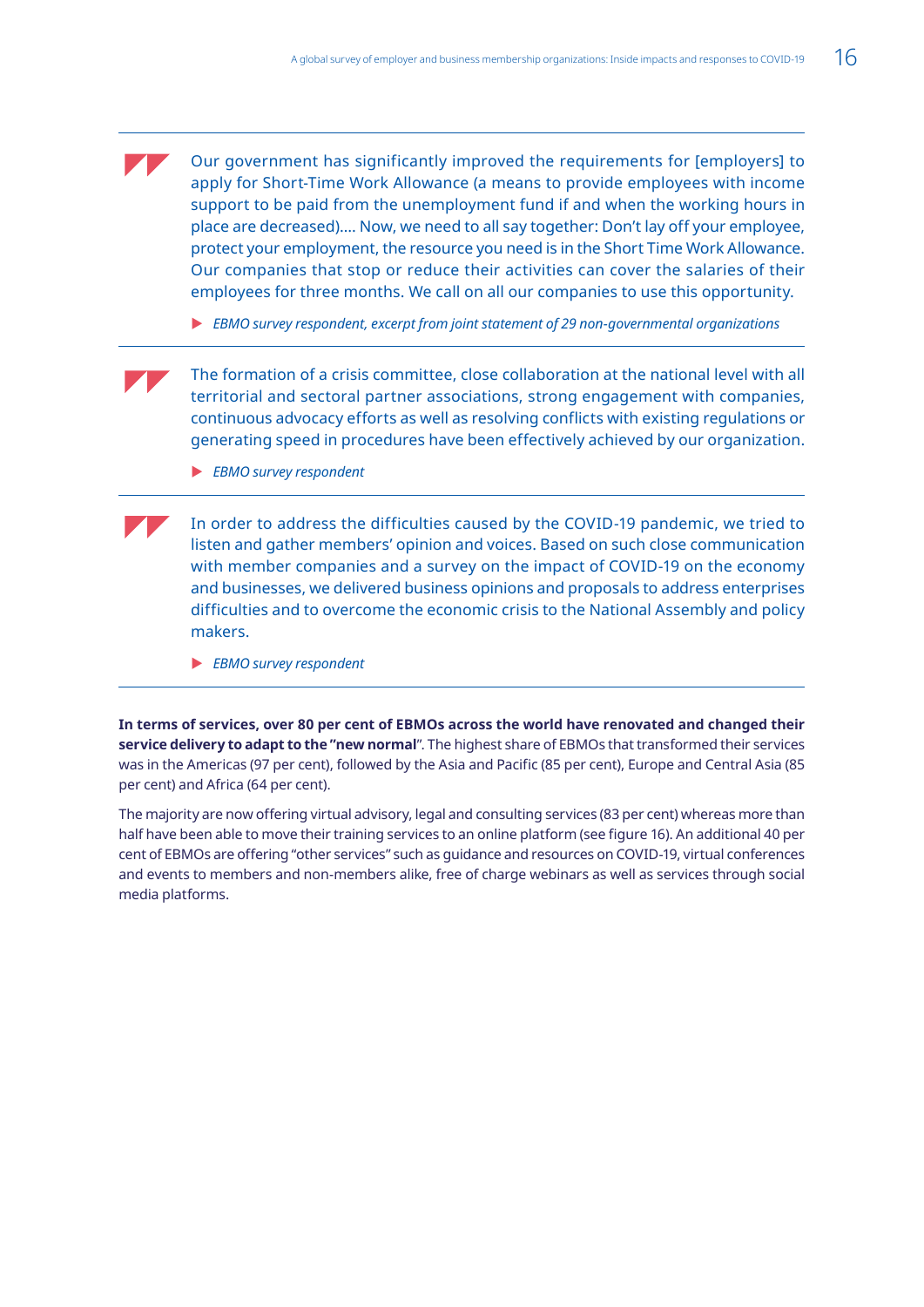## **FIGURE 16.**

<span id="page-29-0"></span>

We have set up an online COVID-19 Employers' Resource handbook with all information and FAQs connected to legal notices, government schemes, occupational safety and health and public health announcements which members are finding quite useful.

**EBMO survey respondent** 

We have launched a weekly OSH advisory which addresses not only the safety aspects of containing the pandemic, but also the employment risk management associated with labour market adjustments.

**EBMO survey respondent** 

We are offering advice through social media, including WhatsApp and Telegram.

**EBMO survey respondent** 

We are releasing more on social media platforms. We are also offering free webinars as teasers and also offering paid webinars at a token price.

**EBMO survey respondent** 

We have launched a hotline to receive enterprise complaints in relation to measures taken by the government. We are also assisting firms and affiliated chambers in organizing distance meetings.

**EBMO survey respondent**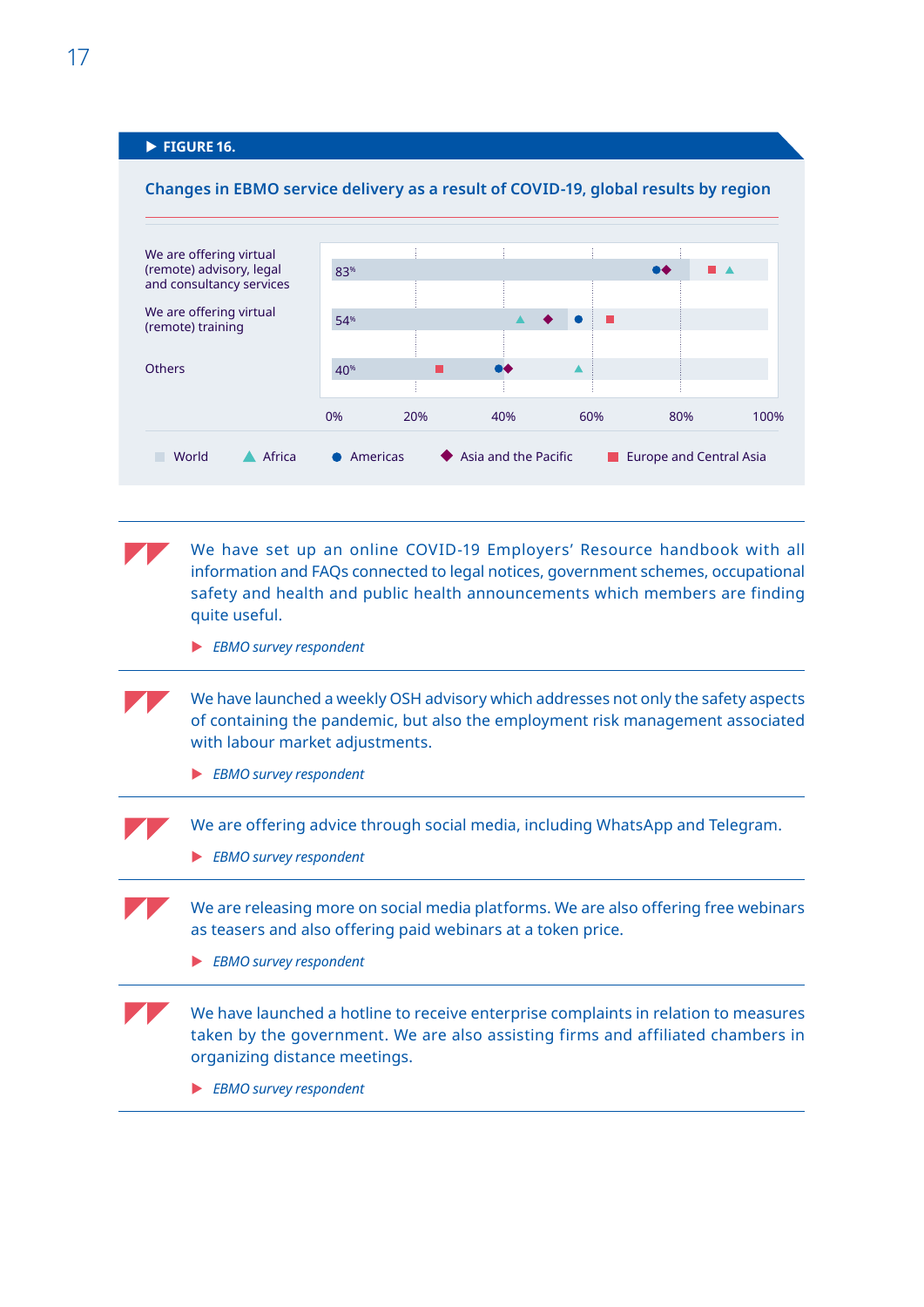The implementation of virtual courses and workshops has had a considerable impact even for members who would generally not participate and those with restricted mobility. We have offered members a wide range of online courses, forums, workshops, etc.

**EBMO survey respondent** 

[We have] transitioned the organization to a virtual platform and [we] actively reached out to members to ascertain priorities and concerns. [We have] maintained a regular line of communication, webinars, zoom calls, etc., to continue delivery of the advocacy and services we provide. [We are] highlighting member initiatives for COVID-19 that respond to immediate societal needs.

**EBMO survey respondent** 

24/7 provision of [our organization's] president, officials and advisers to help companies continue operating, manage labour issues, and create bridges with the authorities to resolve problems affecting their operation have proven to be effective during the crisis.

**EBMO survey respondent** 

**The overall operating capacity has been reduced for nearly 65 per cent of EBMOs surveyed.** Government imposed lockdown, border closures and restrictions in movement have inevitably resulted in many EBMOs operating well below normal capacity. 1 in 3 EBMOs note that they are operating at 75 per cent capacity or above, and 1 in 4 EBMOs report their operation has dropped to 50 per cent capacity (see figure 17). Positively, nearly 2 in 5 EBMOs are running in fully capacity. However, breakdown by regions shows a stark imbalance. EBMOs in Africa are experiencing severe limitations with 1 in 3 EBMOs at 50 per cent capacity and even 1 in 7 EBMOs operating at a quarter or less of its normal capacity. In deep contrast, no EBMOs in Europe has reduced its operational capacity to below 25 per cent and over half of EBMOs are working at full capacity.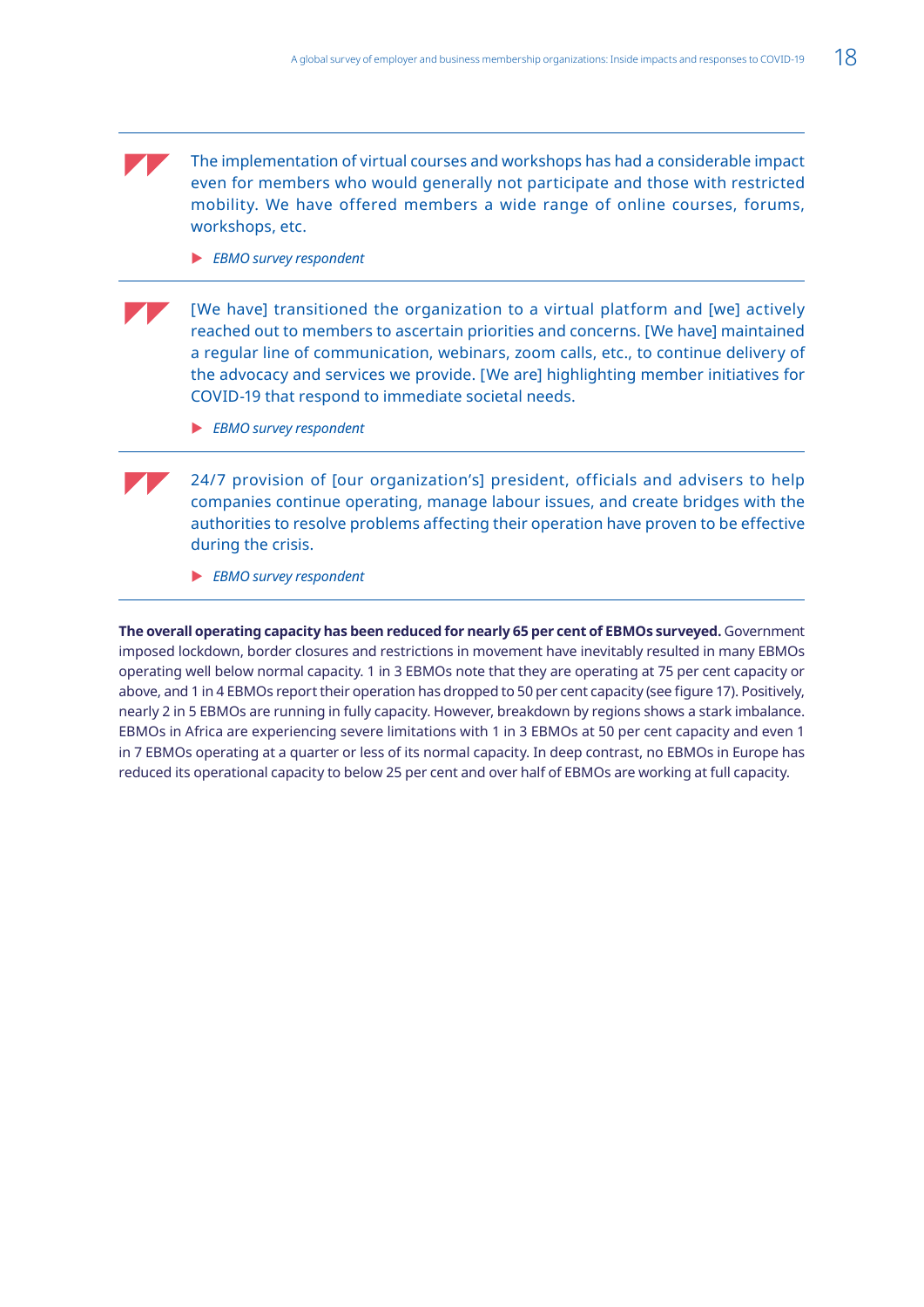# <span id="page-31-0"></span>**FIGURE 17. Operating capacity of EBMOs Panel A. Global results**





**Curbs or interference by governments are also weakening EBMOs ability to operate.** Globally, about 43 per cent of EBMOs surveyed reported government restrictions (see figure 18). At the regional level, the highest share of EBMOs citing restrictions was in the Americas (55 per cent), followed by Asia and the Pacific (54 per cent), Africa (39 per cent), and Europe and Central Asia (30 per cent).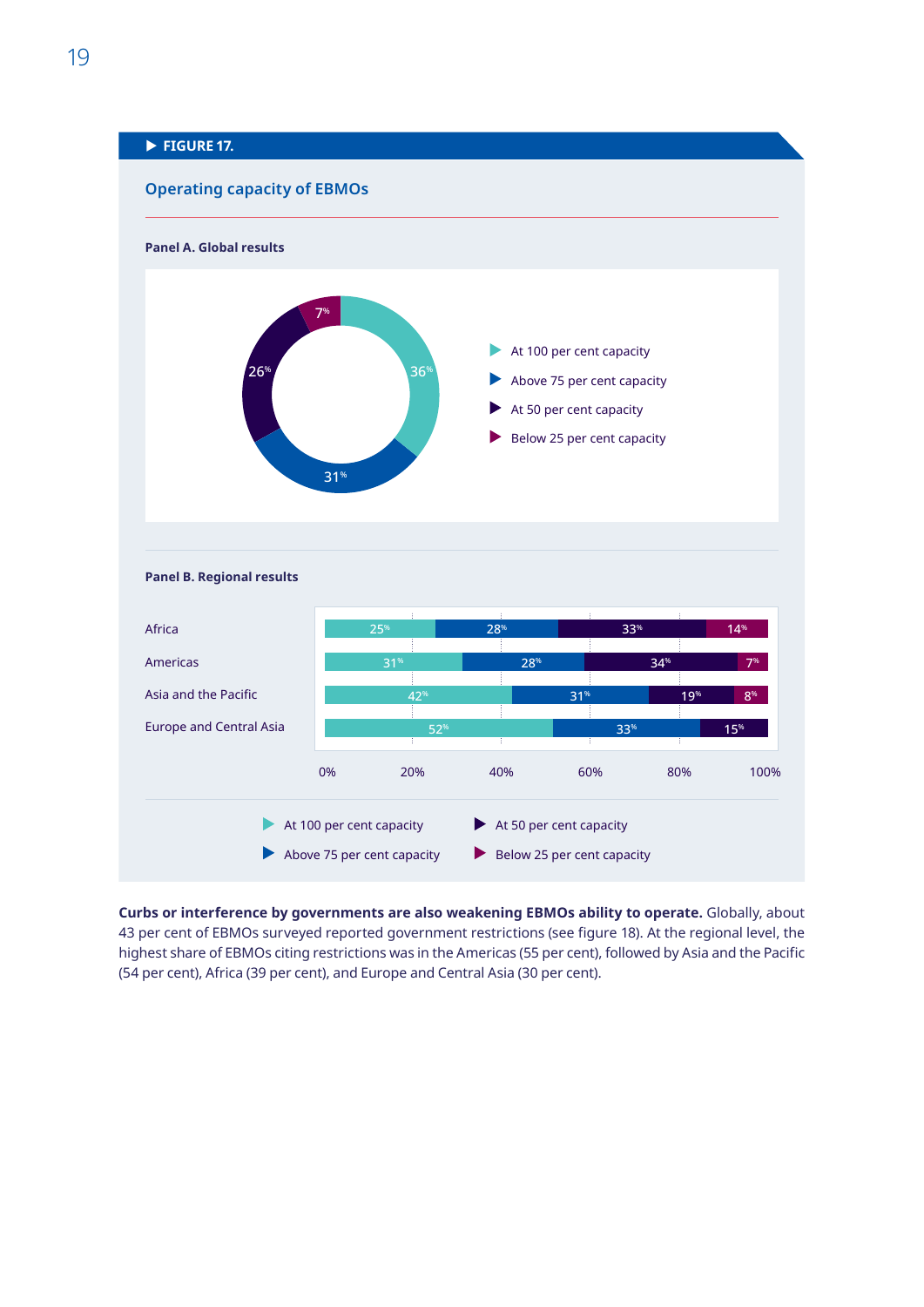<span id="page-32-0"></span>

Some 47 per cent of surveyed EBMOs highlighted "other restrictions", including government imposed curfew or lockdowns leading to difficulties in accessing work premises, challenges associated with the ban of mass gatherings and travel, as well as difficulties related to governments lacking a strategic focus or simply being non-functional (see figure 19). Of particular concern, however, is that 40 per cent of the EBMOs indicated suspension of social dialogue institutions, 38 per cent reported the absence of consultation, and 22 per cent said that their freedom had been restricted for reasons other than isolation or lockdown measures. Such restrictions have the potential of further weakening EBMOs, in addition to the negative economic impact of the crisis.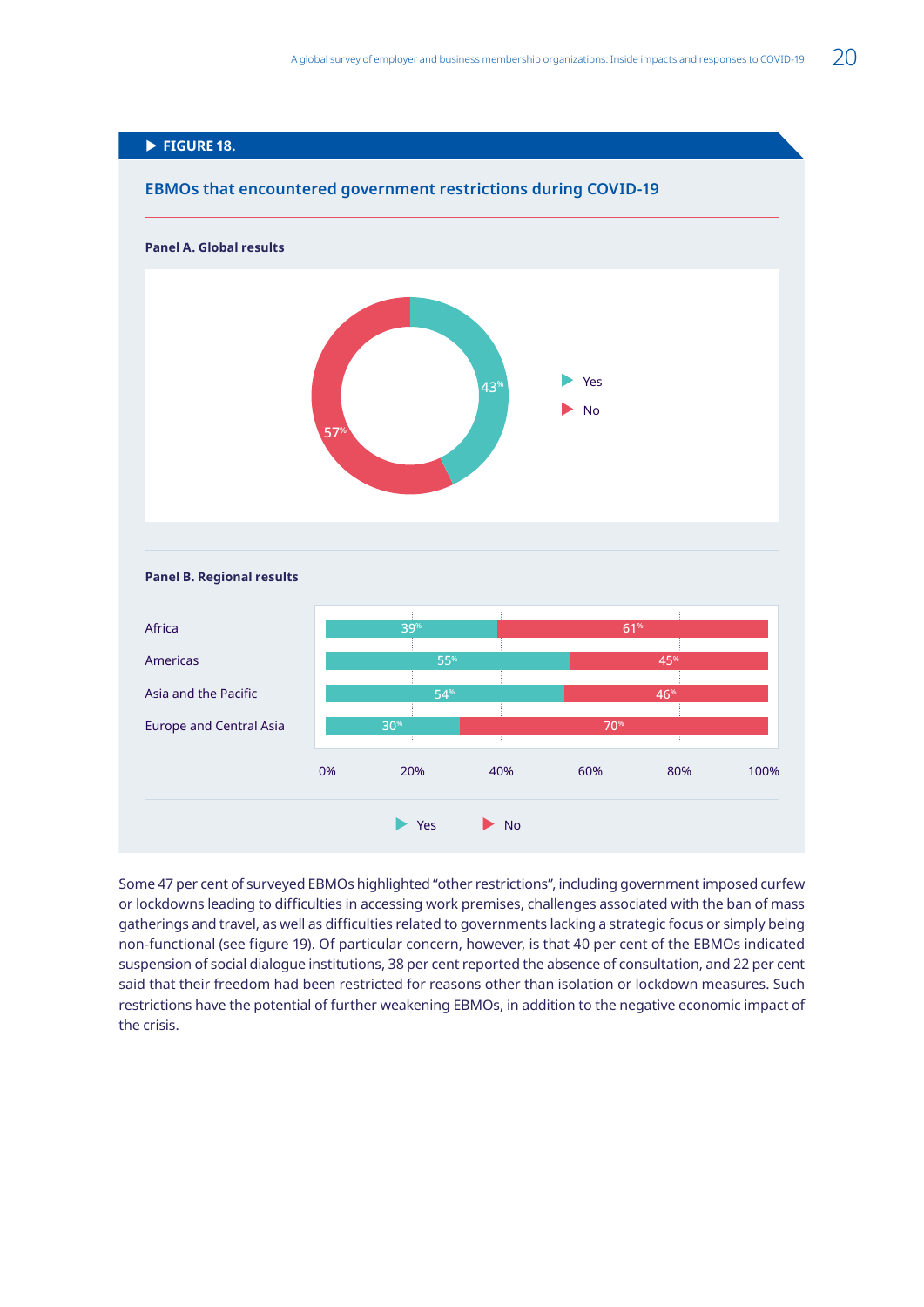## <span id="page-33-0"></span>**FIGURE 19.**

## **Forms of government restriction encountered by EBMOs during the COVID-19 crisis, global results by region**

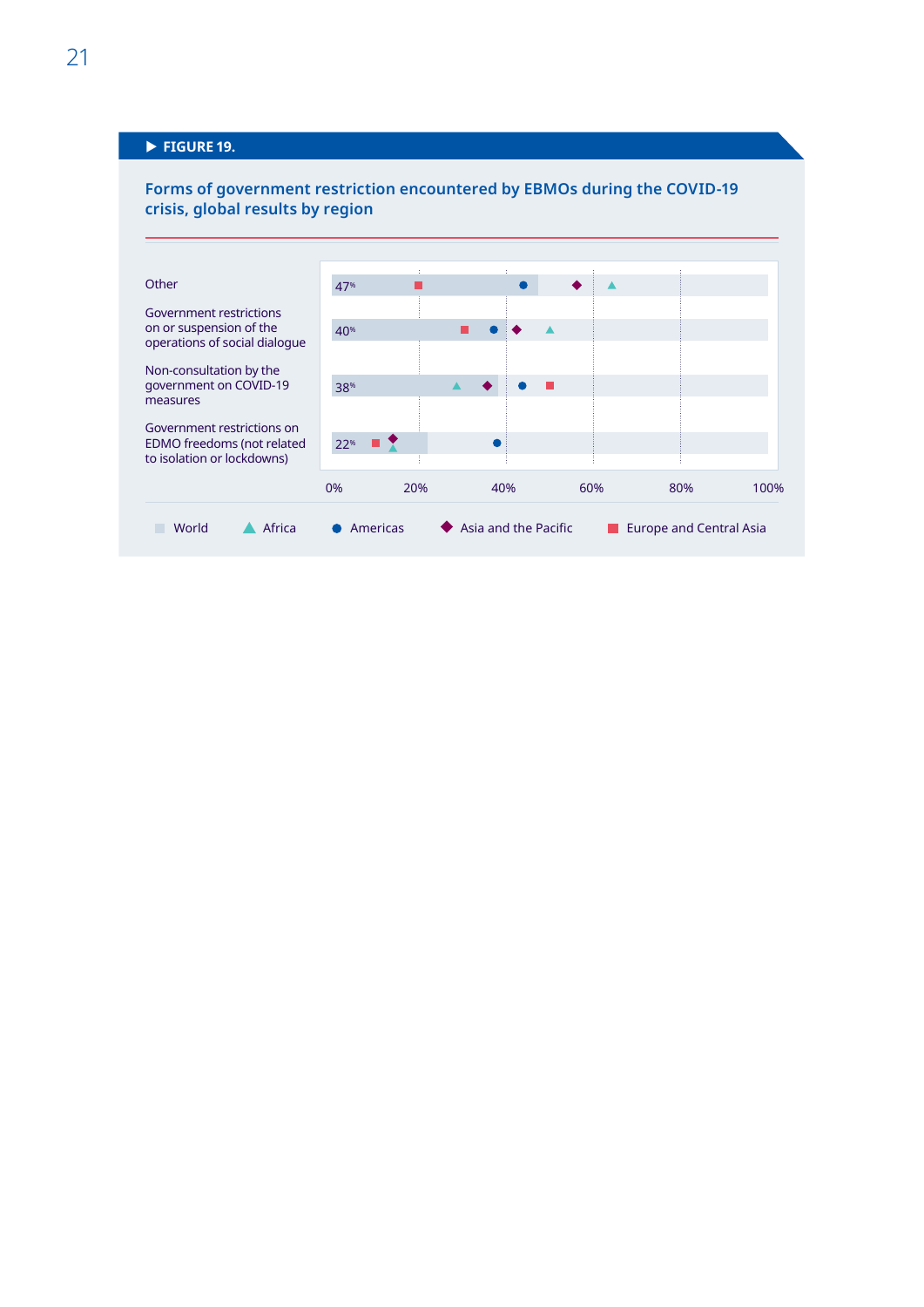## <span id="page-34-0"></span>**6. The most pressing needs of EBMOs during the COVID-19 crisis**

**EBMOs top priority is improving their ability to support enterprises in this crisis.** The three most pressing needs of EBMOs include strengthening their ability to shape government support for enterprises (62 per cent), guidance and tools to communicate the role of the private sector in economic and social resilience, growth and prosperity (46 per cent), and information on business continuity (40 per cent). It is clear that the prime concern for EBMOs at this juncture is safeguarding the viability of enterprises. About a third of EBMOs reported that they need guidance on digitalizing services and tools.

EBMOs also predict changes to their business models and internal structure to meet medium and longterm needs stemming from the crisis (see figure 20). These include enhancing their leadership role during crisis and recovery (67 per cent), reviewing their membership services (61 per cent), and reviewing their membership strategy to attract more diverse companies and organizations as members (53 per cent).

### **FIGURE 20.**

**Most relevant medium to long-term needs for change in EBMO business models and internal structure, global results by region**

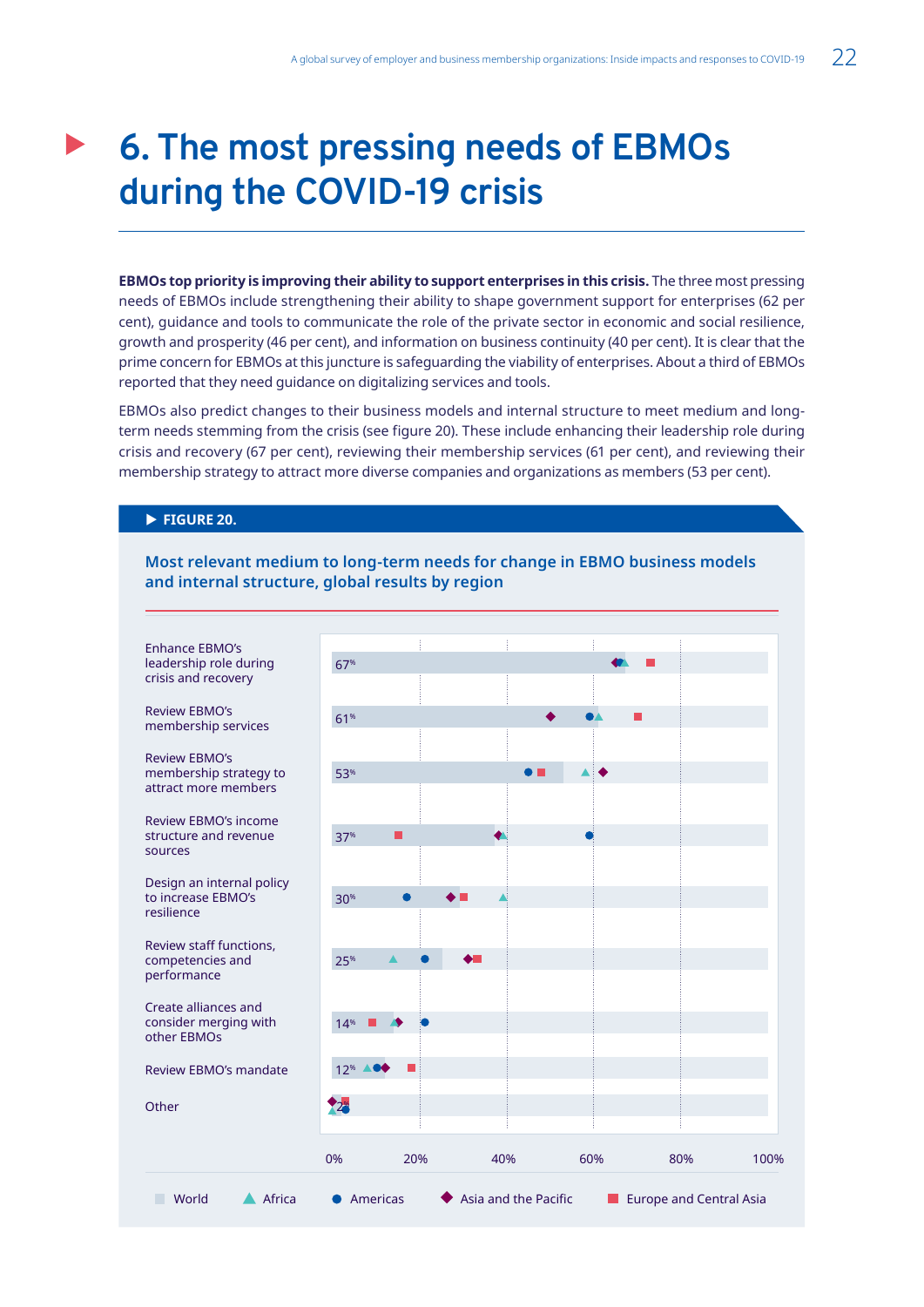## <span id="page-35-0"></span>**7. How the ILO-ACT/EMP and IOE could support EBMOs during COVID-19**

Overall, EBMOs highlighted that assistance already provided by the ILO-ACT/EMP and the IOE during the COVID-19 crisis was important and useful.

Surveyed EBMOs reported that key areas where the IOE could lend support included information sharing, influencing global and local policy, delivering knowledge products, and lobbying and advocating for the private sector. More specifically:

- ▶ 51 per cent of EBMOs indicated that they required assistance from the IOE in terms of sharing information, knowledge and good practices. Some EBMOs specifically indicated that they would like to learn about economic recovery processes, crisis management, and public-private strategies for recovery in a post-COVID-19 context, among others.
- $\triangleright$  About 58 per cent of EBMOs highlighted that they would like the IOE to keep influencing global and local policy. Some EBMOs highlighted that such an influence was necessary in order to better support the private sector. One EBMO specifically asked for "lobbying activities that can help better position the EBMO in relation to the government and greater involvement of the EBMO in the process of creating policies, measures and decisions that are important to the business community".
- A quarter of EBMOs sought the IOE's assistance for communication support. One EBMO indicated that "there [was] an urgent need to develop an online platform for communicating with members and the business community."

EBMOs also reported that the support of the ILO-ACT/EMP was needed in training and institutional capacity development, information sharing, provision of knowledge products and/or tools, and technical and/or financial assistance, among others. More specifically,

- ▶ 60 per cent of EBMOs highlighted the need to receive training in order to further develop their institutional capacity. Some of the EBMOs mentioned the following areas of focus: future of work, digital transformation tools, organization of remote work, occupational safety and health in the COVID-19 context, innovative member services and crisis management, among others.
- A third of EBMOs asked for knowledge products and/or tools. One EBMO mentioned "tools and knowledge products are most needed for both immediate and long-term needs, concerning the changing environment."
- ▶ About 15 per cent of EBMOs asked for technical assistance from the ILO-ACT/EMP. Some observations from selected EBMOs include:
	- $\blacktriangleright$  "In the medium term with the economic crisis looming on the horizon, our EBMO needs technical assistance for a study with a view to develop proposals for economic recovery."
	- $\blacktriangleright$  "[We need] assistance in articulating some economic initiatives that can positively impact the business environment."
	- $\triangleright$  "The ILO-ACT/EMP can help in capacity building of [our] EBMO by providing technical support for starting digital training programmes related to industrial relations and human resources which can become a continuous source of income for the EBMO."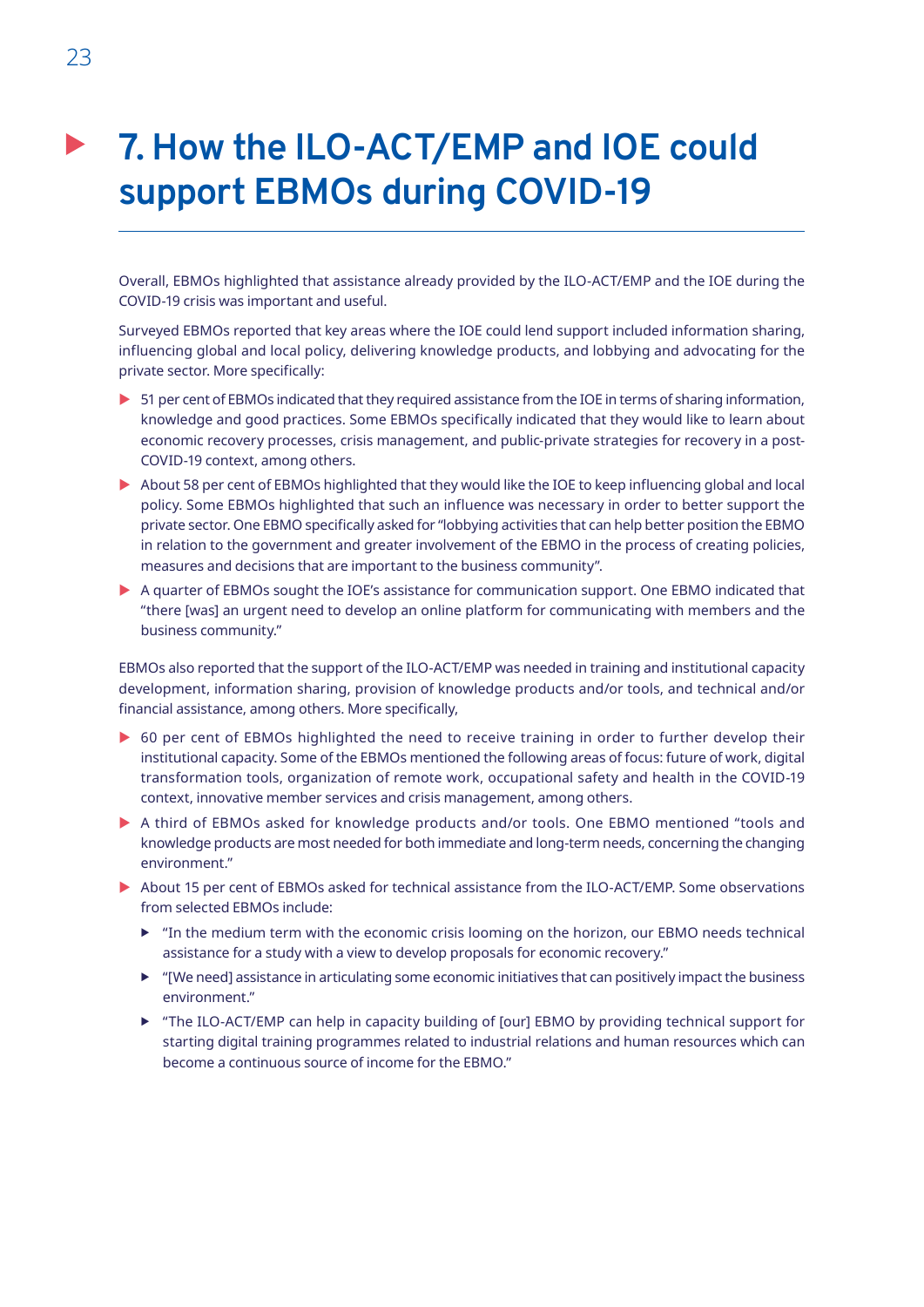## <span id="page-36-0"></span>**8. Conclusions**

The COVID-19 pandemic is dramatically changing the global economic landscape and having a significant impact on EBMOs worldwide. The survey results show that most EBMOs have been quick to feel the impact of the crisis, which has forced them to adjust their operations and services. EBMOs anticipate changes in membership in the short-term and medium to long-term, as a sizeable proportion of their members is likely to become insolvent or struggle to stay afloat. A large majority of those surveyed further report a drop in income and, consequentially, they are taking on cost-cutting measures to counter the loss.

Despite these difficult circumstances, the survey demonstrates that EBMOs are not in a state of paralysis. On the contrary, they are taking the initiative in pulling together all the various parts of the private sector and are proactively leading business in the response to the crisis and the recovery efforts. As highlighted in the ILO-ACT/EMP and IOE report on "Changing business and opportunities for employer and business organizations", EBMOs are helping to build more collaborative economies in which governments and enterprises come together to tackle major challenges.7 The accelerated pace of change brought by the COVID-19 pandemic is further demanding EBMOs to adopt a long-term vision based on strategic foresight.

The survey reveals that EBMOs are agile and responsive to membership needs and are swiftly adapting their services and guidance to address the specific challenges of COVID-19. In addition, EBMOs are making efforts to increase their public visibility in the crisis by intensifying their outreach to members through various communication channels and by partnering with other business organizations to provide joint solutions. The magnitude of advocacy efforts by EBMOs towards the government and relevant stakeholders are evidence of the fundamental role that EBMOs continue to play as institutions that on the one hand put forward policy choices accurately reflecting the needs of business, and on the other seek to accommodate the wider expectations of society.

Finally, the survey findings underscores the importance of international cooperation and having a platform where EBMOs can share experience and learn from each other. Global networks have a critical role in facilitating peer-to-peer learning, supporting cooperation and amplifying messages of EBMOs at international levels. The digitalization of meetings have enabled EBMOs globally to participate in international policy discussions and workshops with one click and strengthened the ties between EBMOs and their global and regional membership organizations.

## **Points for consideration by EBMOs**

Given the uncertainty and volatility of the pandemic, it is important for EBMOs to continuously stay abreast of new developments, sharpen their risk assessment methods, assess emerging scenarios, engage in all relevant processes to improve enterprise resilience, and make necessary organizational adaptations. EBMOs should consider the following action:

#### **Secure organizational sustainability during the crisis and recovery**

- ▶ Safeguard membership and representational strength: EBMOs should keep under constant review changes to their membership and pursue a membership retention strategy during the crisis and recovery period. This strategy should accommodate the situation of members unable to meet dues or other requirements, and at the same time provide incentives that increase the value of membership.
- $\triangleright$  Maintain competence and operational capability: when having to take cost-cutting measures, EBMOs should give preference to those measures that least affect the EBMOs` competence and its ability to act.
- $\triangleright$  Manage liquidity: EBMOs should review income streams and lines of credit, and take action to mitigate a shortfall in revenue.

<sup>7</sup> ILO and IOE, *[Changing business and opportunities for employer and business organization](https://www.ilo.org/wcmsp5/groups/public/---ed_dialogue/---act_emp/documents/publication/wcms_679582.pdf)* (Geneva, 2019).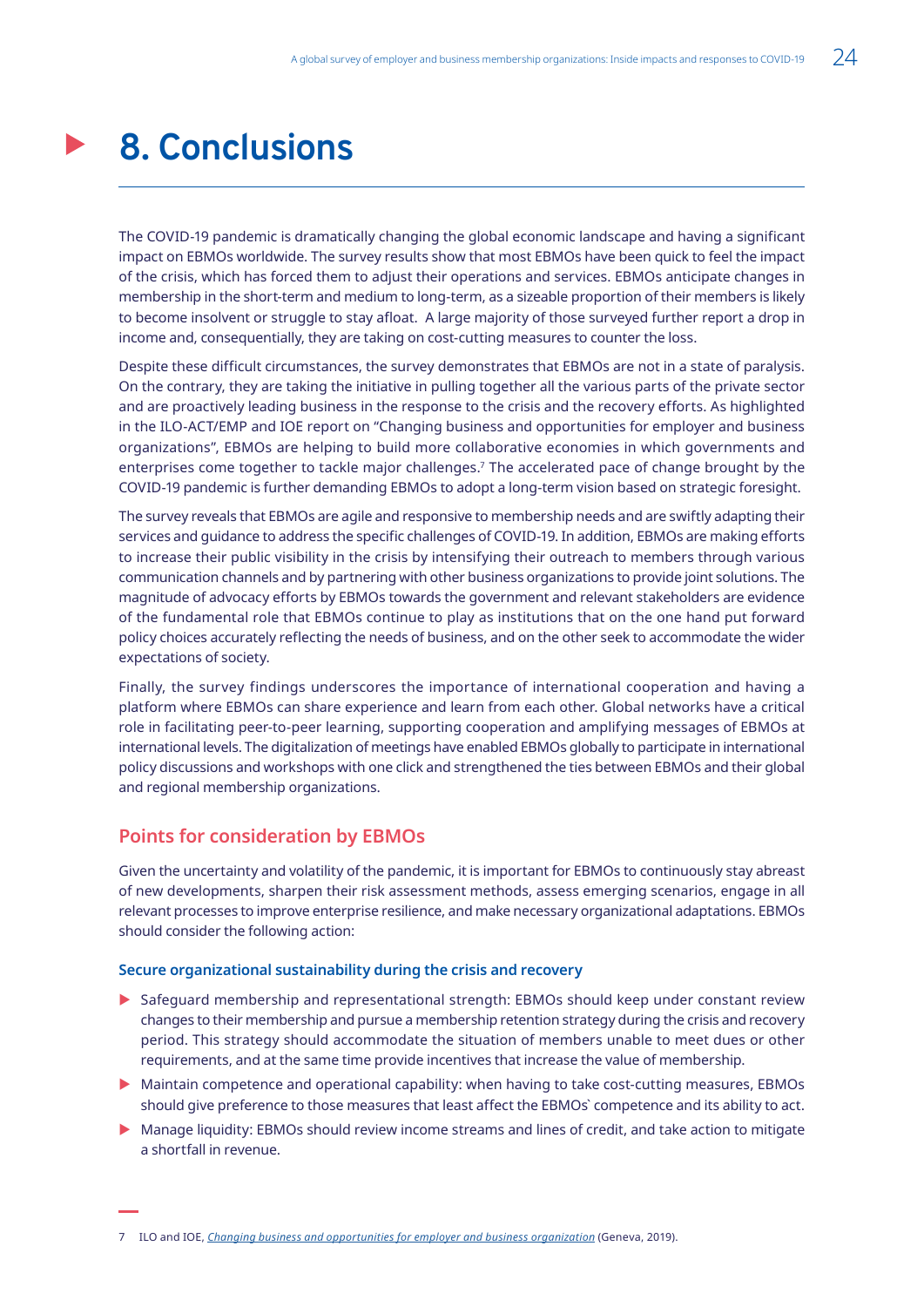#### **Be visible as the voice of business**

- $\triangleright$  Demonstrate evidence-based and constructive leadership: galvanize the business voice to effectively contribute to government policy responses to the crisis; organize private sector assistance to support national crisis efforts; and capitalize on scaled up policy dialogue with government and workers' organizations to enhance organizational relevance.
- $\triangleright$  Respond to the needs of members and potential members: address the specific needs of enterprises in the crisis; do not miss the opportunity to reach out to new members to diversify membership.

#### **Anticipate business impact and future trends**

- **EX Rebuild through innovative approaches: innovate and digitalize EBMO service delivery and consider** partnerships with other business organizations and like-minded stakeholders.
- $\triangleright$  Develop an EBMO risk management programme: assess emerging risks and global trends that may have an impact on the organization and its members, raise awareness among members of potential threats, and build financial buffers.
- $\blacktriangleright$  Improve organizational crisis resilience: establish strategies for income sustainability and organizational resilience, for instance build financial reserves, as far as possible, and have contingency plans in place.

## **Points for consideration by governments**

Many governments have launched unprecedented fiscal and monetary packages to counter the economic and social impact of COVID-19, sometimes along with commitments "to do whatever it takes" to protect their people. However, governments cannot overcome the challenges presented by COVID-19 on their own. It is important for them to coordinate and work together with labour market institutions, including EBMOs, to deal with the immediate health crisis, mitigate the effects of restrictive measures taken and rebuild businesses, the economy and the society.

While the survey did not collect the views of governments, responding EBMOs demonstrate the need for governments to work hand-in-hand with them to preserve a vibrant private sector and serve the wider society. In particular, governments should consider the following:

- $\triangleright$  respect the autonomy and mandate of EBMOs, in line with freedom of association principles, and maintain functioning social dialogue processes in the crisis.
- $\triangleright$  consult EBMOs on government measures responding to the crisis, especially as they relate to enterprises, the workplace and the workforce.
- $\triangleright$  extend support to EBMOs, where necessary, so as to ensure that EBMOs can play their role as key labour market institutions in the crisis.

## **Conclusions**

Overall, EBMOs are showing a strong crisis response capability to minimize the associated negative impacts of COVID-19 and to ensure the continued delivery of their mandate based on a sound business voice. EBMOs, together with governments, workers' organizations and other stakeholders, are well positioned to reduce risks, minimize the impact of future shocks, and do "whatever it takes" to put people, planet and prosperity back on a trajectory towards sustainable development.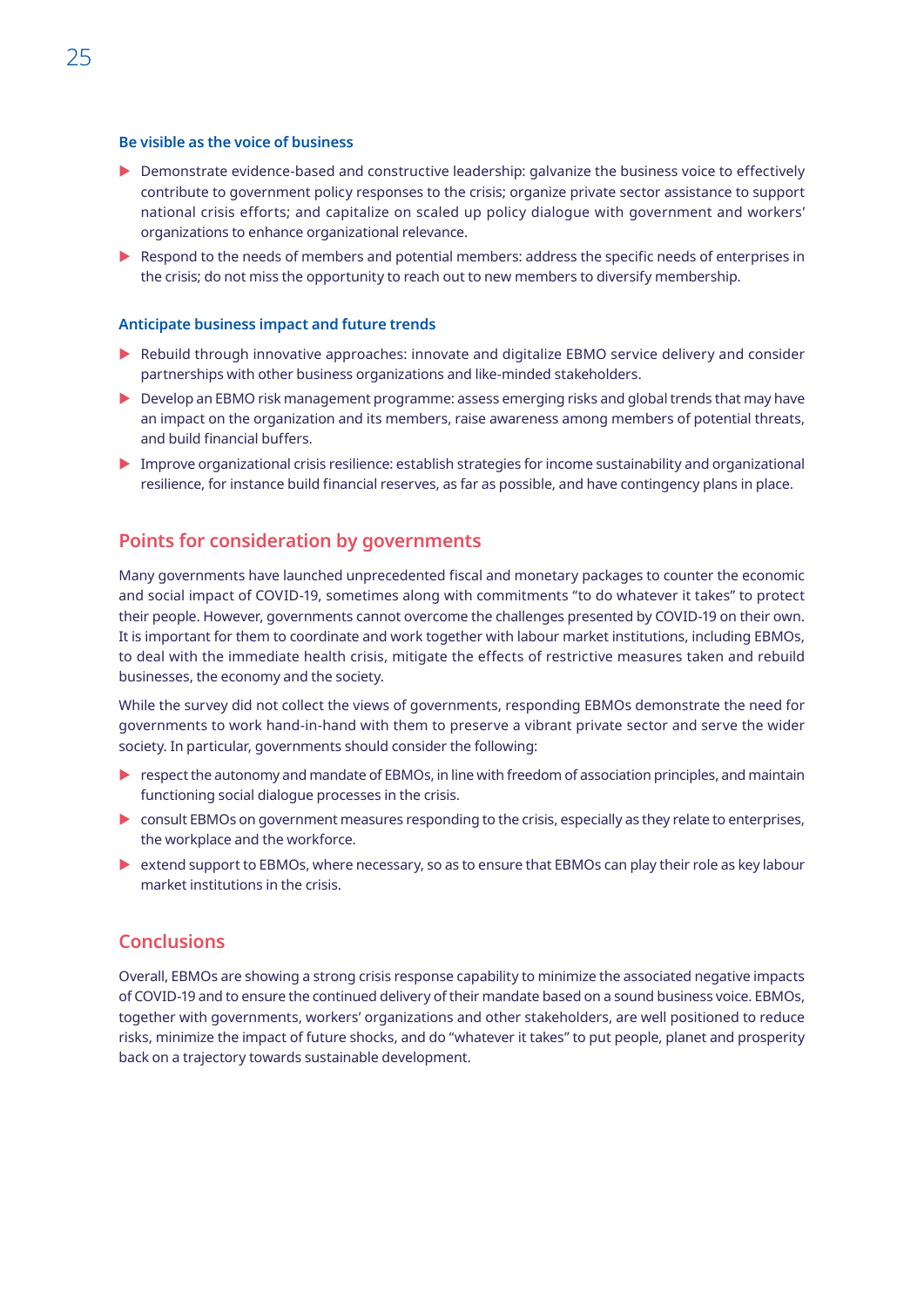## <span id="page-38-0"></span>**Annex 1. Regional snapshots of key survey results**

## **Africa**

### **I. Profile of surveyed EBMOs**

 $\blacktriangleright$  A total 36 EBMOs in Africa answered the survey.



### **II. COVID-19's impact on EBMO membership**

As of May 2020, 67 per cent of EBMOs reported not losing members due to COVID-19.

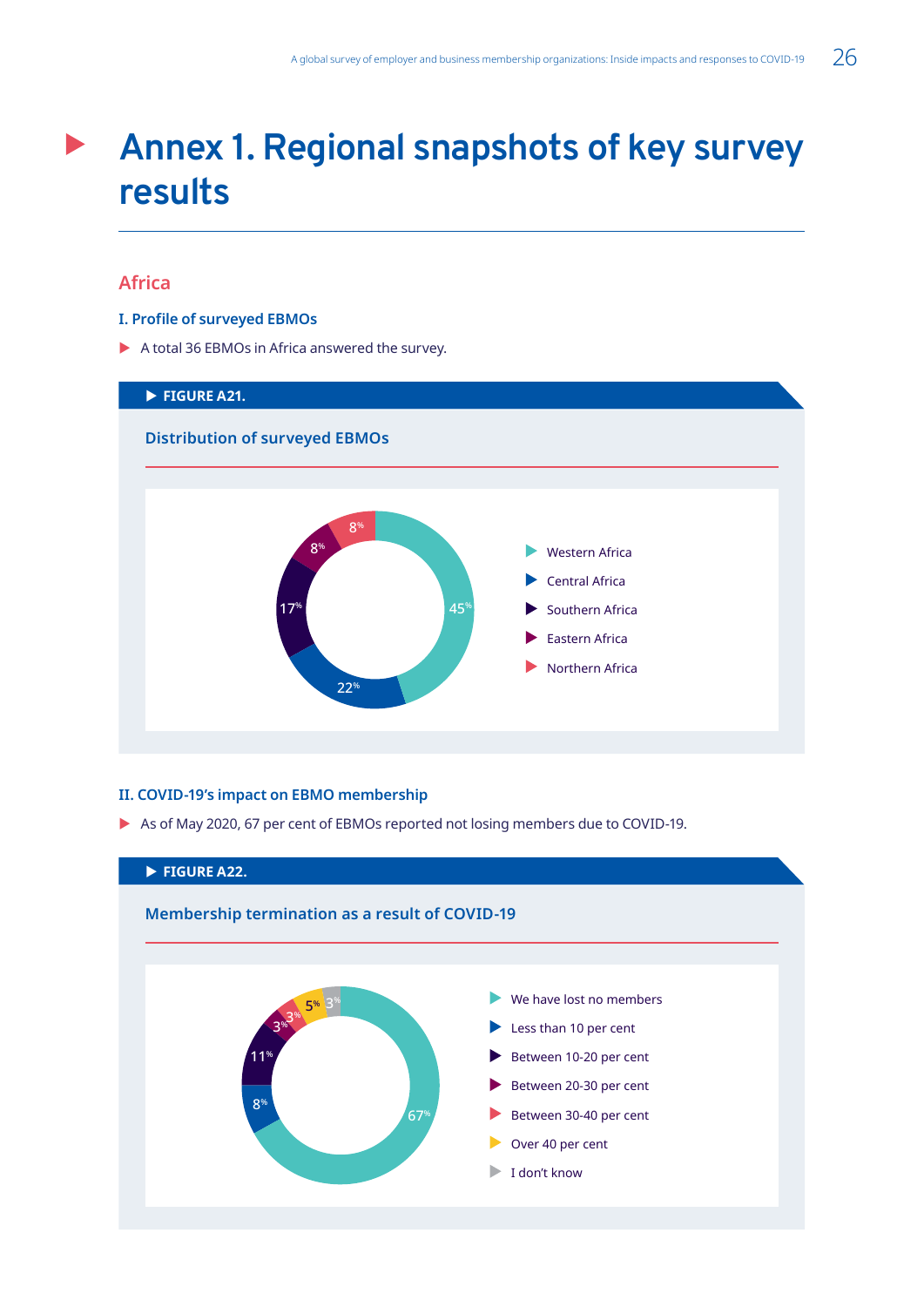- <span id="page-39-0"></span> $\blacktriangleright$  Fifty-six per cent of EBMOs offered incentives to retain members.
- $\triangleright$  Among EBMOs that offered incentives, 70 per cent provided new or additional services free of charge and 50 per cent postponed deadlines for payment of membership fees.



 $\triangleright$  Of surveyed EBMOs, 75 per cent reported that incentives were partially effective and 25 per cent reported that incentives were effective.

#### **III. COVID-19's impact on EBMO income**

EBMOs reported that 60 per cent of their income prior to COVID-19 came from membership subscription and 8 per cent from training revenue.



- **X** Ninety-seven per cent of EBMOs reported income declines resulting from the COVID-19 crisis.
- ▶ During March-April 2020, 4 in 5 EBMOs experienced income declines by more than 60 per cent from training revenue, services and meetings and events.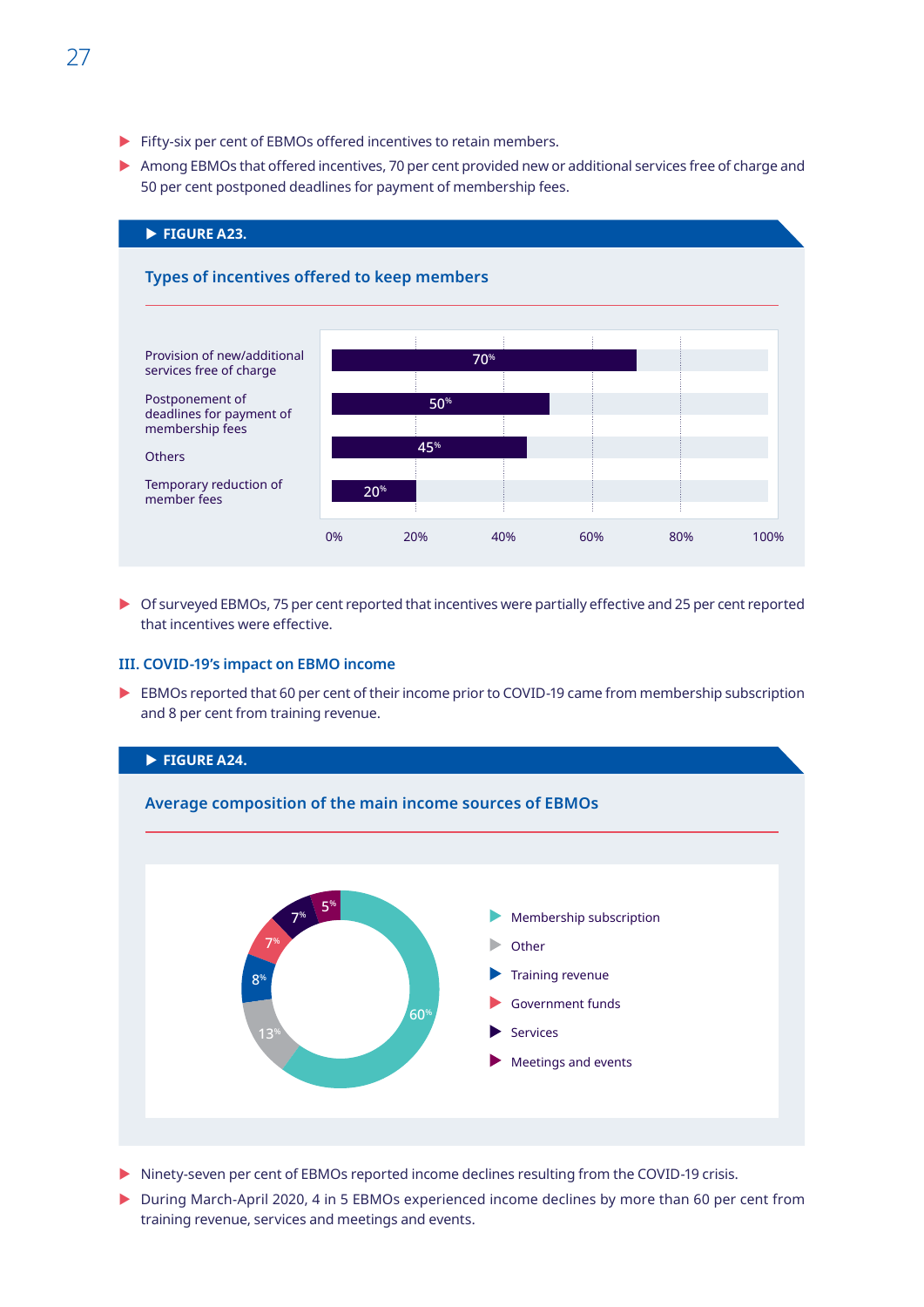## **FIGURE A25.**

<span id="page-40-0"></span>

- In the short-term (three months), 36 per cent of EBMOs surveyed in Africa reported that they expected a decrease in income by 10 to 30 per cent, and 22 per cent of EBMOs cited a possible income drop of more than 60 per cent.
- In the medium-term (six months), 39 per cent of EBMOs highlighted a possible income decline of 10 to 30 per cent, and 28 per cent of EBMOs cited potential loss of 30 to 60 per cent.
- In the long-term (one year), 28 per cent of EBMOs expected an income decline of 10 to 30 per cent, and an equal share of 22 per cent of EBMOs indicated that their income would drop by 30 to 60 per cent or by more than 60 per cent.

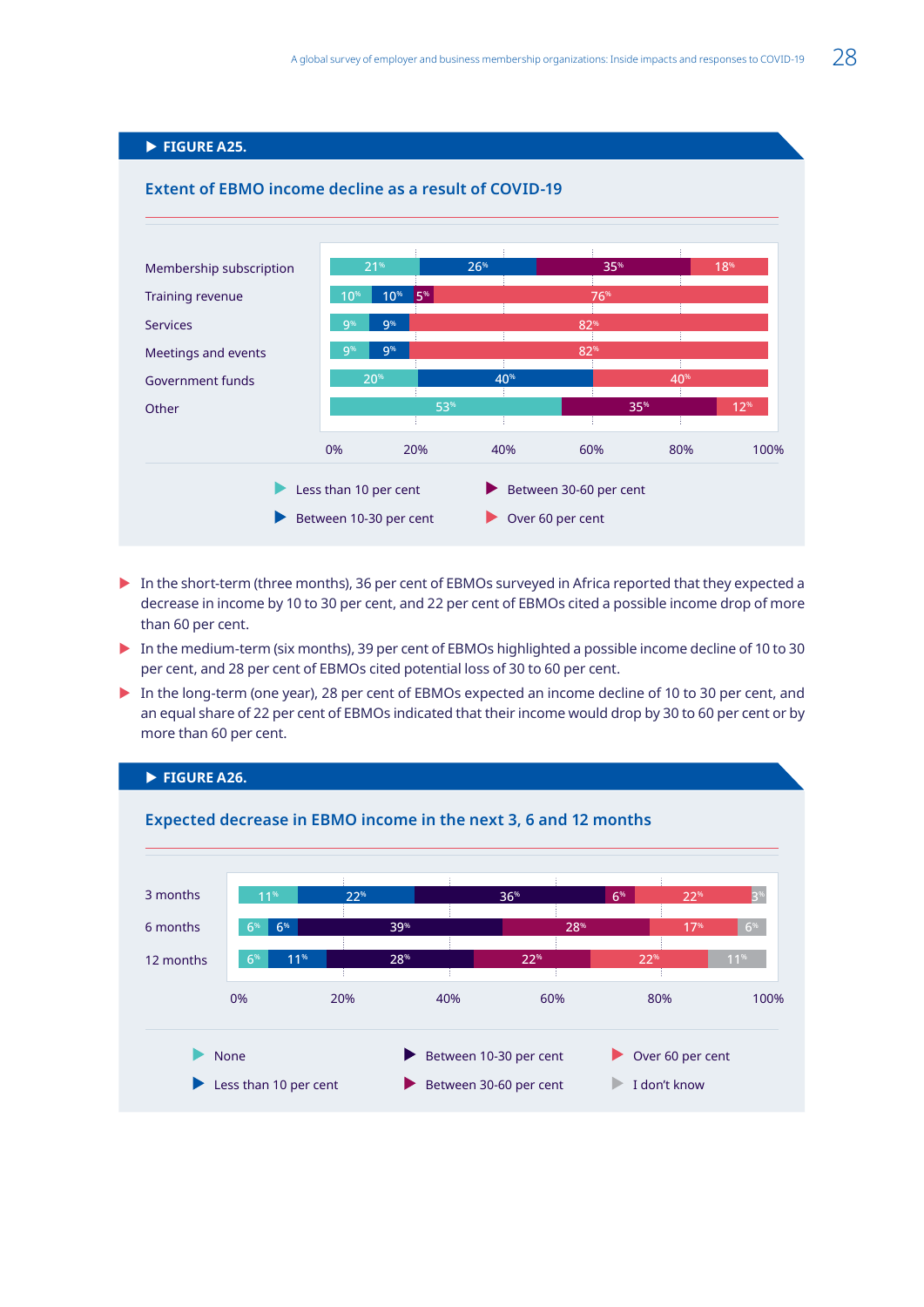- <span id="page-41-0"></span>▶ Of surveyed EBMOs, 75 per cent reduced travel costs, 47 per cent reduced external collaboration costs and 39 per cent reduced staff costs.
- $\triangleright$  Only 25 per cent of EBMOs had financial reserves or access to alternative sources to manage the impact of COVID-19.

#### **IV. COVID-19's impact on EBMO workforce**

▶ Of EBMOs that reduced staff costs in Africa, 64 per cent reduced working hours of some or all staff, 36 per cent had staff on unpaid compulsory leave and 29 per cent reduced staff wages.

### **FIGURE A27.**



1 in 10 EBMOs expect to reduce their workforce in the next 3 months and 3 in 10 EBMOs anticipated downsizing staff in the next 6-12 months.

#### **V. COVID-19's impact on EBMO advocacy activities and services**

- $\triangleright$  All surveyed EBMOs in Africa increased advocacy initiatives to improve visibility during the COVID-19 crisis.
- ▶ Of surveyed EBMOs, 89 per cent engaged more actively with the government, 83 per cent engaged more actively with the media to advocate for enterprise needs, 72 per cent engaged more actively in social media or engaged more actively in bipartite social dialogue, and 61 per cent partnered more actively with other business organizations.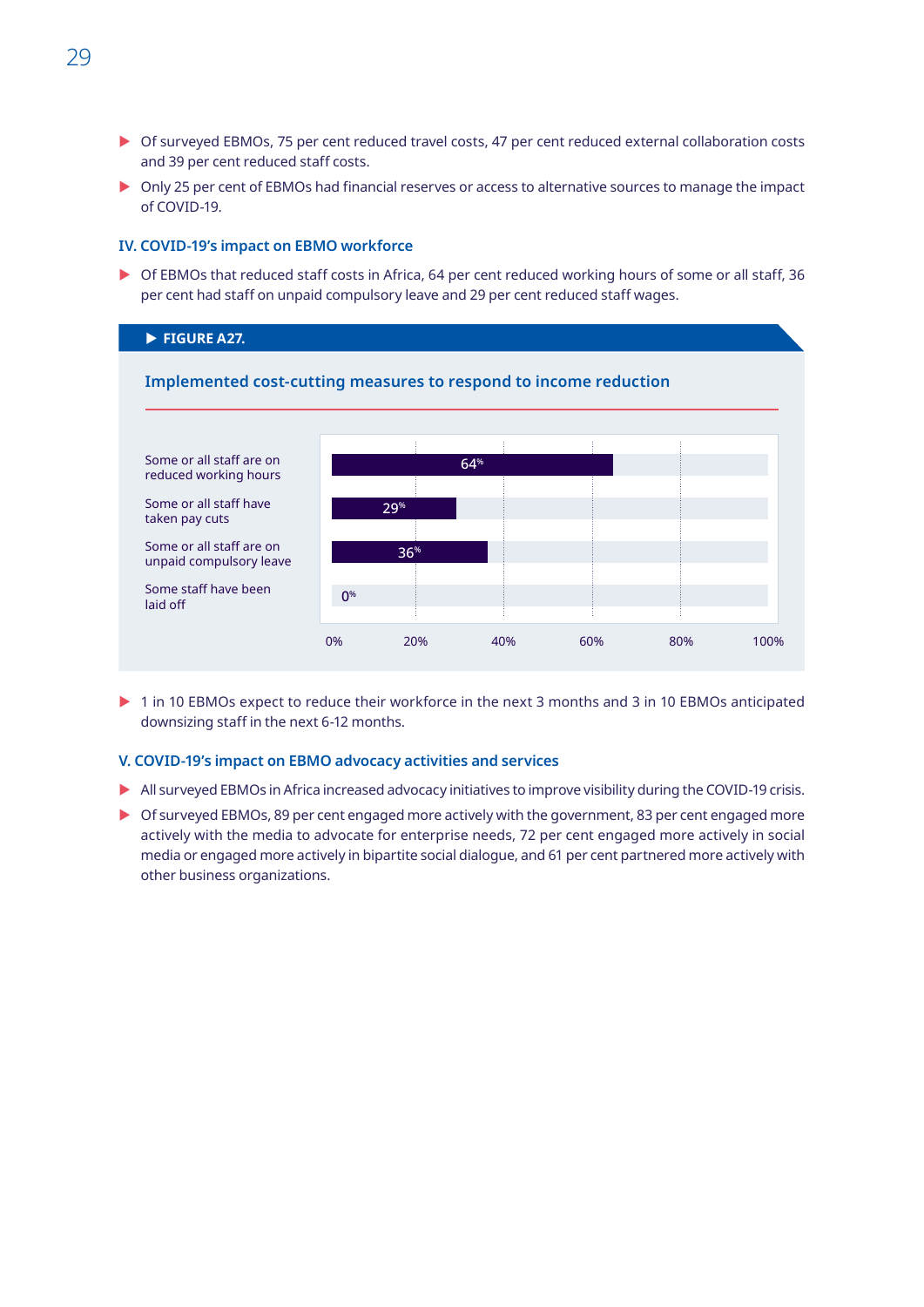## <span id="page-42-0"></span>**FIGURE A28.**



## **Effectiveness of advocacy initiatives conducted to improve organizational visibility during COVID-19**

- $\triangleright$  Sixty-four per cent of EBMOs changed their service delivery due to restrictions of movement imposed by authorities such as lockdown.
- $\triangleright$  Of EBMOs that changed service delivery, 91 per cent offered online advisory, legal and consulting services; 57 per cent offered other services including webinars and video conferences and 43 per cent offered online trainings.

### **VI. Impact of COVID-19 on EBMO capacity and needs**

- $\triangleright$  Of surveyed EBMOs, 25 per cent reported operating at full capacity, 28 per cent operated at three-quarters capacity, 33 per cent operated at half capacity, and 14 per cent operated below a quarter capacity.
- $\triangleright$  The three most important areas where EBMOs needed support to better serve their members during the COVID-19 crisis were:
	- $\blacktriangleright$  Enhanced representation for government support and responsive measures for enterprises (56 per cent);
	- $\triangleright$  Guidance/communication tools and policies on the value and role of the private sector in economic and social resilience, growth and prosperity (44 per cent);
	- $\blacktriangleright$  Information on business continuity (42 per cent).
- $\triangleright$  The three most relevant medium to long-term needs for change in EBMO business models and internal structure were:
	- $\blacktriangleright$  Enhance EBMO leadership role during crisis and recovery (67 per cent);
	- **F** Review EBMO membership services (61 per cent);
	- $\blacktriangleright$  Review EBMO membership strategy to attract more members (58 per cent).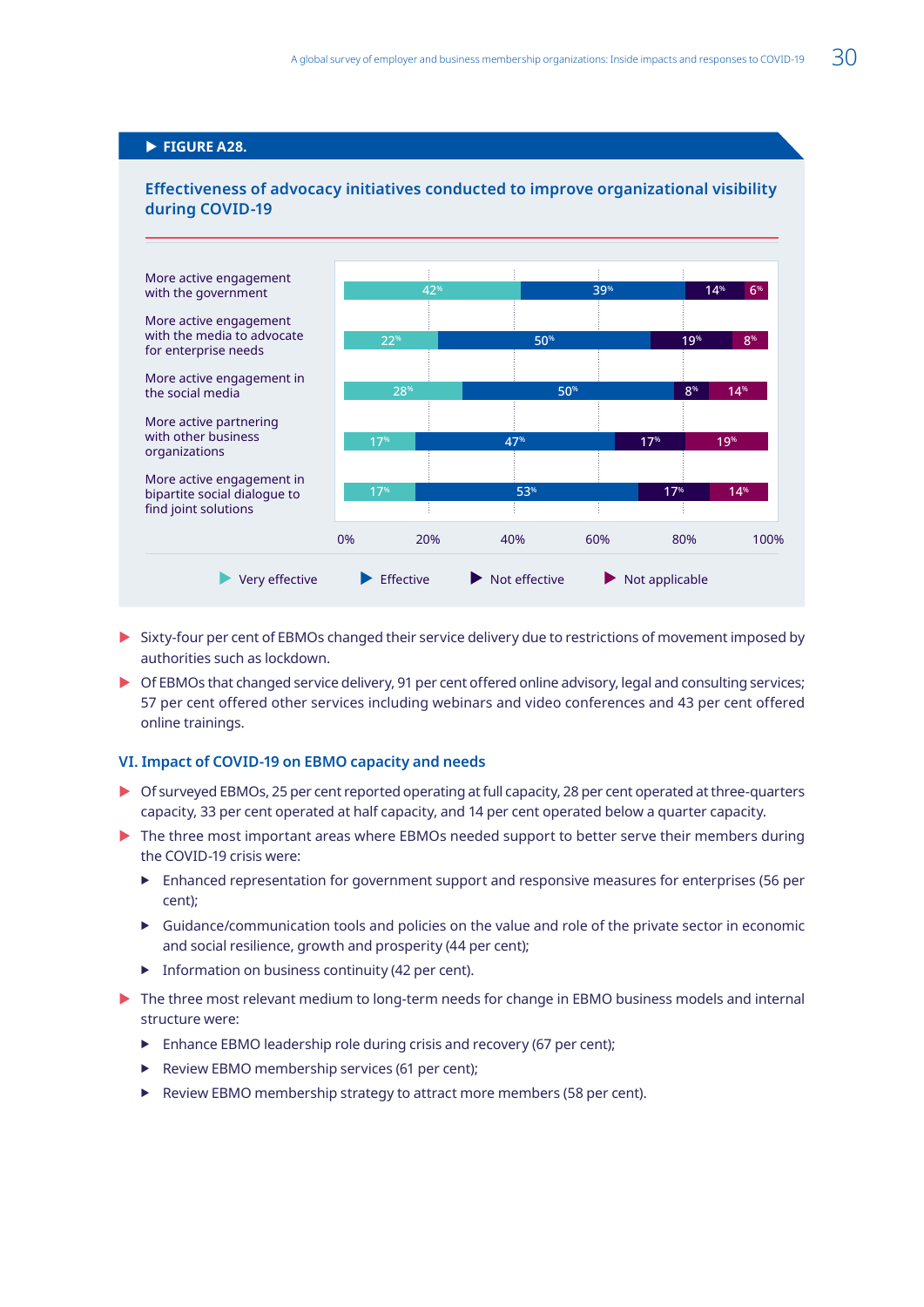## <span id="page-43-0"></span>**Americas**

## **I. Profile of surveyed EBMOs**

 $\blacktriangleright$  A total 29 EBMOs in the Americas answered the survey.



## **II. COVID-19's impact on EBMO membership**

As of May 2020, 45 per cent of EBMOs reported not losing members due to COVID-19.

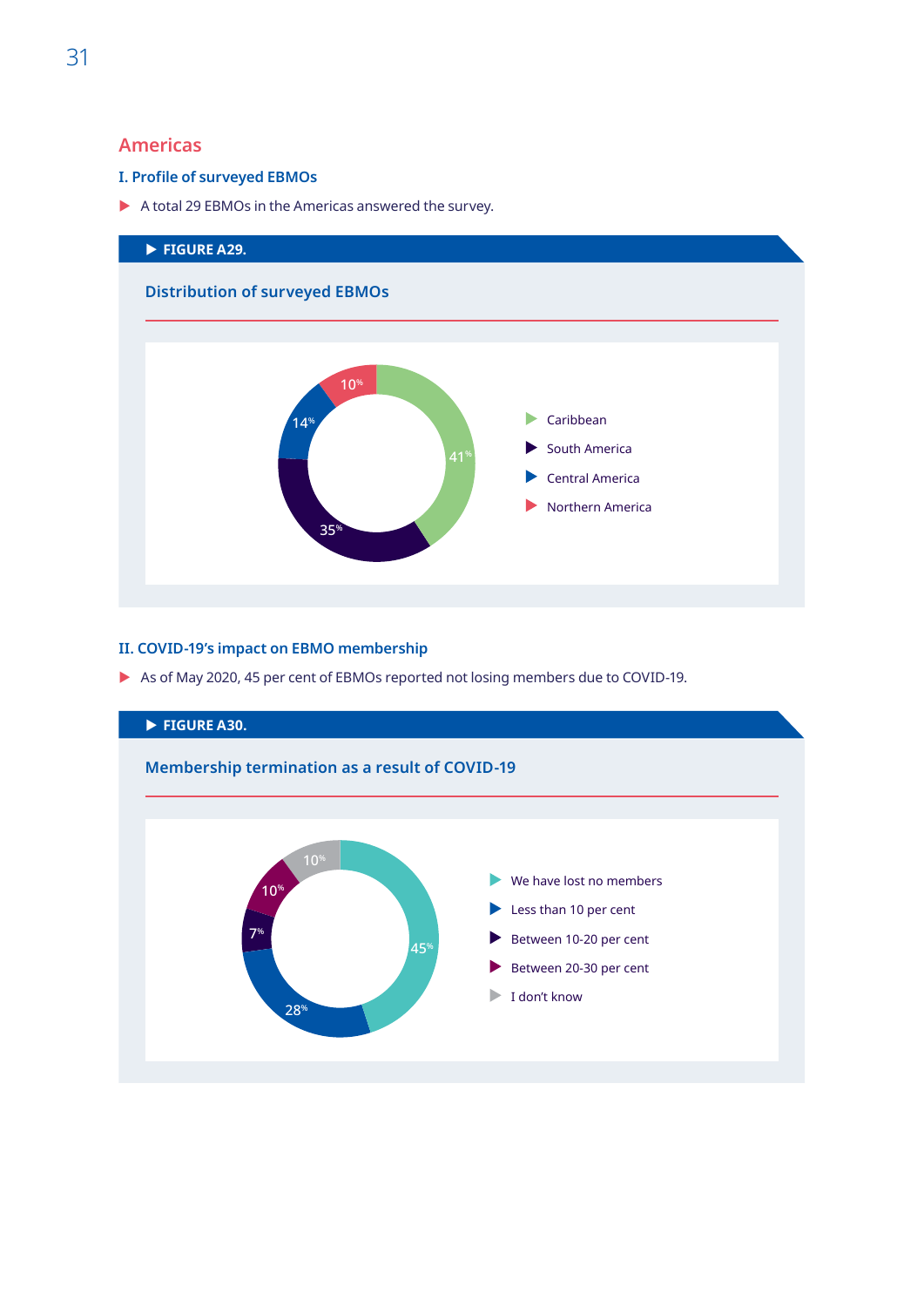- <span id="page-44-0"></span> $\triangleright$  Sixty-two per cent of EBMOs offered incentives to retain members.
- $\triangleright$  Among EBMOs that offered incentives, 78 per cent postponed deadlines for payment of membership fees and 50 per cent provided new or additional services free of charge, or temporarily reduced member fees.



▶ Of surveyed EBMOs, 56 per cent reported that incentives were effective, 39 per cent reported that incentives were partially effective, and 6 per cent reported that incentives were ineffective.

### **III. COVID-19's impact on EBMO income**

EBMOs reported that 54 per cent of their income prior to COVID-19 came from membership subscription and 14 per cent from meetings and events.

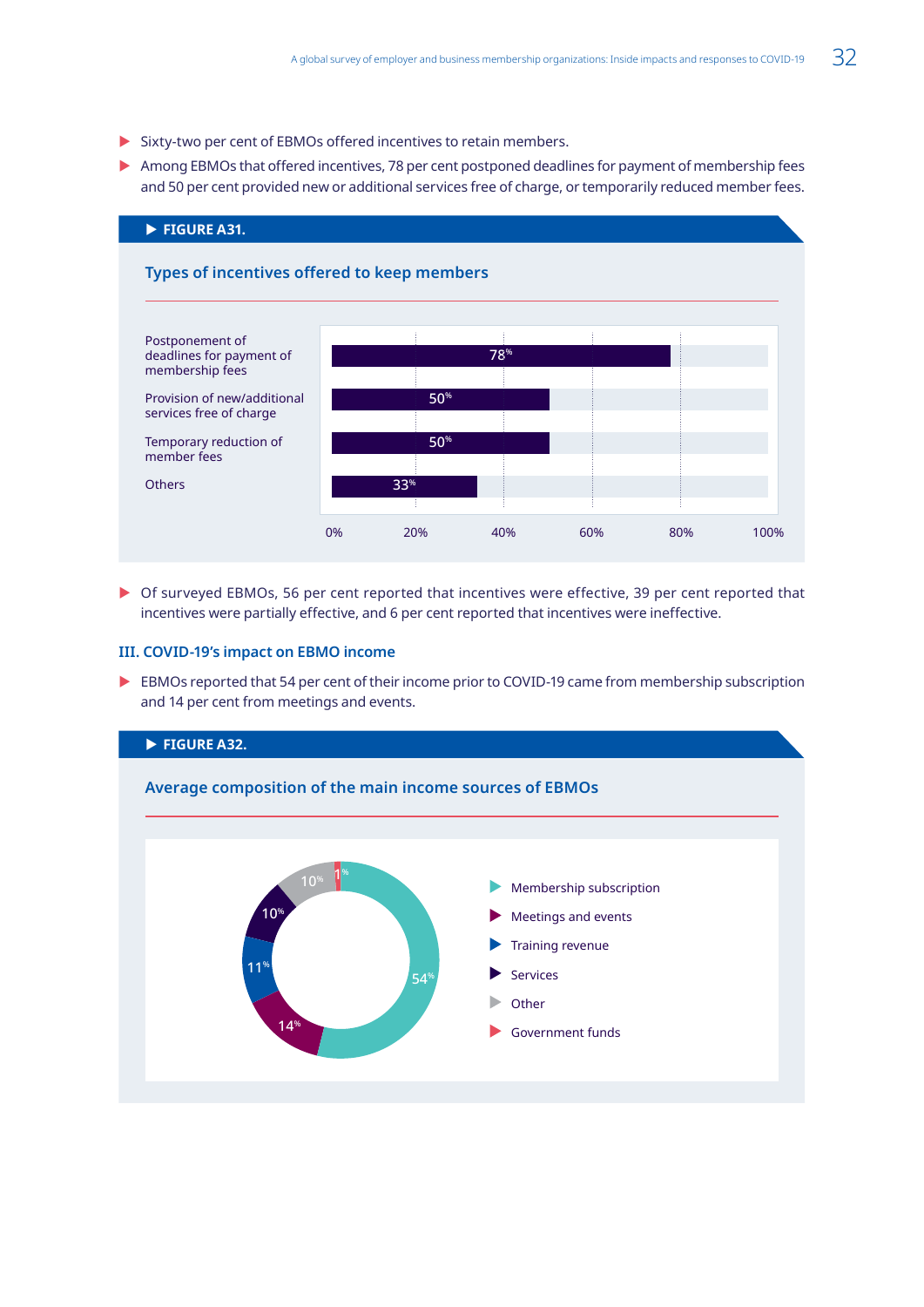- <span id="page-45-0"></span>Ininety-three per cent of EBMOs reported income declines resulting from the COVID-19 crisis.
- $\triangleright$  During March-April 2020, 83 per cent of EBMOs experienced income declines by more than 60 per cent from training revenue, and meetings and events.



- In the short-term (three months), 52 per cent of EBMOs surveyed in the Americas reported that they expected a decrease in income by 10 to 30 per cent, and 24 per cent of EBMOs cited a possible income drop more than 60 per cent.
- $\triangleright$  In the medium-term (six months), an equal share of 38 per cent of EBMOs highlighted possible income decline of 10 to 30 per cent or 30 to 60 per cent.
- In the long-term (one year), 31 per cent of EBMOs expected an income decline of 30 to 60 per cent, and 28 per cent of EBMOs indicated that their income would drop by 10 to 30 per cent.

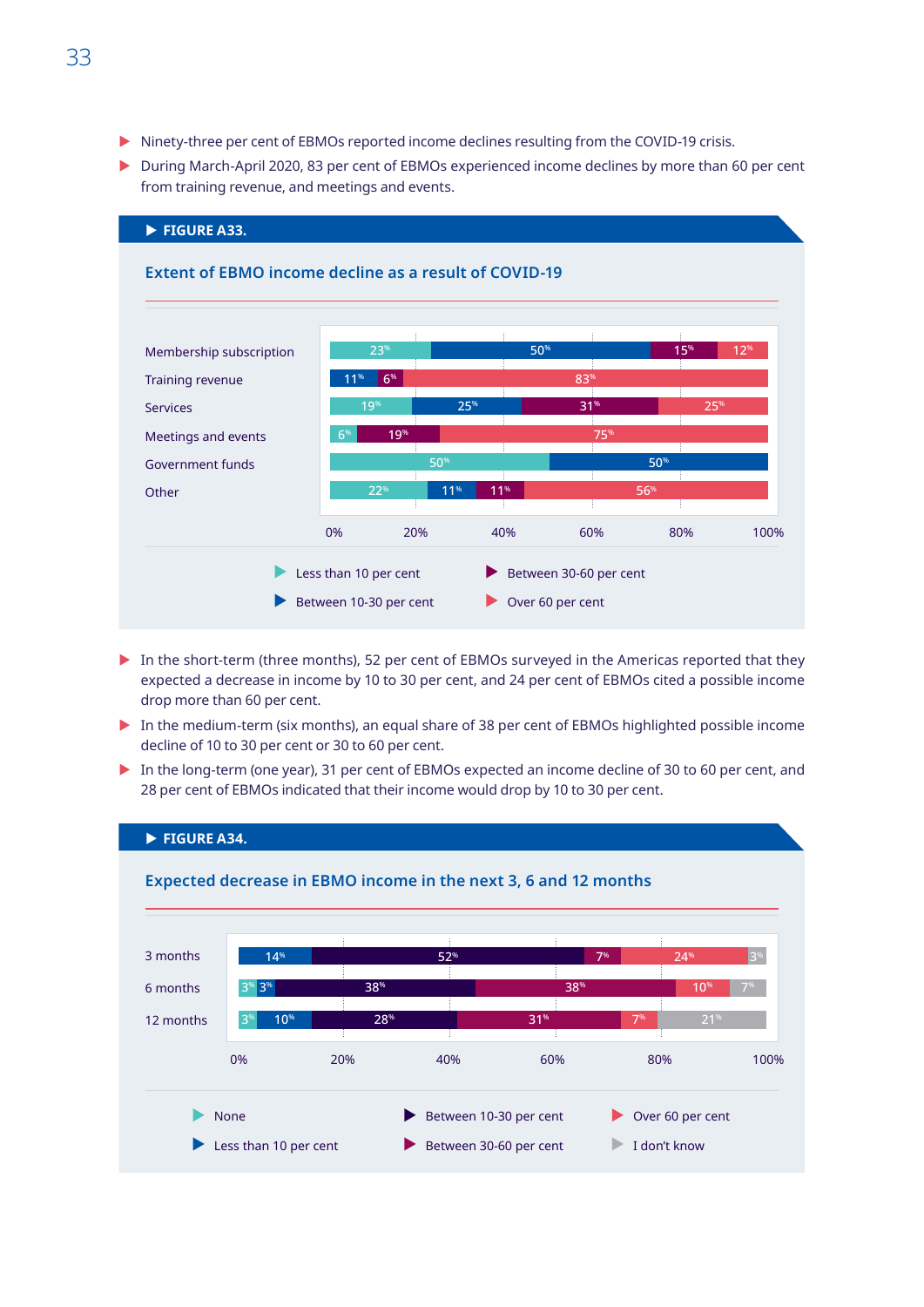- <span id="page-46-0"></span>▶ Of surveyed EBMOs, 72 per cent reduced travel costs, 59 per cent reduced staff costs and 45 per cent office space costs.
- $\triangleright$  Only 38 per cent of EBMOs had financial reserves or access to alternative sources to manage the impact of COVID-19.

#### **IV. COVID-19's impact on EBMO workforce**

▶ Of EBMOs in the Americas that reduced staff costs, 76 per cent reduced working hours of some or all staff, 41 per cent reduced staff wages, 29 per cent laid off staff and 18 per cent had staff on unpaid compulsory leave.

#### **FIGURE A35.**



▶ 6 in 10 EBMOs expect to reduce their workforce in the next three months to one year.

#### **V. COVID-19's impact on EBMO advocacy activities and services**

- $\triangleright$  Nine out of ten EBMOs in the Americas increased advocacy initiatives to improve visibility during the COVID-19 crisis.
- $\triangleright$  Of EBMOs that increase advocacy initiatives, 100 per cent engaged more actively in social media, 96 per cent engaged more actively with the media to advocate for enterprise needs, an equal share of 92 per cent engaged more actively with the government or partnered more actively with other business organizations, and 88 per cent engaged more actively in bipartite social dialogue.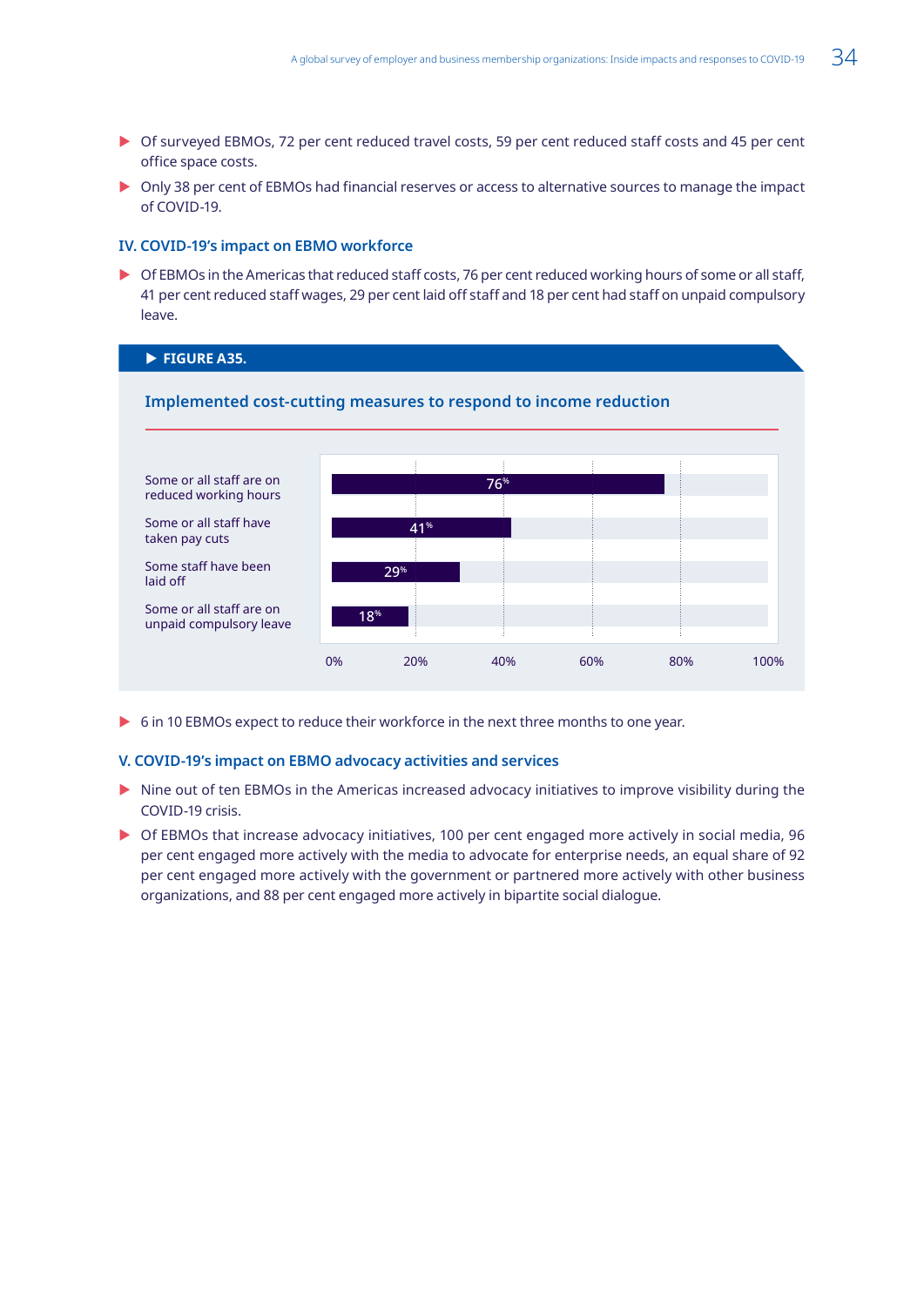## <span id="page-47-0"></span>**FIGURE A36.**



### **Effectiveness of advocacy initiatives conducted to improve organizational visibility during COVID-19**

- $\triangleright$  Ninety-seven per cent of EBMOs changed their service delivery due to restrictions of movement imposed by authorities such as lockdown.
- Of EBMOs that changed service delivery, 75 per cent offered online advisory, legal and consulting services; 57 per cent offered online trainings; and 39 per cent offered other services including webinars and video conferences.

#### **VI. Impact of COVID-19 on EBMO capacity and needs**

- $\triangleright$  Of surveyed EBMOs, 31 per cent reported operating at full capacity, 28 per cent operated at threequarters capacity, 34 per cent operated at half capacity, and 7 per cent operated below a quarter capacity.
- $\triangleright$  The four most important areas where EBMOs needed support to better serve their members during the COVID-19 crisis were:
	- $\blacktriangleright$  Enhanced representation for government support and responsive measures for enterprises (66 per cent);
	- $\triangleright$  Guidance/communication tools and policies on the value and role of the private sector in economic and social resilience, growth and prosperity (66 per cent);
	- $\blacktriangleright$  Information on business continuity (41 per cent);
	- $\blacktriangleright$  Guidance on digital services for members (41 per cent).
- $\triangleright$  The three most relevant medium to long-term needs for change in EBMO business models and internal structure were:
	- $\blacktriangleright$  Enhance EBMO leadership role during crisis and recovery (66 per cent);
	- **F** Review EBMO membership services (59 per cent);
	- $\blacktriangleright$  Review EBMO income structure and revenue sources (59 per cent).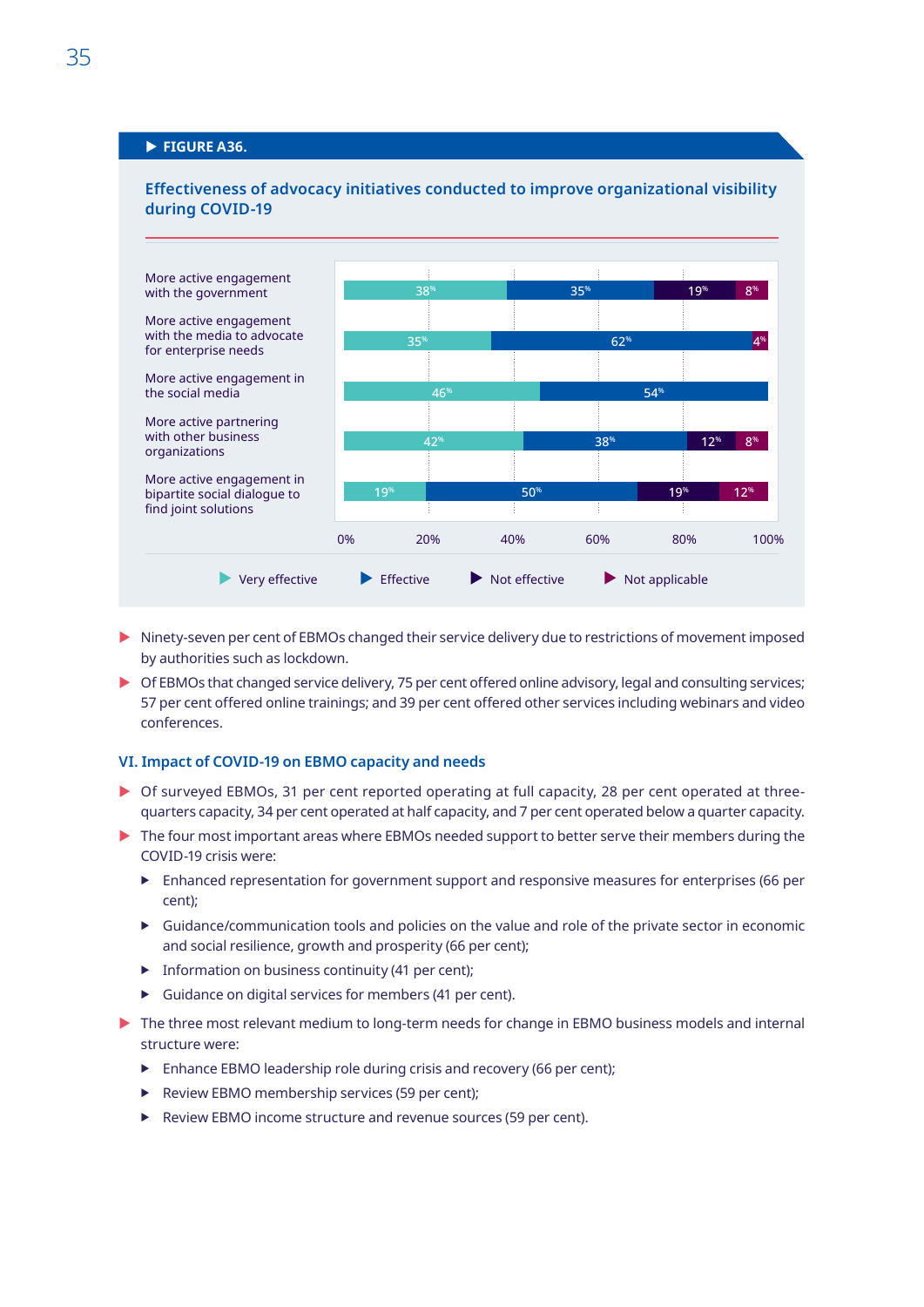## <span id="page-48-0"></span>**Asia and the Pacific**

## **I. Profile of surveyed EBMOs**

 $\blacktriangleright$  A total 26 EBMOs in Asia and the Pacific answered the survey.



## **II. COVID-19's impact on EBMO membership**

As of May 2020, 54 per cent of EBMOs reported not losing members due to COVID-19.



- $\triangleright$  Sixty-five per cent of EBMOs offered incentives to retain members.
- Among EBMOs that offered incentives, an equal share of 47 per cent provided new or additional services free of charge or postponed deadlines for payment of membership fees.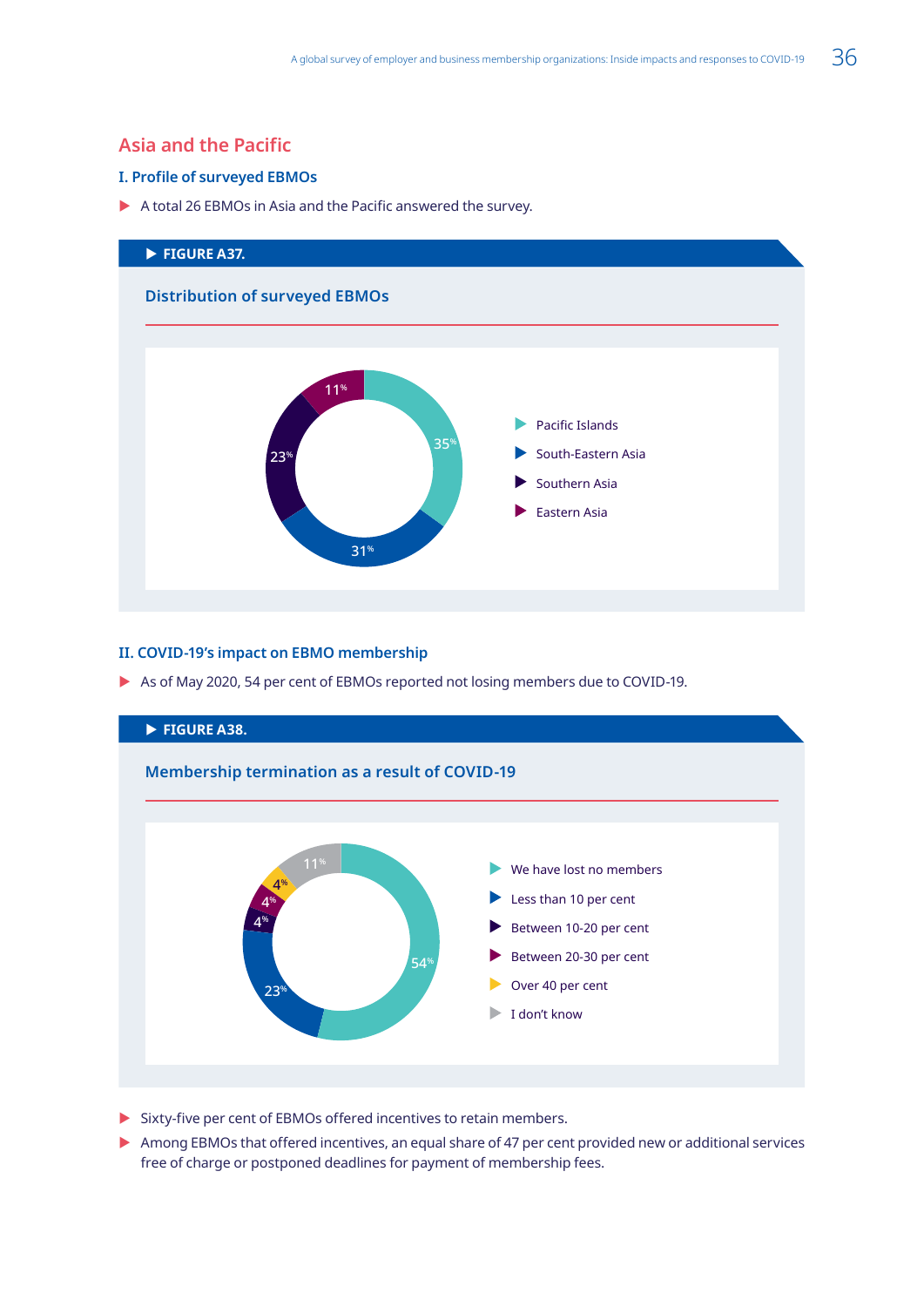## <span id="page-49-0"></span>**FIGURE A39.**



 $\triangleright$  Of surveyed EBMOs, 53 per cent reported that incentives were effective and 47 per cent reported that incentives were partially effective.

### **III. COVID-19's impact on EBMO income**

EBMOs reported that 47 per cent of their income prior to COVID-19 came from membership subscription, 16 per cent from training revenue and 12 per cent from meetings and events.



- ▶ Seventy-three per cent of EBMOs reported income declines resulting from the COVID-19 crisis.
- ▶ During March-April 2020, 85 per cent EBMOs experienced income declines by more than 60 per cent from training revenue; and 69 per cent of EBMOs reported income declines by more than 60 per cent from meetings and events.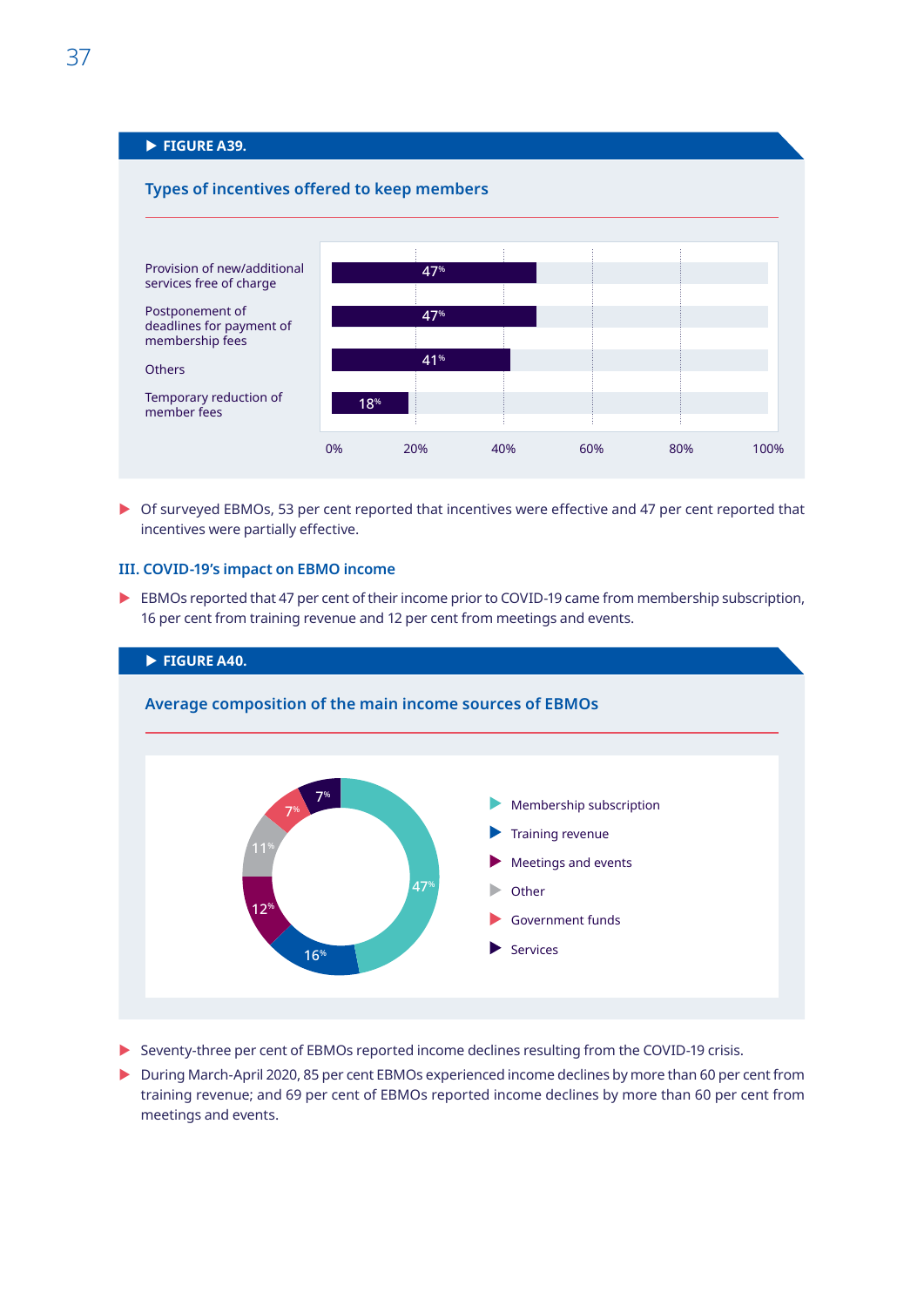## **FIGURE A41.**

<span id="page-50-0"></span>

- In the short-term (three months), 31 per cent of EBMOs surveyed in Asia and the Pacific reported that they expected a decrease in income under 10 per cent, and 23 per cent of EBMOs cited a possible income drop of over 60 per cent.
- In the medium-term (six months), 23 per cent of EBMOs highlighted possible income decline of 10 to 30 per cent, and 19 per cent of EBMOs cited potential loss of 30 to 60 per cent.
- In the long-term (one year), 23 per cent of EBMOs expected an income decline of 10 to 30 per cent, and 15 per cent of EBMOs reported that their income would decrease over 60 per cent.



- ▶ Of surveyed EBMOs, 81 per cent reduced travel costs, 27 per cent reduced staff costs and 27 per cent reduced external collaboration costs.
- $\blacktriangleright$  Half of surveyed EBMOs had financial reserves or access to alternative sources to manage the impact of COVID-19.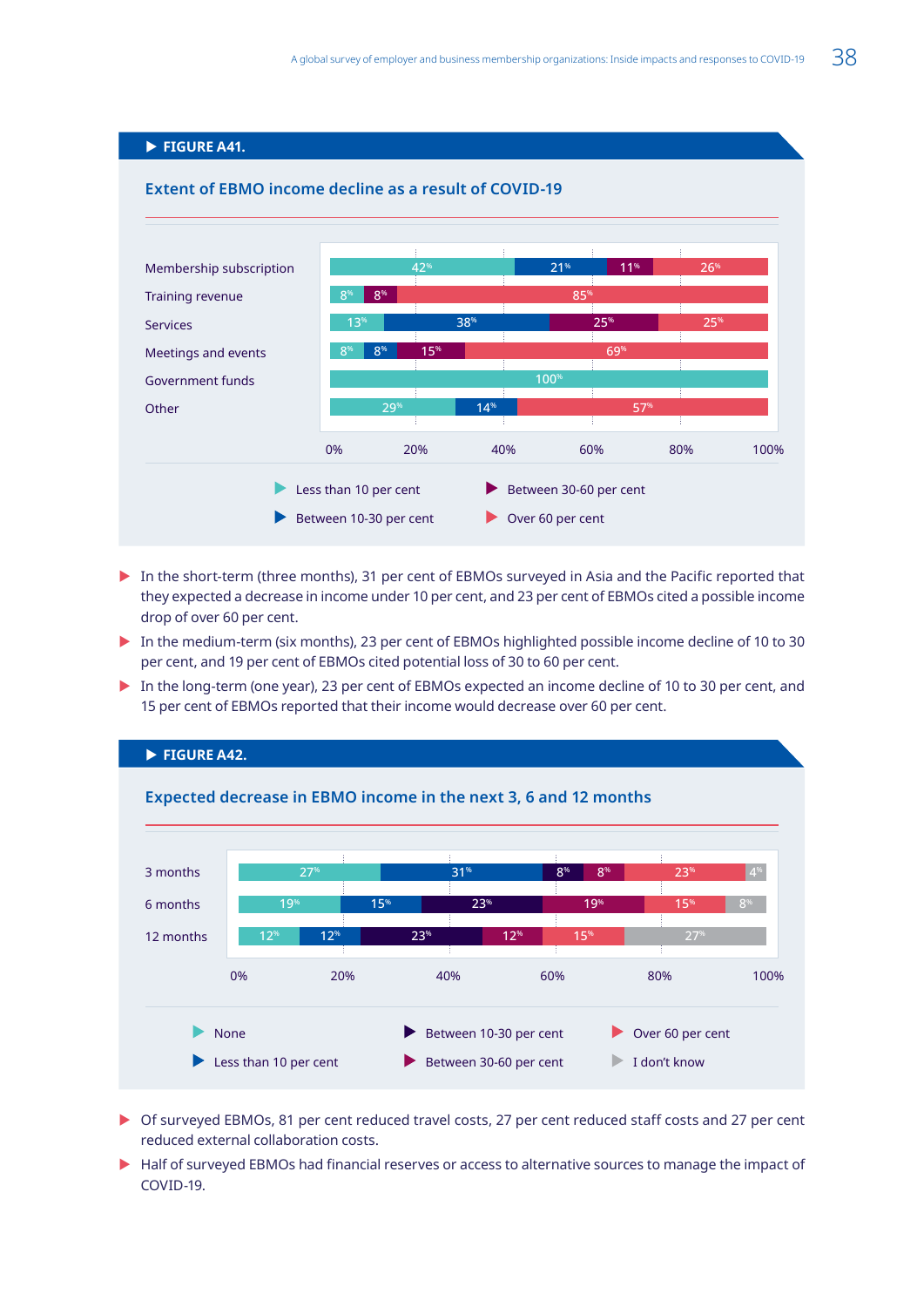#### <span id="page-51-0"></span>**IV. COVID-19's impact on EBMO workforce**

▶ Of EBMOs that reduced staff costs, 71 per cent reduced working hours of some or all staff, 29 per cent laid off staff and 14 per cent reduced staff wages.



▶ One in ten EBMOs expect to reduce their workforce in the next three months, 2 in 10 EBMOs anticipate downsizing their headcount in next six months, and a growing 3 in 10 EBMOs predict a shrinking workforce in next 12 months.

#### **V. COVID-19's impact on EBMO advocacy activities and services**

- Intery-six per cent of EBMOs in Asia and the Pacific increased advocacy initiatives to improve visibility during the COVID-19 crisis.
- $\triangleright$  Of surveyed EBMOs, 100 per cent engaged more actively with the government or partnered more actively with other business organizations, 96 per cent engaged more actively with the media to advocate for enterprise needs and engaged more actively in social media, and 88 per cent engaged more actively in bipartite social dialogue.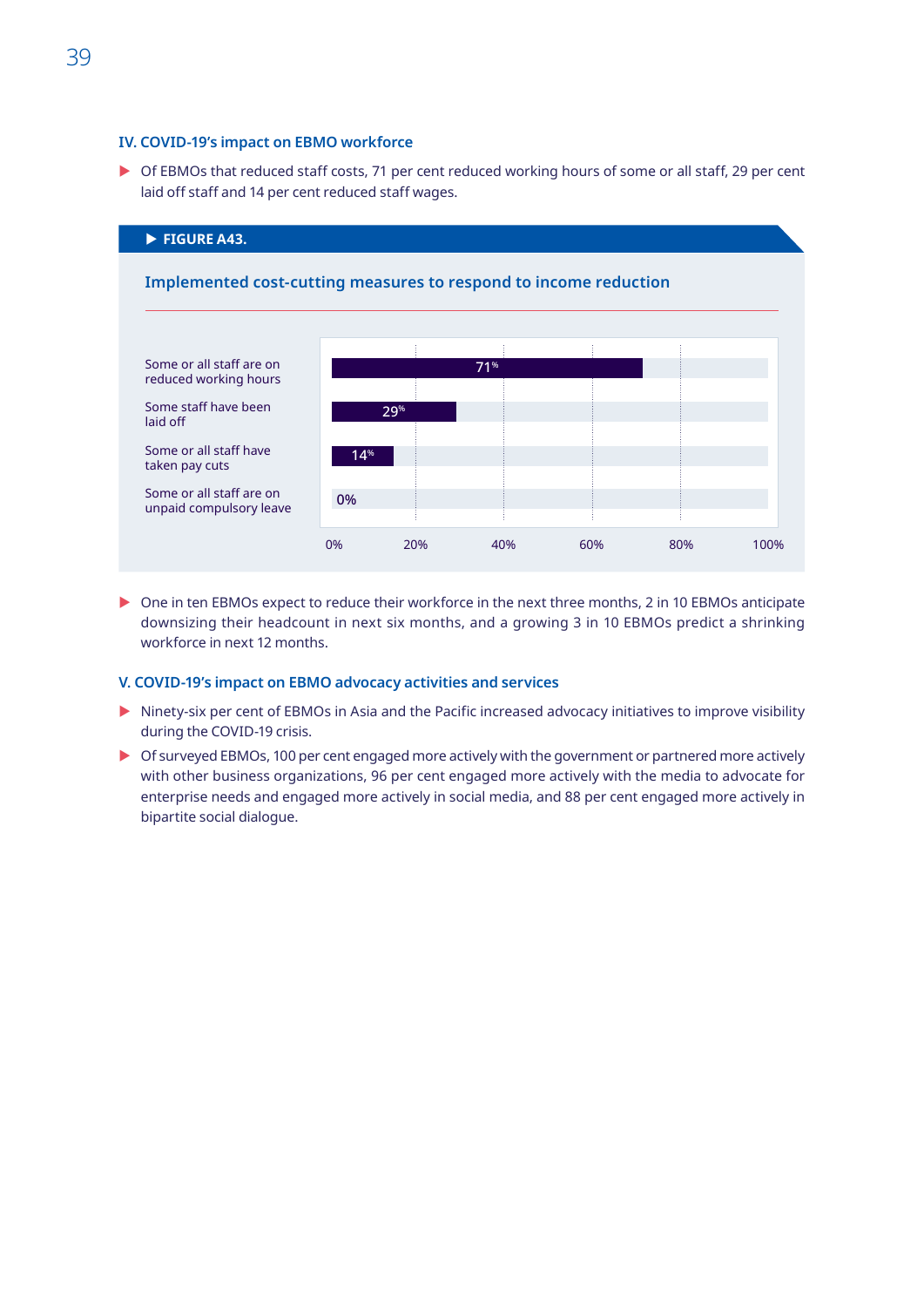## <span id="page-52-0"></span>**FIGURE A44.**



### **Effectiveness of advocacy initiatives conducted to improve organizational visibility during COVID-19**

- $\triangleright$  Eighty-five per cent of EBMOs changed their service delivery due to restrictions of movement imposed by authorities such as lockdown.
- ▶ Of EBMOs that changed service delivery, 77 per cent offered online advisory, legal and consulting services; 50 per cent offered online trainings; and 41 per cent offered other services including webinars and video conferences.

### **VI. Impact of COVID-19 on EBMO capacity and needs**

- ▶ Of surveyed EBMOs, 42 per cent reported operating at full capacity, 31 per cent operated at threequarters capacity, 19 per cent operated at half capacity, and 8 per cent operated below a quarter capacity.
- $\triangleright$  The three most important areas where EBMOs needed support to better serve their members during the COVID-19 crisis were:
	- $\blacktriangleright$  Enhanced representation for government support and responsive measures for enterprises (69 per cent);
	- $\blacktriangleright$  Information on business continuity (46 per cent).
	- $\triangleright$  Guidance on government measures made available for enterprises (46 per cent);
- The three most relevant medium to long-term needs for change in EBMO business models and internal structure were:
	- $\blacktriangleright$  Enhance EBMO leadership role during crisis and recovery (65 per cent);
	- $\blacktriangleright$  Review EBMO membership strategy to attract more members (62 per cent);
	- $\blacktriangleright$  Review EBMO membership services (50 per cent).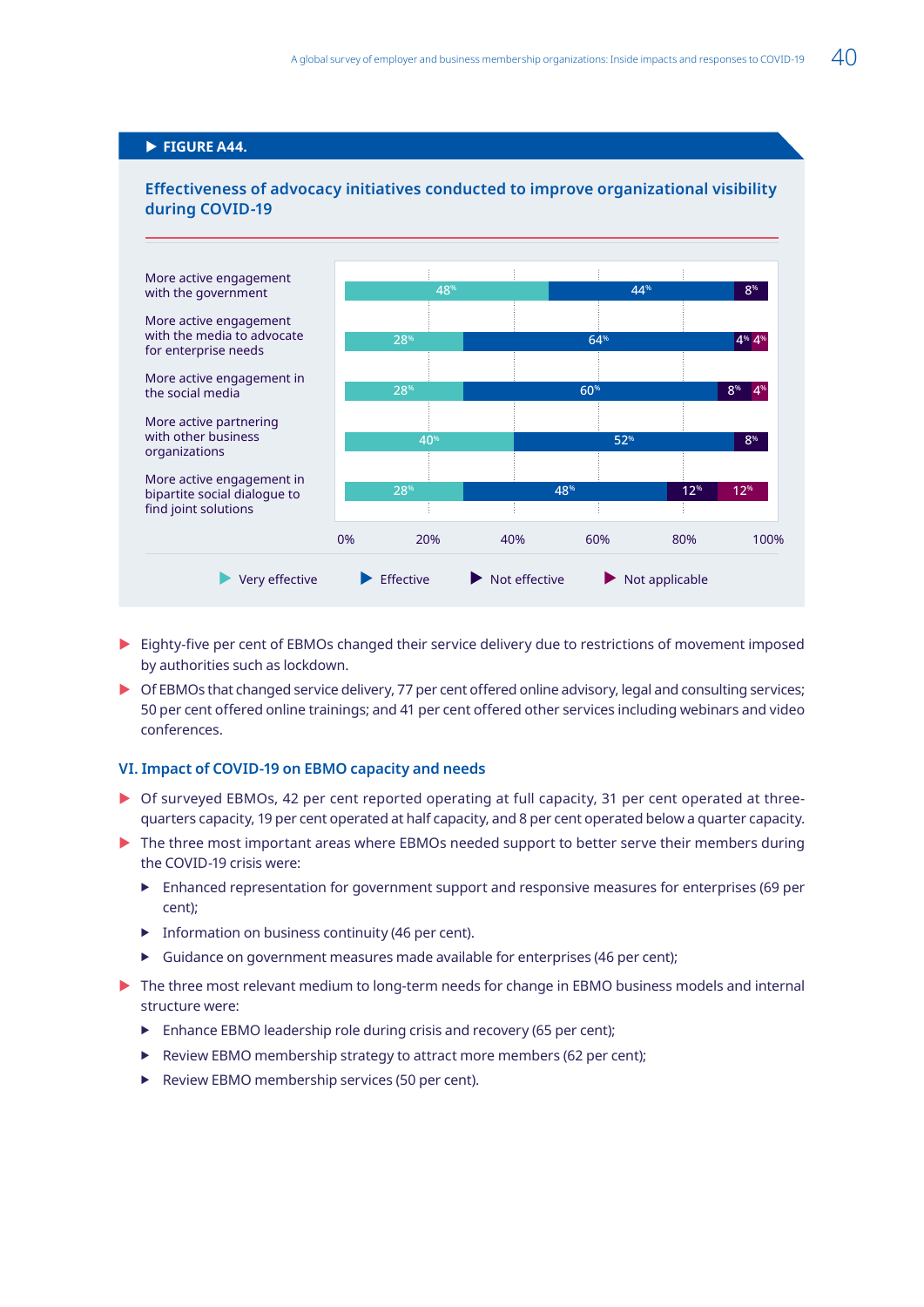## <span id="page-53-0"></span>**Europe and Central Asia**

## **I. Profile of surveyed EBMOs**

A total 33 EBMOs in Europe and Central Asia answered the survey.



## **II. COVID-19's impact on EBMO membership**

As of May 2020, 76 per cent of EBMOs reported not losing members due to COVID-19.

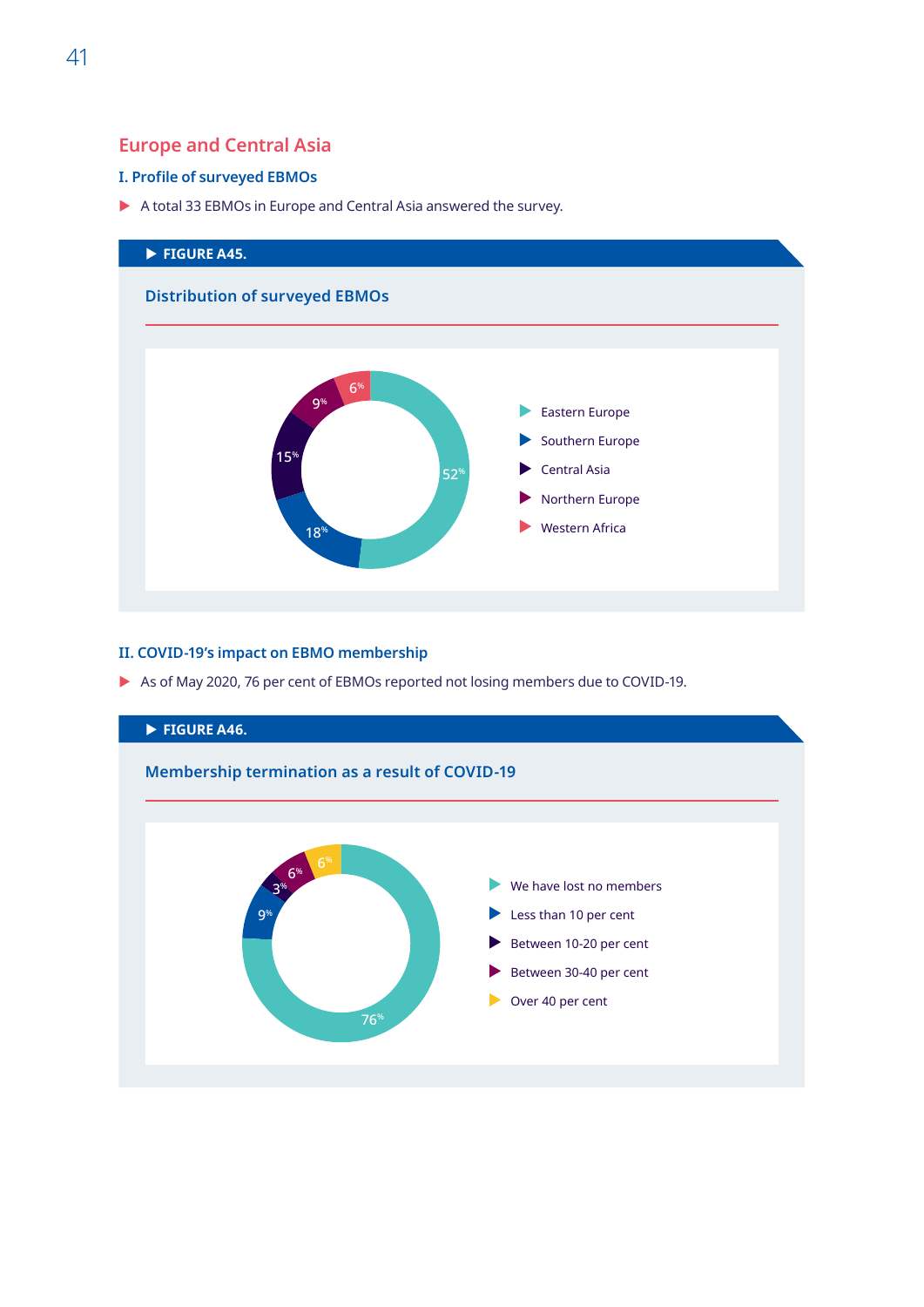- <span id="page-54-0"></span>Fifty-eight per cent of EBMOs offered incentives to retain members.
- $\triangleright$  Among EBMOs that offered incentives, 68 per cent provided new or additional services free of charge and 32 per cent postponed deadlines for payment of membership fees or temporarily reduced member fees.



▶ Of surveyed EBMOs, 53 per cent reported that incentives were effective and 47 per cent reported that incentives were partially effective.

### **III. COVID-19's impact on EBMO income**

EBMOs reported that 65 per cent of their income prior to COVID-19 came from membership subscription and 10 per cent from services such as representation, and legal and advisory services.

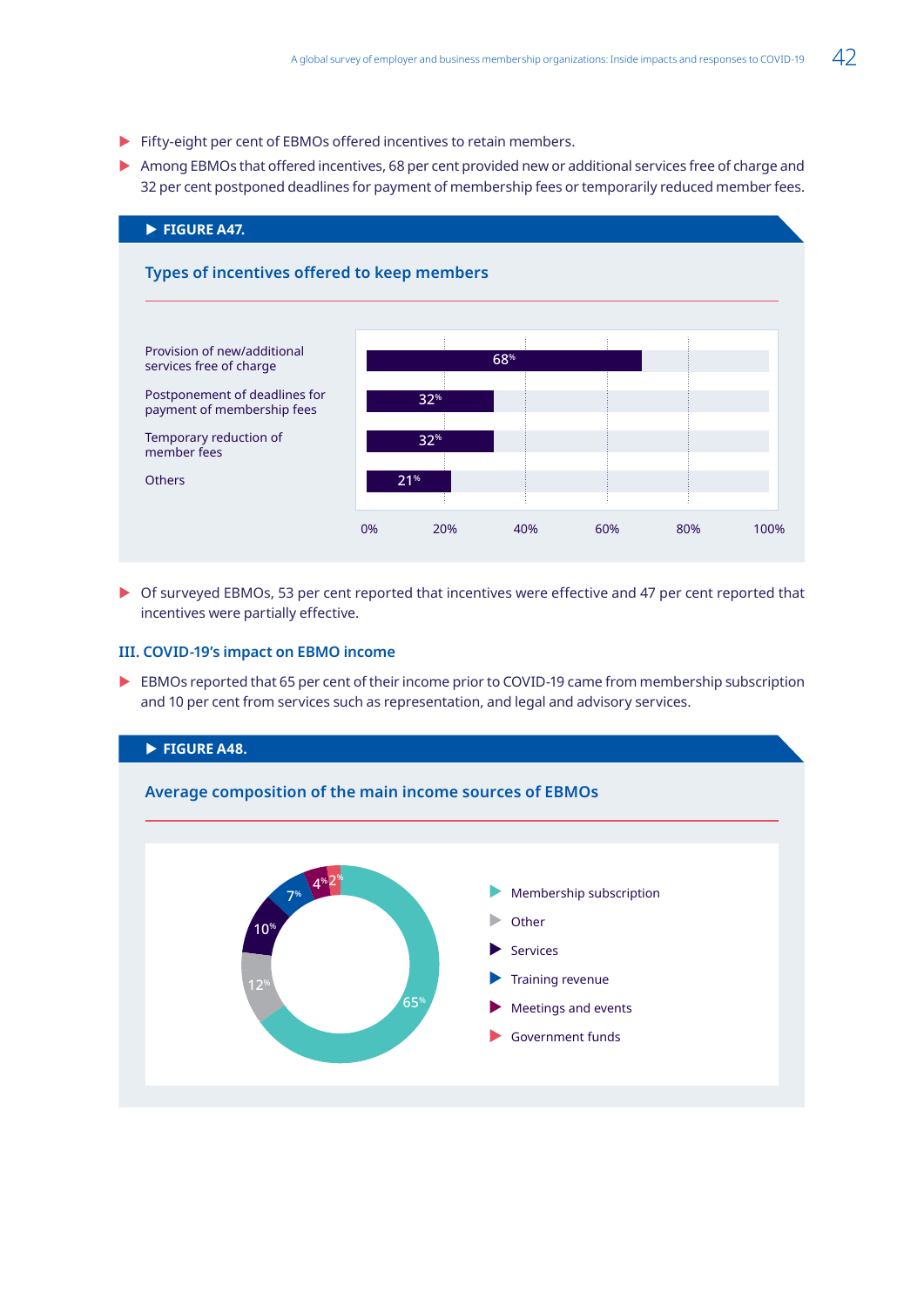- <span id="page-55-0"></span>▶ Sixty-four per cent of EBMOs reported income declines resulting from the COVID-19 crisis.
- $\triangleright$  During April-May 2020 , 7 out of 10 EBMOs experienced income declines by more than 60 per cent from training revenue, and meetings and events.



- In the short-term (three months), 24 per cent of EBMOs surveyed in Europe and Central Asia reported that they expected a decrease in income by less than 10 per cent, and 21 per cent of EBMOs cited a possible income drop of 10 to 30 per cent.
- In the medium-term (six months), 33 per cent of EBMOs highlighted possible income reductions of 10 to 30 per cent, and 18 per cent of EBMOs cited potential loss of 30 to 60 per cent.
- In the long-term (one year), 30 per cent of EBMOs expected income declines of 10 to 30 per cent, and 12 per cent of EBMOs indicated that their income would decrease by less than 10 per cent.

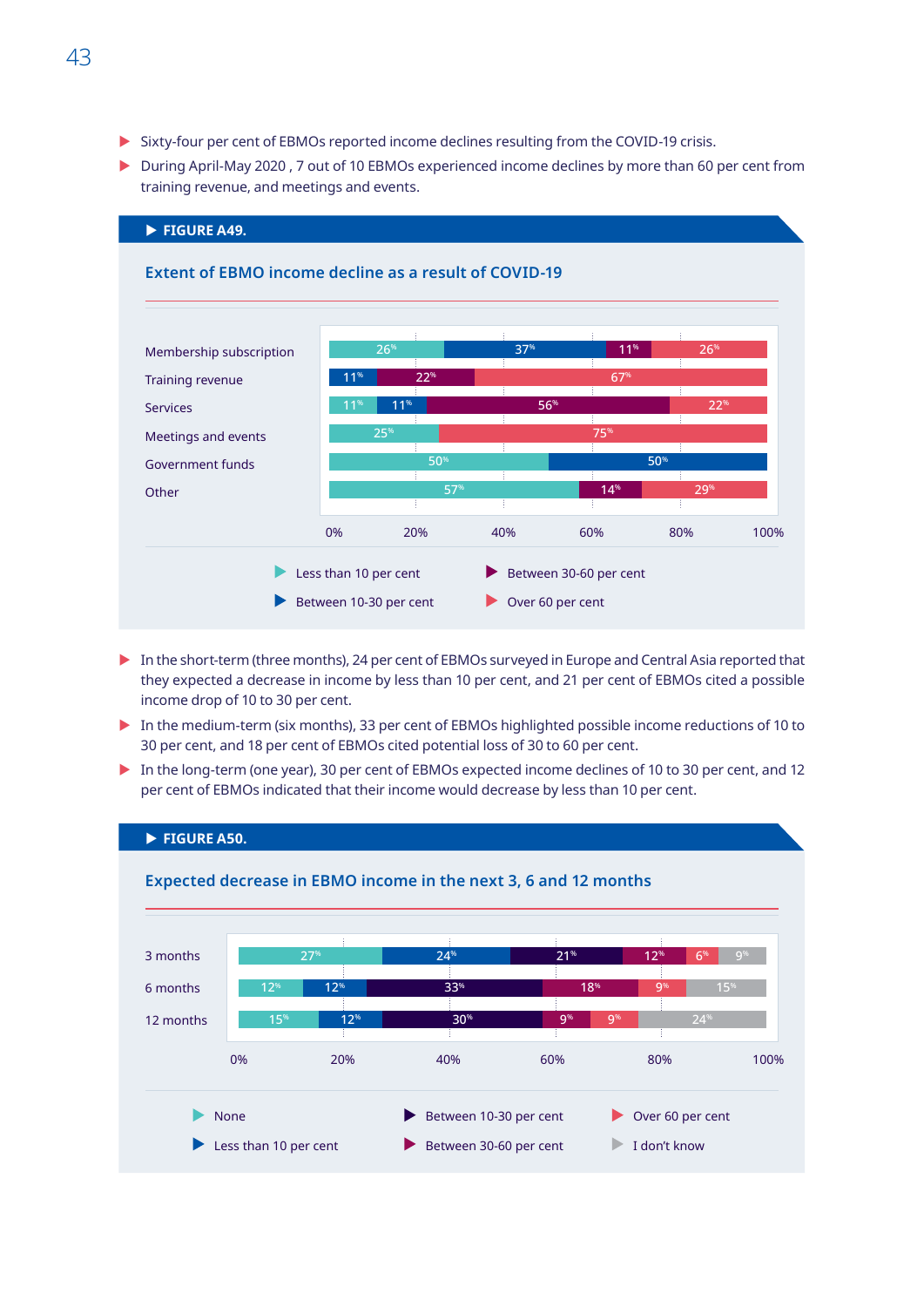- <span id="page-56-0"></span>▶ Of surveyed EBMOs, 79 per cent reduced travel costs, 48 per cent reduced staff costs and 42 per cent reduced external collaboration costs.
- $\triangleright$  Only 33 per cent of EBMOs had financial reserves or access to alternative sources to manage the impact of COVID-19.

### **IV. COVID-19's impact on EBMO workforce**

▶ Of EBMOs that reduced staff costs, 69 per cent reduced working hours of some or all staff, 56 per cent reduced staff wages, and an equal share of 19 per cent had staff on unpaid compulsory leave or laid off staff.

### **FIGURE A51.**



▶ One fifth of EBMOs expect to reduce their workforce in the next three months and 3 in 10 EBMOs anticipate downsizing staff in the next 6-12 months.

#### **V. COVID-19's impact on EBMO advocacy activities and services**

- In Nine out of ten EBMOs in Europe and Central Asia increased advocacy initiatives to improve visibility during the COVID-19 crisis.
- $\blacktriangleright$  All surveyed EBMOs engaged more actively with the government, engaged more actively with the media to advocate for enterprise needs and engaged more actively in social media. Ninety-seven per cent of EBMOs engaged more actively in bipartite social dialogue and 90 per cent of EBMOs partnered more actively with other business organizations.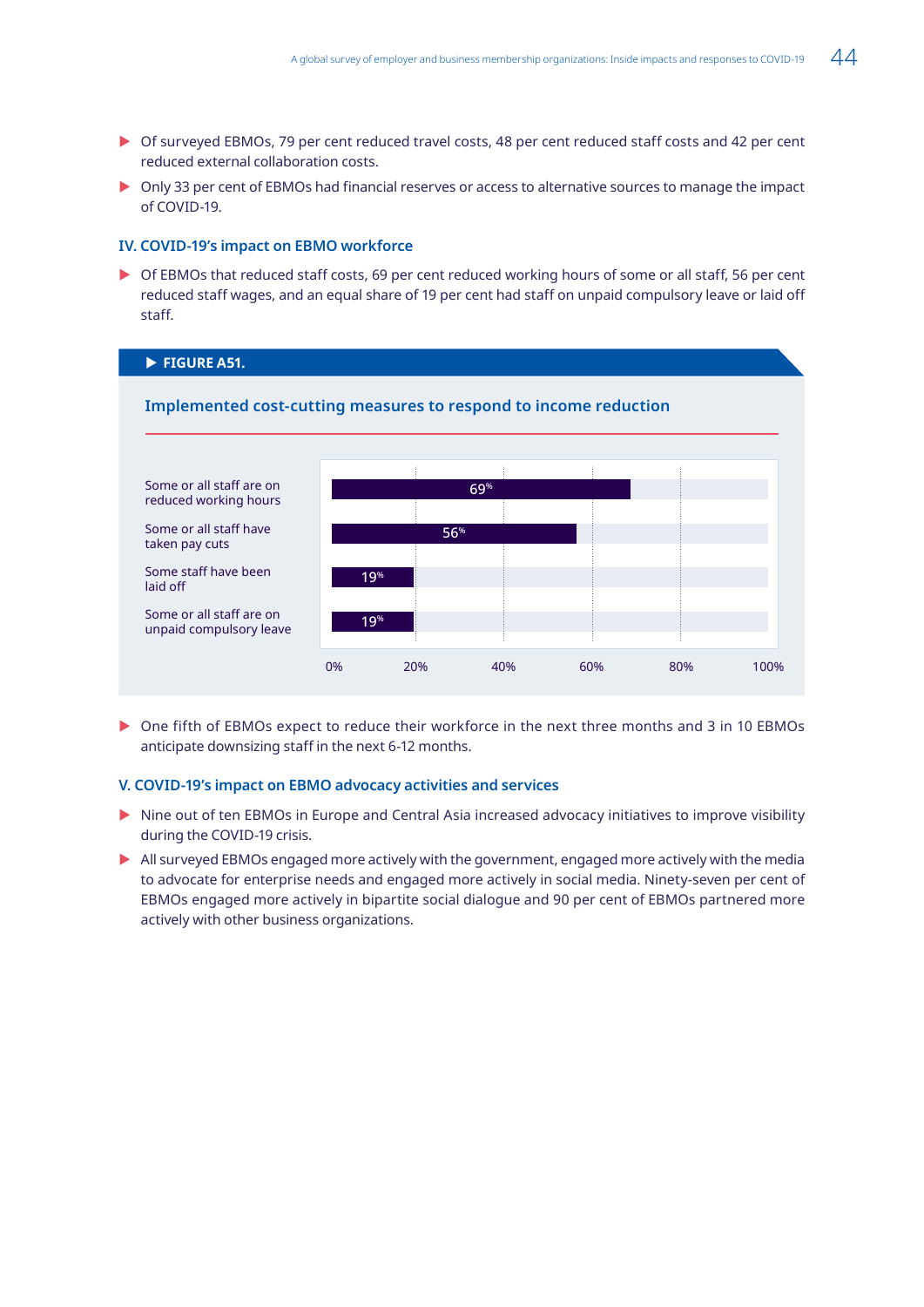## <span id="page-57-0"></span>**FIGURE A52.**



**Effectiveness of advocacy initiatives conducted to improve organizational visibility** 

- $\triangleright$  Eighty-five per cent of EBMOs changed their service delivery due to restrictions of movement imposed by authorities such as lockdown.
- Of EBMOs that changed service delivery, 86 per cent offered online advisory, legal and consulting services; 64 per cent offered online trainings; and 25 per cent offered other services including webinars and video conferences.

#### **VI. Impact of COVID-19 on EBMO capacity and needs**

- ▶ Of surveyed EBMOs, 52 per cent reported operating at full capacity, 33 per cent operated at threequarters capacity, and 15 per cent operated at half per cent capacity. No EBMOs in Europe and Central Asia indicated a reduction in operational capacity to less than a quarter.
- The three most important areas where EBMOs needed support to better serve their members during the COVID-19 crisis were:
	- $\blacktriangleright$  Enhanced representation for government support and responsive measures for enterprises (64 per cent);
	- $\triangleright$  Guidance/communication tools and policies on the value and role of the private sector in economic and social resilience, growth and prosperity (42 per cent);
	- $\blacktriangleright$  Guidance on digital services for members (39 per cent).
- $\triangleright$  The three most relevant medium to long-term needs for change in EBMO business models and internal structure were:
	- $\triangleright$  Enhance EBMO leadership role during crisis and recovery (73 per cent);
	- **F** Review EBMO membership services (70 per cent);
	- $\blacktriangleright$  Review EBMO membership strategy to attract more members (48 per cent).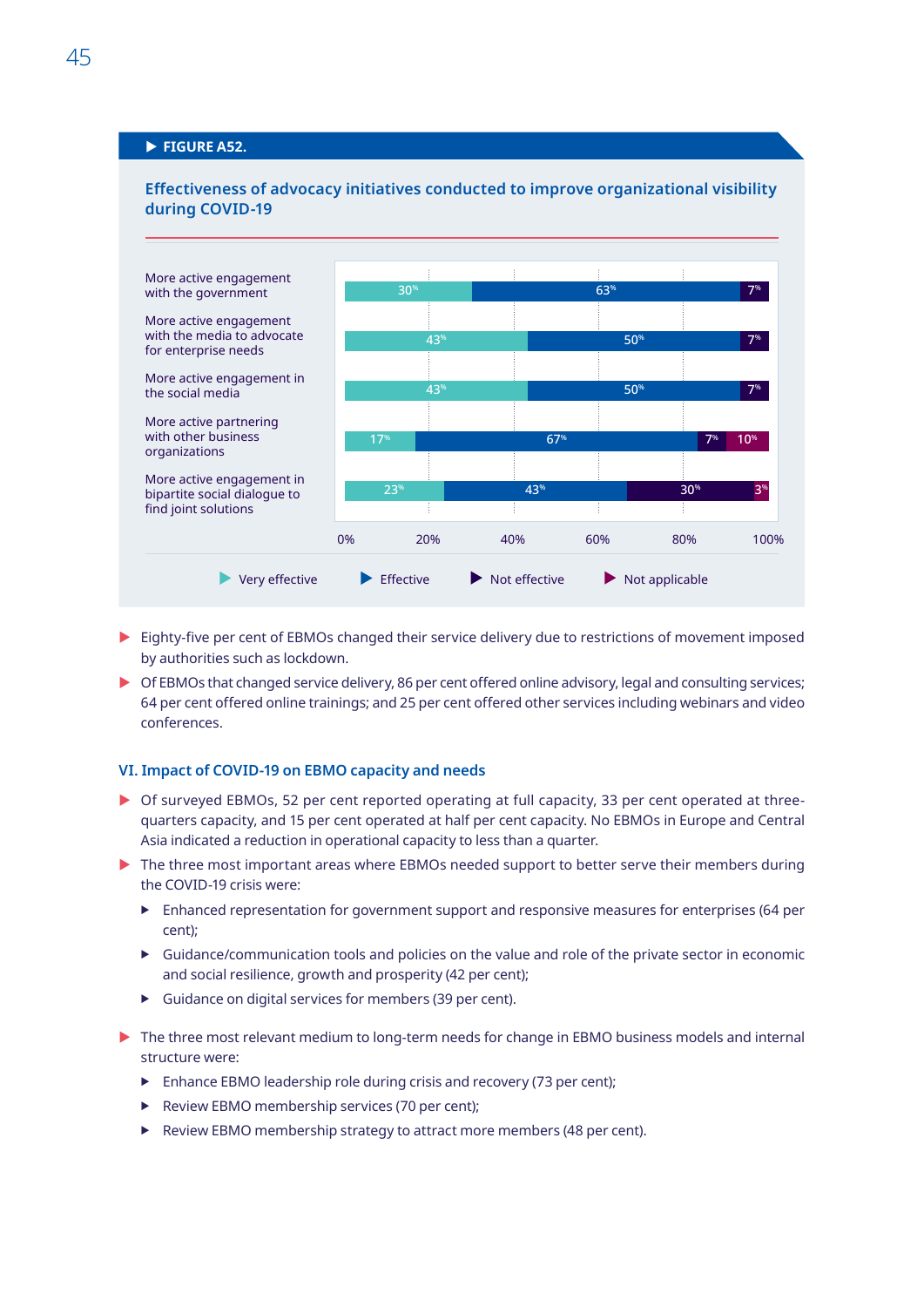## <span id="page-58-0"></span>**Annex 2. EBMO survey questionnaire**

## **I. General information**

| Which region are you located in?     |                                    |                                       |                       |                                 |  |                                 |
|--------------------------------------|------------------------------------|---------------------------------------|-----------------------|---------------------------------|--|---------------------------------|
| <b>Africa</b><br>$\Box$              |                                    |                                       |                       |                                 |  |                                 |
| <b>Central Africa</b><br>I I         | Eastern Africa<br>$\mathbf{1}$     | <b>Western Africa</b><br>$\mathbf{I}$ |                       | Southern Africa<br>$\mathsf{L}$ |  | Northern Africa<br>$\mathsf{L}$ |
| <b>Americas</b>                      |                                    |                                       |                       |                                 |  |                                 |
| Northern America                     | $\Box$ Central America             | South America<br>$\mathbf{L}$         |                       | Caribbean<br>H                  |  |                                 |
| <b>Arab States</b>                   |                                    |                                       |                       |                                 |  |                                 |
|                                      |                                    |                                       |                       |                                 |  |                                 |
| Asia and the Pacific<br>$\mathsf{L}$ |                                    |                                       |                       |                                 |  |                                 |
| Eastern Asia                         | South-Eastern Asia<br>$\mathsf{L}$ |                                       | Southern Asia         |                                 |  | Pacific Islands                 |
| <b>Europe and Central Asia</b><br>ப  |                                    |                                       |                       |                                 |  |                                 |
| <b>Central Asia</b>                  | Eastern Europe                     | $\mathbf{I}$                          | <b>Western Europe</b> | Northern Europe<br>$\mathbf{L}$ |  | Southern Europe<br>$\mathbf{L}$ |

## **II. How your EBMO's membership is changing as a result of COVID-19**

For the purpose of this survey, "members" or "membership" refer to only direct members (both associations and companies).

- **1. What type of membership does your EBMO have? Select one answer.** 
	- $\Box$  Companies

Between 30-40 per cent

- $\Box$  Federations/associations (e.g. sectoral, regional, provincial associations)
- $\Box$  Both

| As a result of COVID-19, have members terminated their membership to your EBMO? Select one<br>answer. |                                |  |  |
|-------------------------------------------------------------------------------------------------------|--------------------------------|--|--|
| $\Box$ Less than 10 per cent                                                                          | $\Box$ Over 40 per cent        |  |  |
| $\Box$ Between 10-20 per cent                                                                         | $\Box$ We have lost no members |  |  |
| $\Box$ Between 20-30 per cent                                                                         | $\Box$ I don't know            |  |  |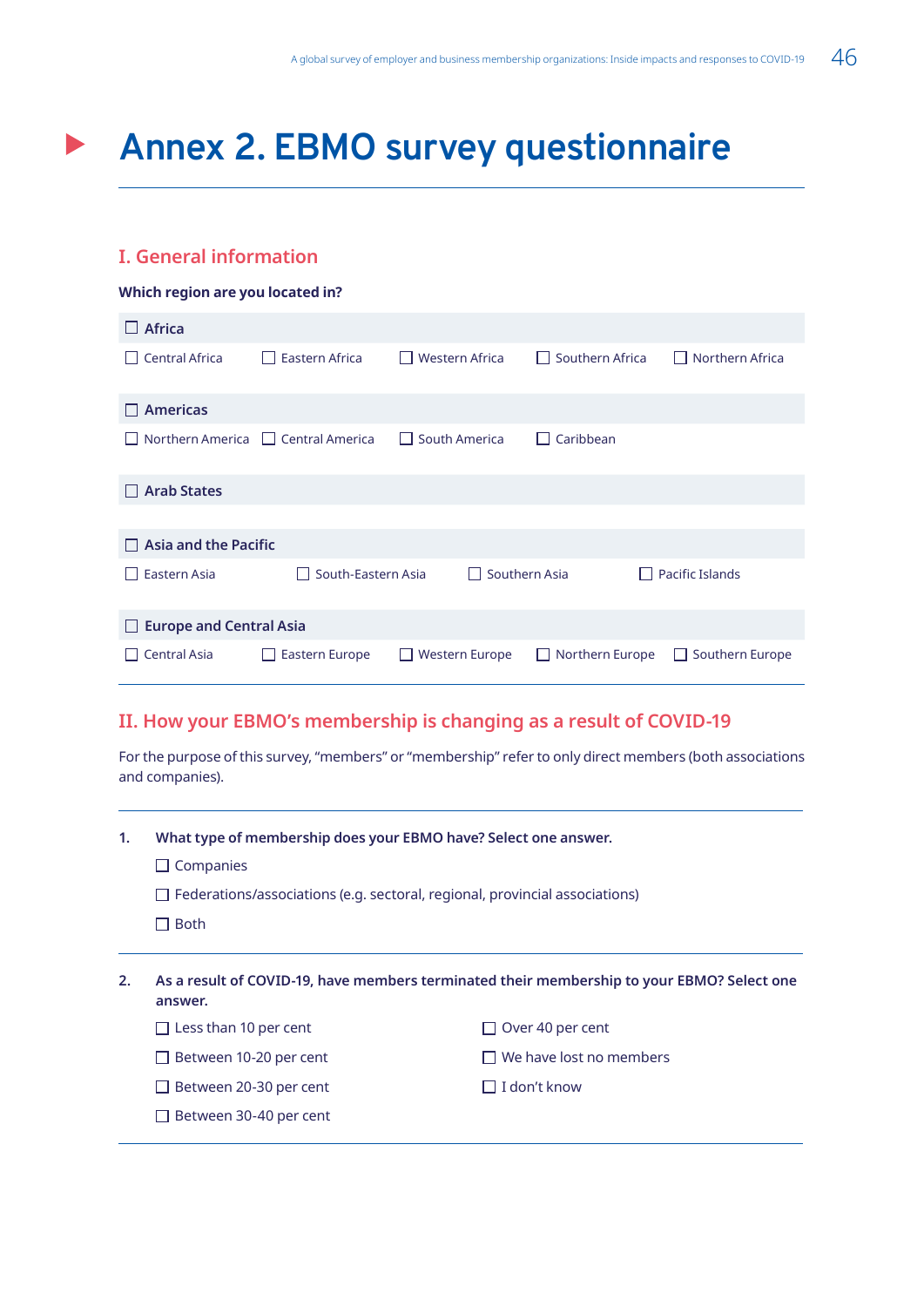**3. What is the likely reduction in the total number of members your EBMO anticipates in the next 3 months, 6 months and 12 months? Select the appropriate answer.** 

|                        | 3 months | 6 months | 12 months |
|------------------------|----------|----------|-----------|
| None                   |          |          |           |
| Less than 10 per cent  |          |          |           |
| Between 10-20 per cent |          |          |           |
| Between 20-30 per cent |          |          |           |
| Between 30-40 per cent |          |          |           |
| Over 40 per cent       |          |          |           |
| I don't know           |          |          |           |

- **4. Does your EBMO offer any type of incentives to keep members?**
	- $\Box$  Yes  $\Box$  No

*Proceed to question 4.1 if you have selected "yes" to question 4.* 

#### **4.1 Which types of incentives does your EBMO offer? Select all that apply.**

- $\Box$  Temporary reduction of member fees
- $\Box$  Postponement of deadlines for payment of membership fees
- $\Box$  Provision of new/additional/extra services free of charge
- $\Box$  Others (please describe)

*Proceed to question 4.2 if you have selected "yes" to question 4.* 

### **4.2 Are these incentives effective?**

 $\Box$  Yes  $\Box$  No  $\Box$  Partially

## **III. How your EBMO's income is being affected as a result of COVID-19**

**5. Prior to COVID-19, what was the composition of your EBMO's main income source? Indicate the percentage of each income source (the total must add up to 100 per cent).** 

| Income source                                                                     | Percentage |
|-----------------------------------------------------------------------------------|------------|
| Membership subscription                                                           |            |
| Training revenue                                                                  |            |
| Services (e.g. representation, HR services, legal and advisory services, etc.)    |            |
| Meetings and events                                                               |            |
| Government funds                                                                  |            |
| Other, please describe (e.g. technical cooperation funds, rent, public campaigns) |            |
| <b>Total</b>                                                                      | 100%       |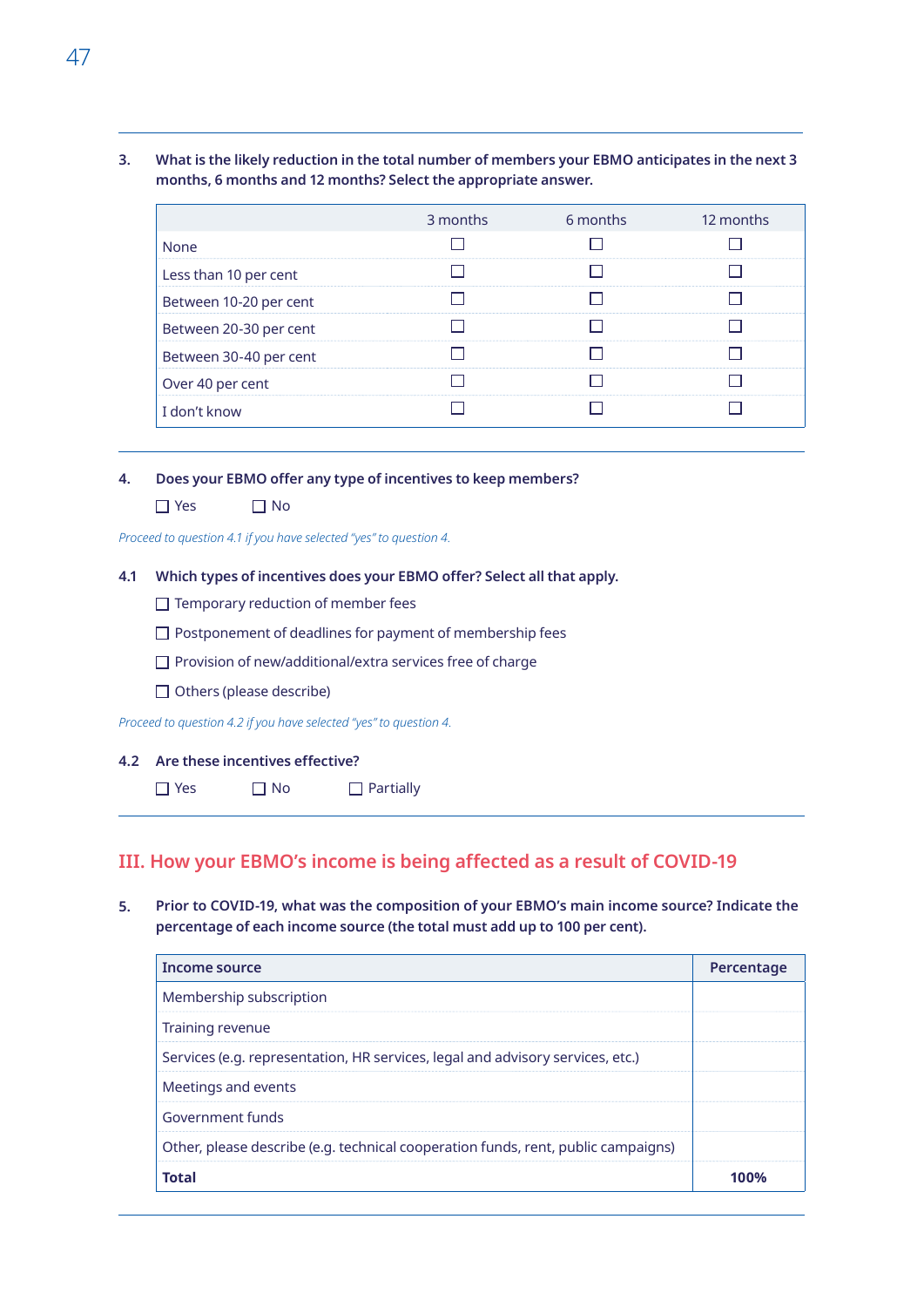#### **6. As a result of COVID-19, has your EBMO's income declined?**

 $\Box$  Yes  $\Box$  No

*Proceed to question 6.1 if you have selected "yes" to question 6.* 

#### **6.1 If yes, by how much has your EBMO's income declined in the past two months?**

Select the appropriate range of income decline by type of income source.

|                                                                                    | Less than<br>10 per cent | Between | <b>Between</b><br>10-30 per cent 30-60 per cent | Over<br>60 per cent |
|------------------------------------------------------------------------------------|--------------------------|---------|-------------------------------------------------|---------------------|
| Membership subscription                                                            |                          |         |                                                 |                     |
| Training revenue                                                                   |                          |         |                                                 |                     |
| Services (e.g. representation,<br>HR services, legal and advisory<br>services etc) |                          |         |                                                 |                     |
| Meetings and events                                                                |                          |         |                                                 |                     |
| Government funds                                                                   |                          |         |                                                 |                     |
| Other (e.g. technical<br>cooperation funds, rent,<br>public campaigns)             |                          |         |                                                 |                     |

**7. As a result of COVID-19, by how much do you anticipate your EBMO's income to decline in the next 3 months, 6 months and 12 months? Select the appropriate range of income decline by future period.**

|                        | 3 months | 6 months | 12 months |
|------------------------|----------|----------|-----------|
| None                   |          |          |           |
| Less than 10 per cent  |          |          |           |
| Between 10-30 per cent |          |          |           |
| Between 30-60 per cent |          |          |           |
| Over 60 per cent       |          |          |           |
| I don't know           |          |          |           |

**8. In order to respond to income reduction, has your EBMO introduced any cost-cutting measures in the following areas? Select all that apply.** 

| $\Box$ Member services              | <b>Travel costs</b>                  |
|-------------------------------------|--------------------------------------|
| $\Box$ Office space costs           | $\Box$ Staff costs                   |
| $\Box$ External collaboration costs | $\Box$ Other costs (please describe) |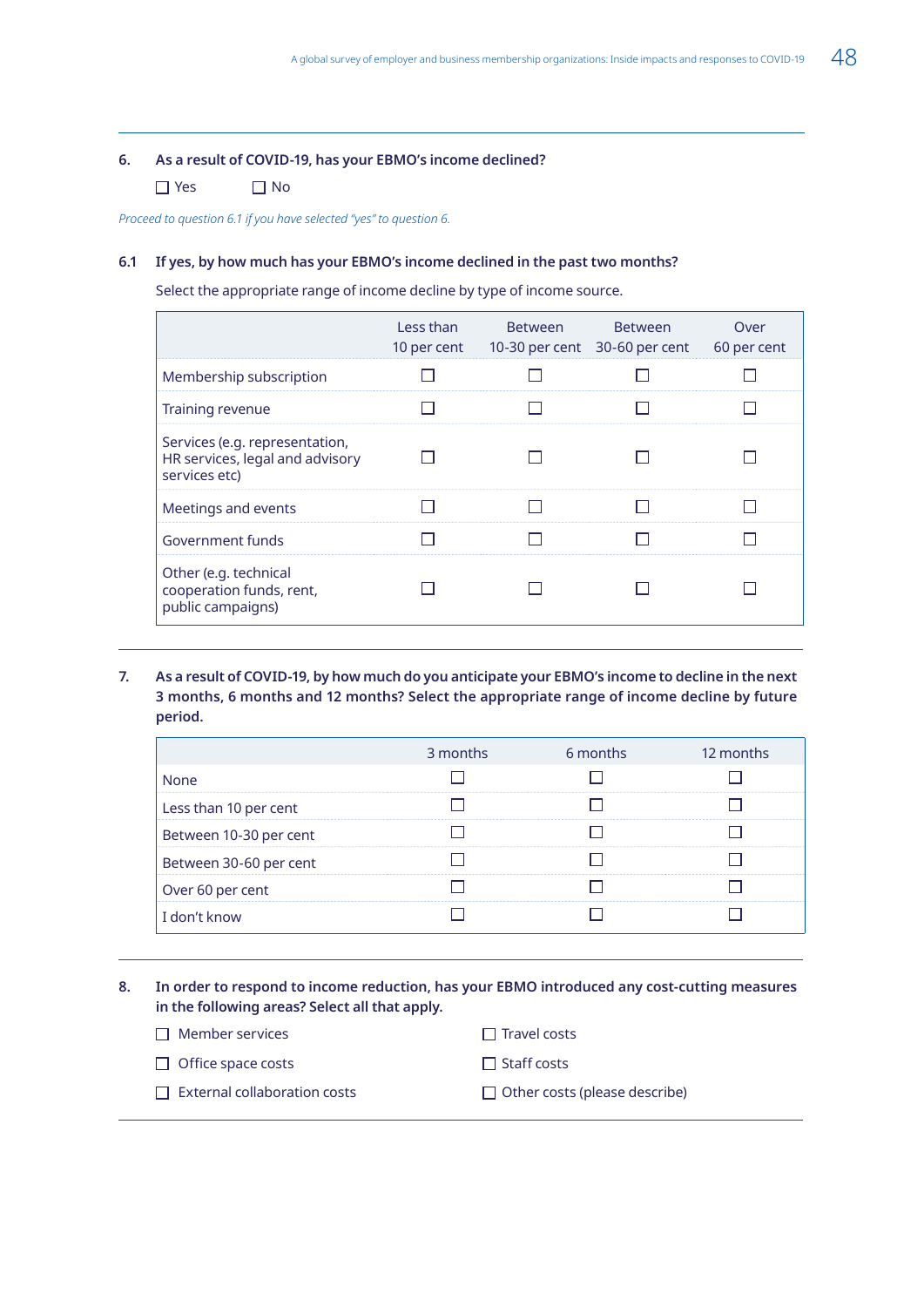- **9. Does your EBMO have any financial reserves or access to alternative/external sources to address the COVID-19 crisis?** 
	- $\Box$  Yes  $\Box$  No

*Proceed to question 9.1 if you have selected "yes" to question 9.* 

**9.1 What type of financial reserves or access to alternative/external sources to address the COVID-19 crisis? Select all that apply.** 

| $\Box$ Savings | $\Box$ Loans | $\Box$ Grants |
|----------------|--------------|---------------|
|----------------|--------------|---------------|

*Proceed to question 9.2 if you have selected "yes" to question 9.* 

**9.2 Is this funding sufficient to remain operational for the next 6 months?** 

| $\Box$ Yes | $\Box$ No |
|------------|-----------|
|------------|-----------|

## **IV. Impact of your EBMO's workforce as a result of COVID-19**

*Proceed to question 10 if you have selected "staff costs" in your response to question 8.* 

- **10. In relation to your staff, what steps has your EBMO taken to respond to lost income? Select all that apply.**
	- $\square$  Some or all staff are on reduced working hours (in combination or not with wage subsidies)
	- $\Box$  Some or all staff have taken pay cuts
	- $\Box$  Some or all staff are on unpaid compulsory leave
	- $\Box$  Some staff have been laid off

*Proceed to question 10.1 if you have selected "some staff have been laid off" in your response to question 10.*

#### **10.1 If your EBMO has laid off staff, what is the percentage of overall staff?**

 $\Box$  1-10 per cent

 $\Box$  20-30 per cent

 $\Box$  10-20 per cent

 $\Box$  30-40 per cent

Over 40 per cent

- 
- **11. As a result of COVID-19, by how much do you expect your EBMO's staff to contract (as a result of layoffs or staff leaving) in the next 3 months, 6 months and 12 months? Select the appropriate range of staff reduction by future period.**

|                        | 3 months | 6 months | 12 months |
|------------------------|----------|----------|-----------|
| None                   |          |          |           |
| Less than 10 per cent  |          |          |           |
| Between 10-25 per cent |          |          |           |
| Between 25-50 per cent |          |          |           |
| Over 50 per cent       |          |          |           |
| I don't know           |          |          |           |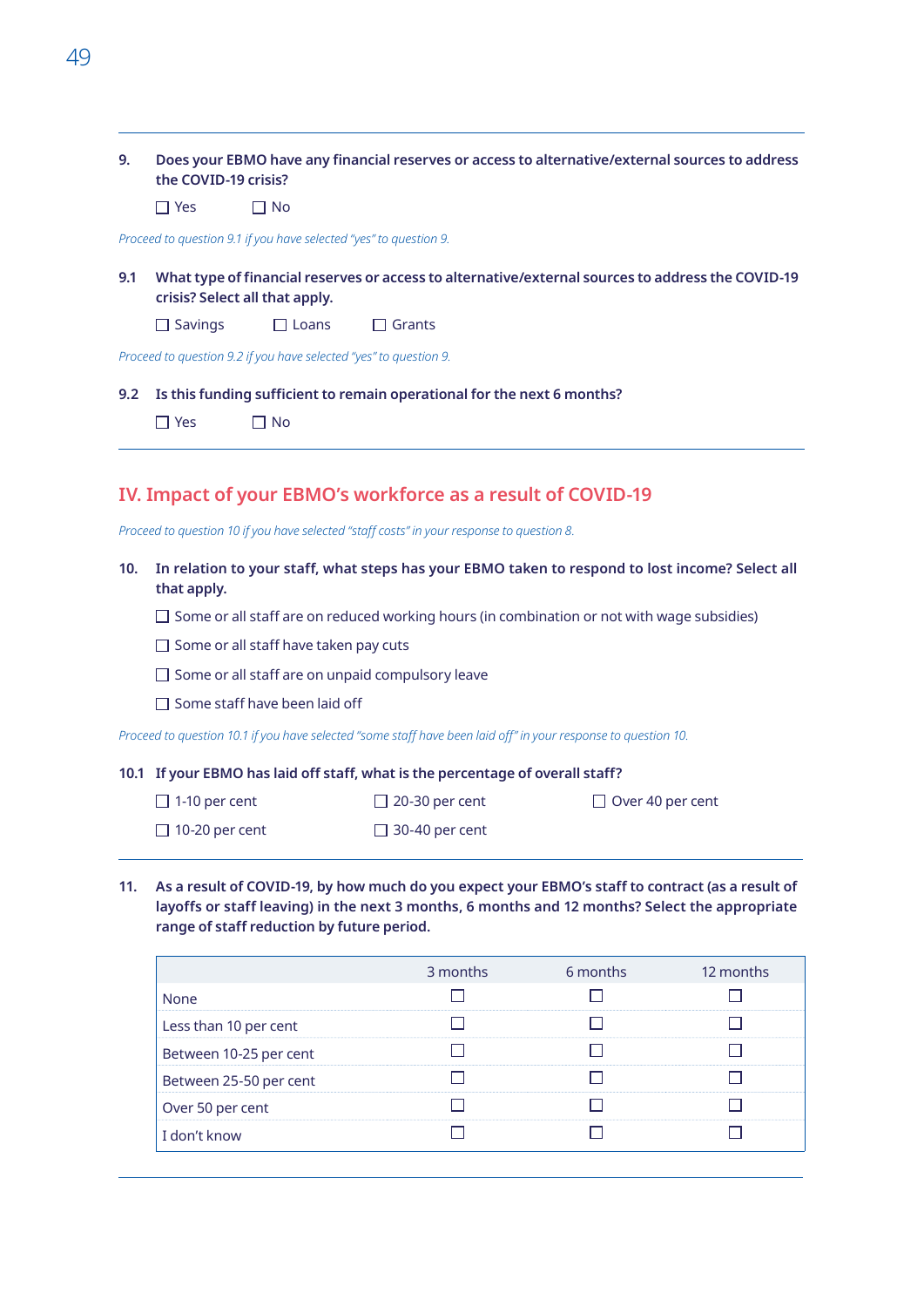## **V. How your EBMO's services are being impacted and transformed due to COVID-19**

## **12. Is your EBMO increasing its advocacy activities to become more visible as an organization representing the needs of enterprises in the crisis?**

 $\Box$  Yes  $\Box$  No

*Proceed to question 12.1 if you have selected "yes" in your response to question 12.* 

#### **12.1 What did you do? Select all that apply and determine its effectiveness.**

|                                                                                           | Very effective | <b>Effective</b> | Not effective | Not applicable |
|-------------------------------------------------------------------------------------------|----------------|------------------|---------------|----------------|
| More active engagement with<br>the government                                             |                |                  |               |                |
| More active engagement in<br>bipartite social dialogue to find<br>joint solutions         |                |                  |               |                |
| More active engagement with<br>the media to advocate for<br>enterprise needs              |                |                  |               |                |
| More active engagement in the<br>social media.                                            |                |                  |               |                |
| More active partnering with<br>other business organizations<br>(e.g. business coalitions) |                |                  |               |                |

*Proceed to question 12.2 if you have selected "very effective" or "effective" for the option on "more active partnering with other business organizations" in question 12.1.* 

### **12.2 Can you provide examples of joint COVID-19 related work conducted with other business organizations that helped your EBMO become more visible to enterprises? Please describe.**

**13. Has your EBMO changed the service delivery to react to COVID-19 related restrictions of movement or lockdown imposed by the authorities?**

 $\Box$  Yes  $\Box$  No

*Proceed to question 13.1 if you have selected "yes" for question 13.* 

#### **13.1 How has your EBMO's service delivery changed? Select all that apply.**

 $\Box$  We are offering virtual (remote) training

- $\Box$  We are offering virtual (remote) advisory, legal and consultancy services
- $\Box$  Other (please specify)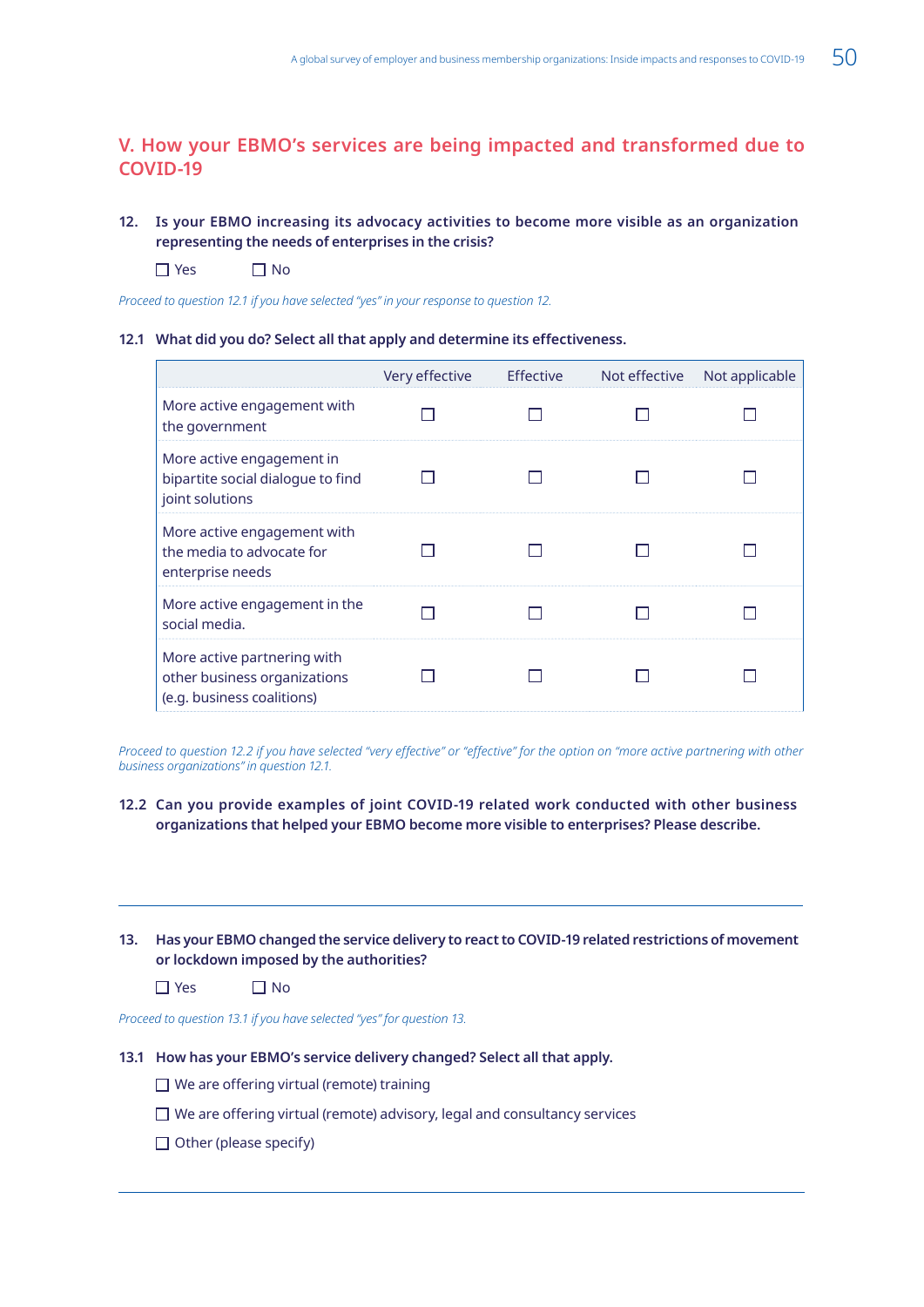## **VI. How your EBMO's overall capacity and needs have changed due to COVID-19**

#### **14. At what capacity is your EBMO currently operating?**

 $\Box$  At 100 per cent capacity  $\Box$  At 50 per cent capacity

 $\Box$  Above 75 per cent capacity  $\Box$  Below 25 per cent capacity

- **15. Which are the main needs (areas of support) of your EBMO to be better able to serve your members in the COVID-19 crisis? Select the top three (3) needs.** 
	- $\square$  Enhanced representation for government support and responsive measures for enterprises
	- $\Box$  Guidance on remote work or teleworking policies
	- $\Box$  Guidance on government measures made available for enterprises
	- $\Box$  Guidance on dispute settlements
	- $\Box$  Information on how to maintain staff
	- $\Box$  Information on business continuity
	- $\Box$  Guidance on digital services for members
	- $\Box$  Guidance on the use of digital tools and how to speed up coherent digitalization processes adapted to EMBOs
	- $\square$  Guidance/communication tools and policies on the value and role of the private sector in economic and social resilience, growth and prosperity
	- $\Box$  Other (please specify)
- **16. Has your EBMO encountered government restrictions during the COVID-19 crisis?** 
	- $\Box$  Yes  $\Box$  No

*Proceed to question 16.1 if you have selected "yes" for question 16.* 

#### **16.1 If yes, could you indicate in what respects or provide further explanations? Select all that apply.**

- $\Box$  Government restrictions on EBMO freedoms (not related to isolation or lockdowns)
- $\square$  Government restrictions on or suspension of the operations of social dialogue/institutions
- $\Box$  Non-consultation by the government on COVID-19 measures
- $\Box$  Other (please specify)
- **17. Do you foresee any medium to long-term needs for change in your EBMO's business model and internal structure? Select the most relevant three (3).** 
	- $\Box$  Create alliances and consider mergers with other business organizations
	- $\square$  Enhance your EBMO's leadership role as the representative of the private sector during crisis and recovery
	- $\Box$  Review your EBMO's membership strategy, e.g. to attract more diverse companies or organizations as members/affiliates
	- $\Box$  Review the types and delivery of your EBMO's membership services, including the digitalization of services to strengthen connectivity and ensure continuity of delivery.
	- $\Box$  Review your EBMO's mandate (e.g. broaden mandate beyond employment-related areas)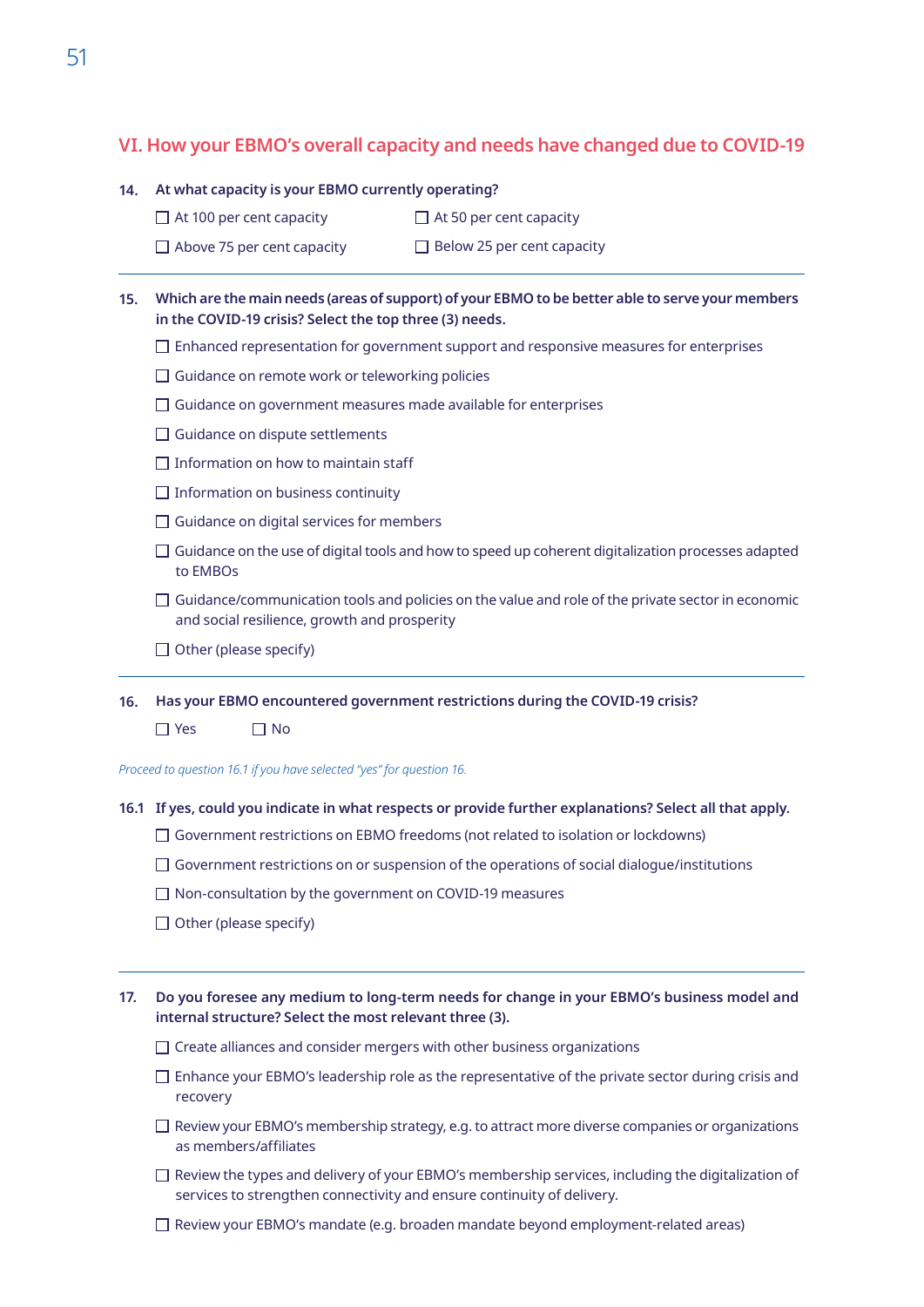- □ Design an internal policy to increase your EBMO's resilience to future shocks
- □ Review your EBMO's income structure and revenue sources
- $\Box$  Review staff functions, competencies and performance
- $\Box$  Other (please specify)
- **18. What has been the most effective thing your EBMO has done in terms of communication/ membership retention/ service adaption during COVID-19? Please describe.**

## **VII. Suggestions for actions to be taken by the ILO-ACT/EMP and the IOE**

- **19. In what areas does your EBMO require action to be taken by the IOE (e.g. lobbying, influencing global and local policy, support in communication, knowledge products, information sharing) at national or international level to help address the challenges EBMOs are facing? Please describe your proposal.**
- **20. In what areas (e.g. training, tools, knowledge products, information sharing) does your EBMO feel the ILO-ACT/EMP should provide capacity development to your organization to support you during this crisis? Please describe your immediate needs as well as longer-term needs.**
- **21. What technical assistance so far provided by IOE, ILO-ACT/EMP, the ILO or other development partners would be less or no longer needed?**